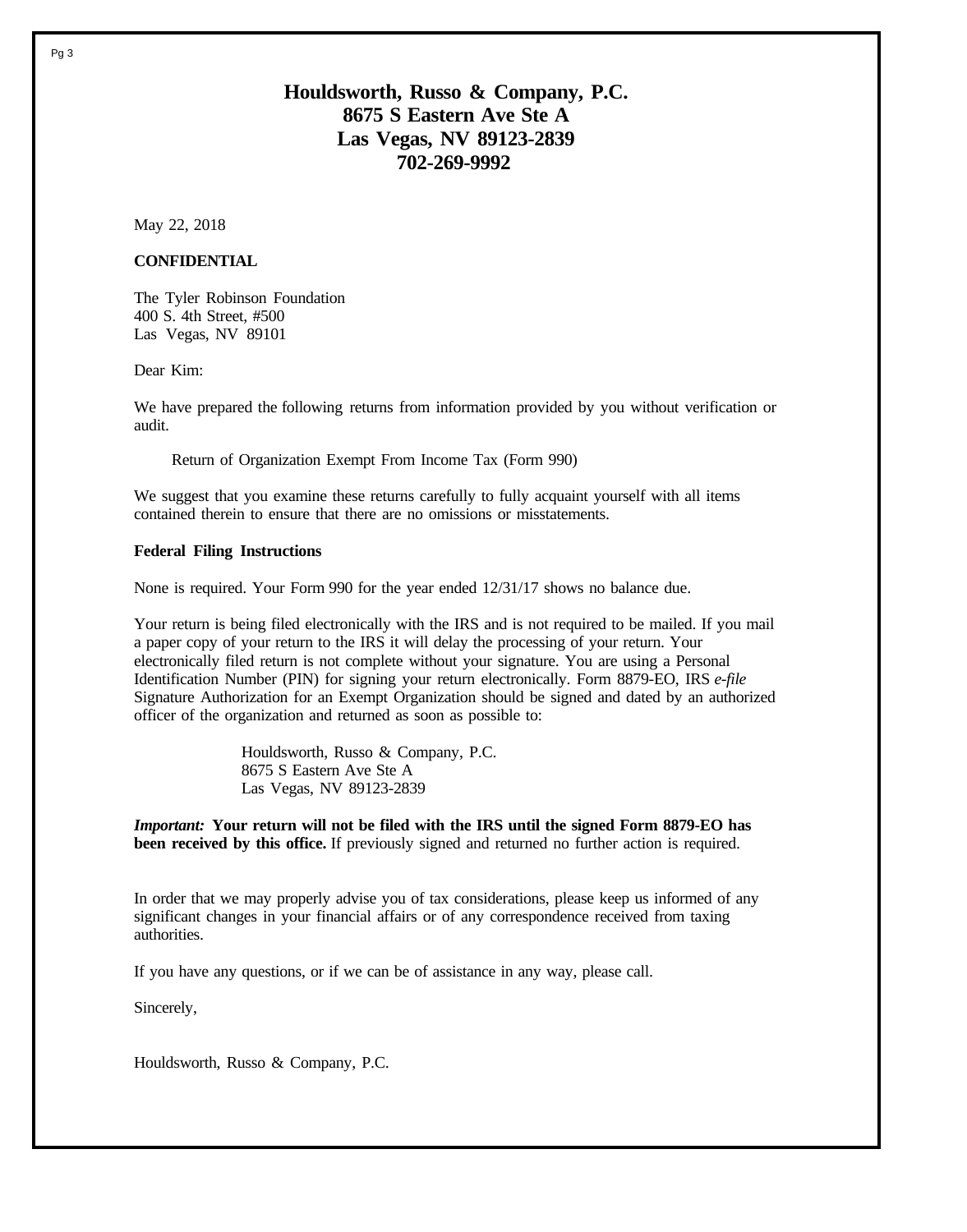The Tyler Robinson Foundation 400 S. 4th Street, #500 Las Vegas, NV 89101

**Department of the Treasury Internal Revenue Service Center Ogden, UT 84201-0027** HalalalaldHamilHadhaaldhahllal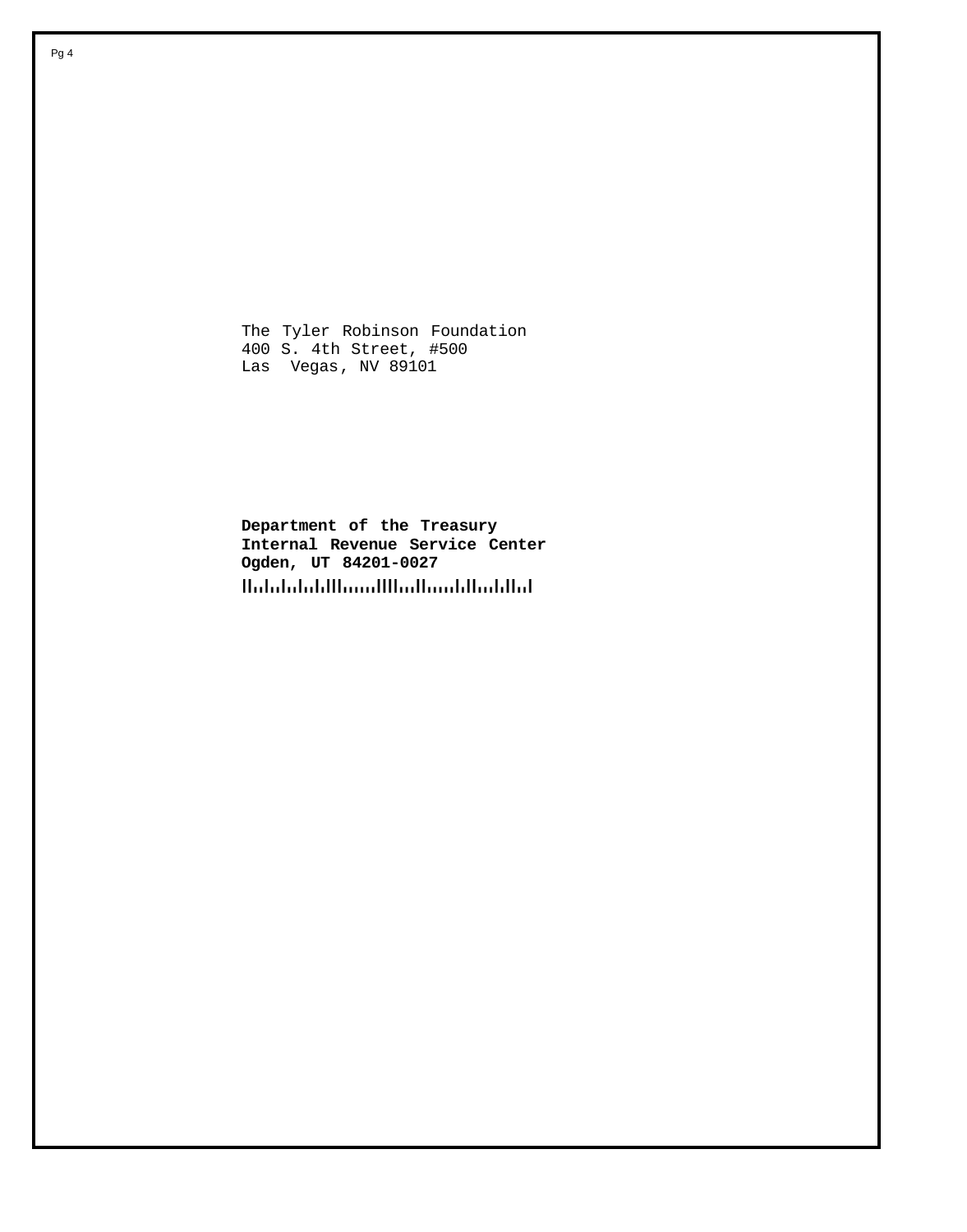| Form 8879-EO                                            |                                                                                                                                                                                                                                                                                                                                                                                                                                                                                                                                                                                                                                                                                                                                                                                                                                                                                                                                                                                                                                                                                                                                                                                                                                            | IRS e-file Signature Authorization<br>for an Exempt Organization |                                                            | OMB No. 1545-1878                     |
|---------------------------------------------------------|--------------------------------------------------------------------------------------------------------------------------------------------------------------------------------------------------------------------------------------------------------------------------------------------------------------------------------------------------------------------------------------------------------------------------------------------------------------------------------------------------------------------------------------------------------------------------------------------------------------------------------------------------------------------------------------------------------------------------------------------------------------------------------------------------------------------------------------------------------------------------------------------------------------------------------------------------------------------------------------------------------------------------------------------------------------------------------------------------------------------------------------------------------------------------------------------------------------------------------------------|------------------------------------------------------------------|------------------------------------------------------------|---------------------------------------|
|                                                         |                                                                                                                                                                                                                                                                                                                                                                                                                                                                                                                                                                                                                                                                                                                                                                                                                                                                                                                                                                                                                                                                                                                                                                                                                                            |                                                                  |                                                            |                                       |
| Department of the Treasury                              |                                                                                                                                                                                                                                                                                                                                                                                                                                                                                                                                                                                                                                                                                                                                                                                                                                                                                                                                                                                                                                                                                                                                                                                                                                            | U Do not send to the IRS. Keep for your records.                 |                                                            | 2017                                  |
| Internal Revenue Service<br>Name of exempt organization |                                                                                                                                                                                                                                                                                                                                                                                                                                                                                                                                                                                                                                                                                                                                                                                                                                                                                                                                                                                                                                                                                                                                                                                                                                            | u Go to www.irs.gov/Form8879EO for the latest information.       | Employer identification number                             |                                       |
|                                                         | The Tyler Robinson Foundation                                                                                                                                                                                                                                                                                                                                                                                                                                                                                                                                                                                                                                                                                                                                                                                                                                                                                                                                                                                                                                                                                                                                                                                                              |                                                                  | 46-2570835                                                 |                                       |
| Name and title of officer                               | Kim Gradisher                                                                                                                                                                                                                                                                                                                                                                                                                                                                                                                                                                                                                                                                                                                                                                                                                                                                                                                                                                                                                                                                                                                                                                                                                              |                                                                  |                                                            |                                       |
|                                                         | Executive Director                                                                                                                                                                                                                                                                                                                                                                                                                                                                                                                                                                                                                                                                                                                                                                                                                                                                                                                                                                                                                                                                                                                                                                                                                         |                                                                  |                                                            |                                       |
| Part I                                                  | Type of Return and Return Information (Whole Dollars Only)                                                                                                                                                                                                                                                                                                                                                                                                                                                                                                                                                                                                                                                                                                                                                                                                                                                                                                                                                                                                                                                                                                                                                                                 |                                                                  |                                                            |                                       |
|                                                         | Check the box for the return for which you are using this Form 8879-EO and enter the applicable amount, if any, from the return. If you                                                                                                                                                                                                                                                                                                                                                                                                                                                                                                                                                                                                                                                                                                                                                                                                                                                                                                                                                                                                                                                                                                    |                                                                  |                                                            |                                       |
|                                                         | check the box on line 1a, 2a, 3a, 4a, or 5a, below, and the amount on that line for the return being filed with this form was blank, then<br>leave line 1b, 2b, 3b, 4b, or 5b, whichever is applicable, blank (do not enter -0-). But, if you entered -0- on the return, then enter -0- on<br>the applicable line below. Do not complete more than one line in Part I.                                                                                                                                                                                                                                                                                                                                                                                                                                                                                                                                                                                                                                                                                                                                                                                                                                                                     |                                                                  |                                                            |                                       |
|                                                         |                                                                                                                                                                                                                                                                                                                                                                                                                                                                                                                                                                                                                                                                                                                                                                                                                                                                                                                                                                                                                                                                                                                                                                                                                                            |                                                                  |                                                            |                                       |
| 2a Form 990-EZ check here $\blacktriangleright$         |                                                                                                                                                                                                                                                                                                                                                                                                                                                                                                                                                                                                                                                                                                                                                                                                                                                                                                                                                                                                                                                                                                                                                                                                                                            |                                                                  |                                                            |                                       |
| 3a Form 1120-POL check here $\blacktriangleright$       |                                                                                                                                                                                                                                                                                                                                                                                                                                                                                                                                                                                                                                                                                                                                                                                                                                                                                                                                                                                                                                                                                                                                                                                                                                            |                                                                  |                                                            |                                       |
| 4a Form 990-PF check here >                             |                                                                                                                                                                                                                                                                                                                                                                                                                                                                                                                                                                                                                                                                                                                                                                                                                                                                                                                                                                                                                                                                                                                                                                                                                                            |                                                                  |                                                            |                                       |
|                                                         |                                                                                                                                                                                                                                                                                                                                                                                                                                                                                                                                                                                                                                                                                                                                                                                                                                                                                                                                                                                                                                                                                                                                                                                                                                            |                                                                  | 5b                                                         |                                       |
|                                                         |                                                                                                                                                                                                                                                                                                                                                                                                                                                                                                                                                                                                                                                                                                                                                                                                                                                                                                                                                                                                                                                                                                                                                                                                                                            |                                                                  |                                                            |                                       |
| Part II                                                 | Declaration and Signature Authorization of Officer                                                                                                                                                                                                                                                                                                                                                                                                                                                                                                                                                                                                                                                                                                                                                                                                                                                                                                                                                                                                                                                                                                                                                                                         |                                                                  |                                                            |                                       |
|                                                         | to send the organization's return to the IRS and to receive from the IRS (a) an acknowledgement of receipt or reason for rejection of<br>the transmission, (b) the reason for any delay in processing the return or refund, and (c) the date of any refund. If applicable, I<br>authorize the U.S. Treasury and its designated Financial Agent to initiate an electronic funds withdrawal (direct debit) entry to the<br>financial institution account indicated in the tax preparation software for payment of the organization's federal taxes owed on this<br>return, and the financial institution to debit the entry to this account. To revoke a payment, I must contact the U.S. Treasury Financial<br>Agent at 1-888-353-4537 no later than 2 business days prior to the payment (settlement) date. I also authorize the financial institutions<br>involved in the processing of the electronic payment of taxes to receive confidential information necessary to answer inquiries and<br>resolve issues related to the payment. I have selected a personal identification number (PIN) as my signature for the organization's<br>electronic return and, if applicable, the organization's consent to electronic funds withdrawal. |                                                                  |                                                            |                                       |
| Officer's PIN: check one box only                       |                                                                                                                                                                                                                                                                                                                                                                                                                                                                                                                                                                                                                                                                                                                                                                                                                                                                                                                                                                                                                                                                                                                                                                                                                                            |                                                                  |                                                            |                                       |
| I authorize <b>Houldsworth,</b><br>$ {\bf X} $          | ERO firm name                                                                                                                                                                                                                                                                                                                                                                                                                                                                                                                                                                                                                                                                                                                                                                                                                                                                                                                                                                                                                                                                                                                                                                                                                              | Russo & Company, P.C. to enter my PIN                            | 65464<br>Enter five numbers, but<br>do not enter all zeros | as my signature                       |
|                                                         | on the organization's tax year 2017 electronically filed return. If I have indicated within this return that a copy of the return is<br>being filed with a state agency(ies) regulating charities as part of the IRS Fed/State program, I also authorize the aforementioned<br>ERO to enter my PIN on the return's disclosure consent screen.<br>As an officer of the organization, I will enter my PIN as my signature on the organization's tax year 2017 electronically filed return.                                                                                                                                                                                                                                                                                                                                                                                                                                                                                                                                                                                                                                                                                                                                                   |                                                                  |                                                            |                                       |
|                                                         | If I have indicated within this return that a copy of the return is being filed with a state agency(ies) regulating charities as part of<br>the IRS Fed/State program, I will enter my PIN on the return's disclosure consent screen.                                                                                                                                                                                                                                                                                                                                                                                                                                                                                                                                                                                                                                                                                                                                                                                                                                                                                                                                                                                                      |                                                                  |                                                            |                                       |
| Officer's signature                                     |                                                                                                                                                                                                                                                                                                                                                                                                                                                                                                                                                                                                                                                                                                                                                                                                                                                                                                                                                                                                                                                                                                                                                                                                                                            | Date                                                             | 05/11/18                                                   |                                       |
| <b>Part III</b>                                         | <b>Certification and Authentication</b>                                                                                                                                                                                                                                                                                                                                                                                                                                                                                                                                                                                                                                                                                                                                                                                                                                                                                                                                                                                                                                                                                                                                                                                                    |                                                                  |                                                            |                                       |
|                                                         | ERO's EFIN/PIN. Enter your six-digit electronic filing identification<br>number (EFIN) followed by your five-digit self-selected PIN.                                                                                                                                                                                                                                                                                                                                                                                                                                                                                                                                                                                                                                                                                                                                                                                                                                                                                                                                                                                                                                                                                                      |                                                                  |                                                            | 88517310041<br>Do not enter all zeros |
|                                                         | I certify that the above numeric entry is my PIN, which is my signature on the 2017 electronically filed return for the organization<br>indicated above. I confirm that I am submitting this return in accordance with the requirements of Pub. 4163, Modernized e-File (MeF)<br>Information for Authorized IRS e-file Providers for Business Returns.                                                                                                                                                                                                                                                                                                                                                                                                                                                                                                                                                                                                                                                                                                                                                                                                                                                                                     |                                                                  |                                                            |                                       |
| ERO's signature                                         | Katie Hampton                                                                                                                                                                                                                                                                                                                                                                                                                                                                                                                                                                                                                                                                                                                                                                                                                                                                                                                                                                                                                                                                                                                                                                                                                              | Date $\}$                                                        | 05/11/18                                                   |                                       |
|                                                         |                                                                                                                                                                                                                                                                                                                                                                                                                                                                                                                                                                                                                                                                                                                                                                                                                                                                                                                                                                                                                                                                                                                                                                                                                                            | <b>ERO Must Retain This Form - See Instructions</b>              |                                                            |                                       |
|                                                         |                                                                                                                                                                                                                                                                                                                                                                                                                                                                                                                                                                                                                                                                                                                                                                                                                                                                                                                                                                                                                                                                                                                                                                                                                                            |                                                                  |                                                            |                                       |
|                                                         | Do Not Submit This Form to the IRS Unless Requested To Do So                                                                                                                                                                                                                                                                                                                                                                                                                                                                                                                                                                                                                                                                                                                                                                                                                                                                                                                                                                                                                                                                                                                                                                               |                                                                  |                                                            |                                       |
|                                                         | For Paperwork Reduction Act Notice, see back of form.                                                                                                                                                                                                                                                                                                                                                                                                                                                                                                                                                                                                                                                                                                                                                                                                                                                                                                                                                                                                                                                                                                                                                                                      |                                                                  |                                                            | Form 8879-EO (2017)                   |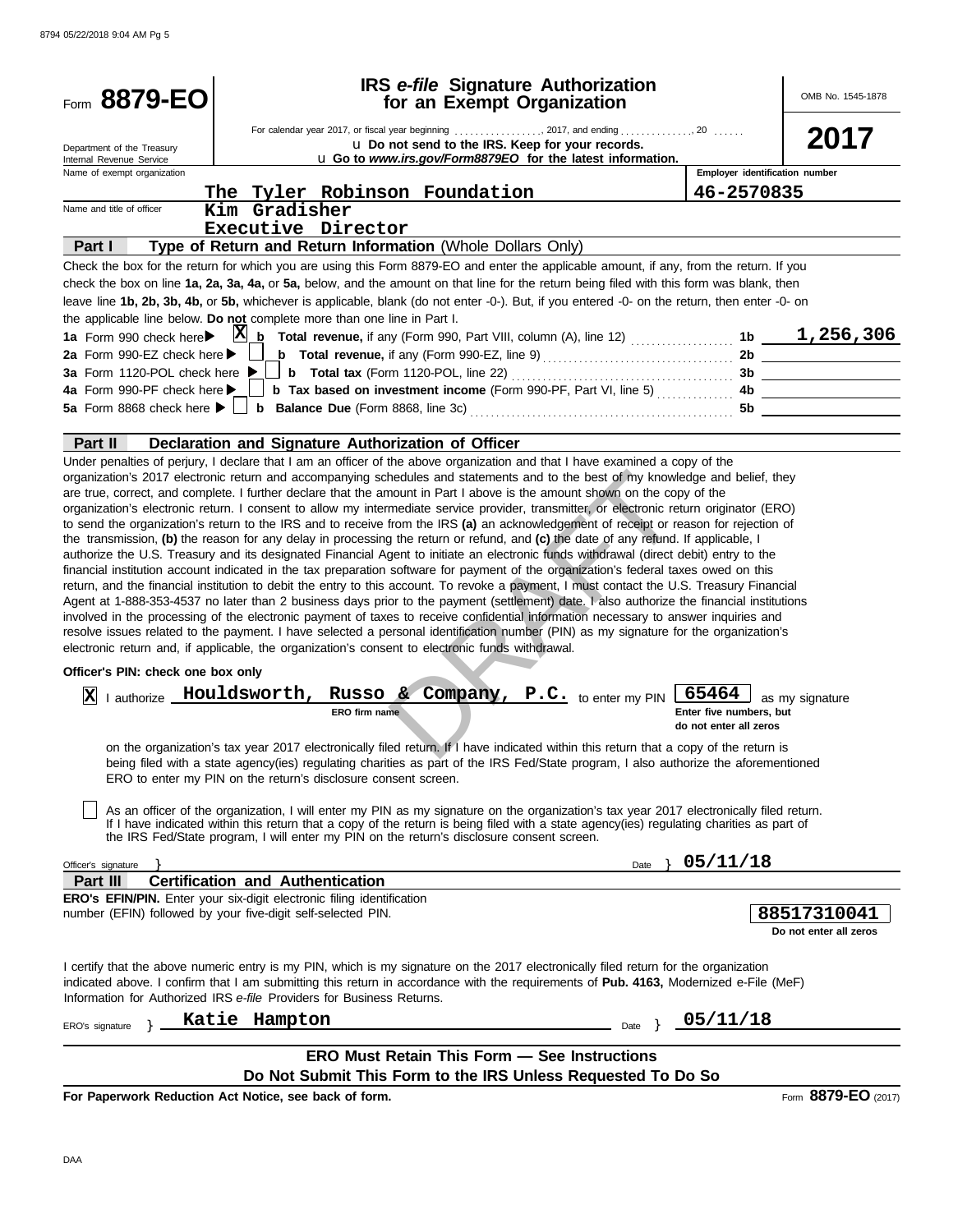| Form                    |                                                                                             |                                                      |                                                                                                       |                    |                          | <b>Return of Organization Exempt From Income Tax</b><br>Under section 501(c), 527, or 4947(a)(1) of the Internal Revenue Code (except private foundations) |      |                                              |                           | OMB No. 1545-0047<br>2017                                                                                                                                                  |
|-------------------------|---------------------------------------------------------------------------------------------|------------------------------------------------------|-------------------------------------------------------------------------------------------------------|--------------------|--------------------------|------------------------------------------------------------------------------------------------------------------------------------------------------------|------|----------------------------------------------|---------------------------|----------------------------------------------------------------------------------------------------------------------------------------------------------------------------|
|                         | Internal Revenue Service                                                                    | Department of the Treasury                           |                                                                                                       |                    |                          | U Do not enter social security numbers on this form as it may be made public.<br>U Go to www.irs.gov/Form990 for instructions and the latest information.  |      |                                              |                           | Open to Public<br>Inspection                                                                                                                                               |
| А                       |                                                                                             |                                                      | For the 2017 calendar year, or tax year beginning                                                     |                    |                          | , and ending                                                                                                                                               |      |                                              |                           |                                                                                                                                                                            |
|                         | C Name of organization<br>D Employer identification number<br><b>B</b> Check if applicable: |                                                      |                                                                                                       |                    |                          |                                                                                                                                                            |      |                                              |                           |                                                                                                                                                                            |
|                         | Address change                                                                              |                                                      |                                                                                                       |                    |                          | The Tyler Robinson Foundation                                                                                                                              |      |                                              |                           |                                                                                                                                                                            |
|                         | Name change                                                                                 |                                                      | Doing business as                                                                                     |                    |                          |                                                                                                                                                            |      |                                              |                           | 46-2570835                                                                                                                                                                 |
|                         | Initial retum                                                                               |                                                      | Number and street (or P.O. box if mail is not delivered to street address)<br>400 S. 4th Street, #500 |                    |                          |                                                                                                                                                            |      | Room/suite                                   | E Telephone number        | 702-581-8284                                                                                                                                                               |
|                         | Final return                                                                                |                                                      | City or town, state or province, country, and ZIP or foreign postal code                              |                    |                          |                                                                                                                                                            |      |                                              |                           |                                                                                                                                                                            |
|                         | terminated                                                                                  | Las                                                  | Vegas                                                                                                 |                    | NV 89101                 |                                                                                                                                                            |      |                                              | <b>G</b> Gross receipts\$ | 1,561,533                                                                                                                                                                  |
|                         | Amended return                                                                              |                                                      | F Name and address of principal officer:                                                              |                    |                          |                                                                                                                                                            |      |                                              |                           |                                                                                                                                                                            |
|                         | Application pending                                                                         |                                                      | Kim Gradisher                                                                                         |                    |                          |                                                                                                                                                            |      | H(a) Is this a group return for subordinates |                           | x<br><b>Yes</b><br>No                                                                                                                                                      |
|                         |                                                                                             |                                                      | 400 S. 4th Street #500                                                                                |                    |                          |                                                                                                                                                            |      | H(b) Are all subordinates included?          |                           | Yes<br>No                                                                                                                                                                  |
|                         |                                                                                             |                                                      | Las Vegas                                                                                             |                    | <b>NV 89101</b>          |                                                                                                                                                            |      |                                              |                           | If "No," attach a list. (see instructions)                                                                                                                                 |
|                         | Tax-exempt status:                                                                          |                                                      | $\overline{\mathbf{X}}$ 501(c)(3)<br>$501(c)$ (                                                       |                    | ) $t$ (insert no.)       | 4947(a)(1) or                                                                                                                                              | 527  |                                              |                           |                                                                                                                                                                            |
|                         | Website: U                                                                                  |                                                      | tylerrobinsonfoundation.com                                                                           |                    |                          |                                                                                                                                                            |      | H(c) Group exemption number U                |                           |                                                                                                                                                                            |
| κ                       |                                                                                             | Form of organization: $ \mathbf{X} $ Corporation     | Trust                                                                                                 | <b>Association</b> | Other <b>U</b>           |                                                                                                                                                            |      | L Year of formation: $2013$                  |                           | <b>M</b> State of legal domicile: $\mathbf{N}\mathbf{V}$                                                                                                                   |
|                         | Part I                                                                                      | <b>Summary</b>                                       |                                                                                                       |                    |                          |                                                                                                                                                            |      |                                              |                           |                                                                                                                                                                            |
|                         |                                                                                             |                                                      |                                                                                                       |                    |                          |                                                                                                                                                            |      |                                              |                           |                                                                                                                                                                            |
|                         |                                                                                             | See Schedule O                                       |                                                                                                       |                    |                          |                                                                                                                                                            |      |                                              |                           |                                                                                                                                                                            |
| Governance              |                                                                                             |                                                      |                                                                                                       |                    |                          |                                                                                                                                                            |      |                                              |                           |                                                                                                                                                                            |
|                         |                                                                                             |                                                      |                                                                                                       |                    |                          |                                                                                                                                                            |      |                                              |                           |                                                                                                                                                                            |
|                         |                                                                                             |                                                      |                                                                                                       |                    |                          | 2 Check this box $\bigcup$ if the organization discontinued its operations or disposed of more than 25% of its net assets.                                 |      |                                              |                           |                                                                                                                                                                            |
| య                       |                                                                                             |                                                      |                                                                                                       |                    |                          |                                                                                                                                                            |      |                                              | 3                         | 14                                                                                                                                                                         |
|                         |                                                                                             |                                                      |                                                                                                       |                    |                          | 4 Number of independent voting members of the governing body (Part VI, line 1b)                                                                            |      |                                              | $\overline{4}$            | 14                                                                                                                                                                         |
| Activities              |                                                                                             |                                                      |                                                                                                       |                    |                          | 5 Total number of individuals employed in calendar year 2017 (Part V, line 2a)                                                                             |      |                                              | 5                         | $\overline{\mathbf{3}}$                                                                                                                                                    |
|                         |                                                                                             | 6 Total number of volunteers (estimate if necessary) | 6                                                                                                     | 46                 |                          |                                                                                                                                                            |      |                                              |                           |                                                                                                                                                                            |
|                         |                                                                                             |                                                      |                                                                                                       |                    |                          |                                                                                                                                                            |      |                                              | 7a                        | 0                                                                                                                                                                          |
|                         |                                                                                             |                                                      |                                                                                                       |                    |                          |                                                                                                                                                            |      | <b>Prior Year</b>                            | 7b                        | 0<br><b>Current Year</b>                                                                                                                                                   |
|                         |                                                                                             |                                                      |                                                                                                       |                    |                          |                                                                                                                                                            |      |                                              | 795,192                   | 1,247,644                                                                                                                                                                  |
| Revenue                 |                                                                                             |                                                      |                                                                                                       |                    |                          |                                                                                                                                                            |      |                                              |                           |                                                                                                                                                                            |
|                         |                                                                                             |                                                      |                                                                                                       |                    |                          | 10 Investment income (Part VIII, column (A), lines 3, 4, and 7d)                                                                                           |      |                                              |                           | -495                                                                                                                                                                       |
|                         |                                                                                             |                                                      | 11 Other revenue (Part VIII, column (A), lines 5, 6d, 8c, 9c, 10c, and 11e)                           |                    |                          |                                                                                                                                                            |      |                                              | 885                       | 9,157                                                                                                                                                                      |
|                         |                                                                                             |                                                      |                                                                                                       |                    |                          | 12 Total revenue - add lines 8 through 11 (must equal Part VIII, column (A), line 12)                                                                      |      |                                              | 796,077                   | 1,256,306                                                                                                                                                                  |
|                         |                                                                                             |                                                      | 13 Grants and similar amounts paid (Part IX, column (A), lines 1-3)                                   |                    |                          |                                                                                                                                                            |      |                                              | 329,826                   | 282,216                                                                                                                                                                    |
|                         |                                                                                             |                                                      | 14 Benefits paid to or for members (Part IX, column (A), line 4)                                      |                    |                          |                                                                                                                                                            |      |                                              |                           | 0                                                                                                                                                                          |
|                         |                                                                                             |                                                      |                                                                                                       |                    |                          | 15 Salaries, other compensation, employee benefits (Part IX, column (A), lines 5-10)                                                                       |      |                                              | 283,587                   | 238,351                                                                                                                                                                    |
| Expenses                |                                                                                             |                                                      | 16a Professional fundraising fees (Part IX, column (A), line 11e)                                     |                    |                          |                                                                                                                                                            |      |                                              |                           |                                                                                                                                                                            |
|                         |                                                                                             |                                                      |                                                                                                       |                    |                          |                                                                                                                                                            |      |                                              |                           |                                                                                                                                                                            |
|                         |                                                                                             |                                                      |                                                                                                       |                    |                          | 17 Other expenses (Part IX, column (A), lines 11a-11d, 11f-24e)                                                                                            |      |                                              | 170,942                   | 260,164                                                                                                                                                                    |
|                         |                                                                                             |                                                      |                                                                                                       |                    |                          | 18 Total expenses. Add lines 13-17 (must equal Part IX, column (A), line 25)                                                                               |      |                                              | 784,355                   | 780,731                                                                                                                                                                    |
|                         |                                                                                             |                                                      |                                                                                                       |                    |                          |                                                                                                                                                            |      |                                              | 11,722                    | 475,575                                                                                                                                                                    |
| Assets of<br>1 Balances |                                                                                             |                                                      |                                                                                                       |                    |                          |                                                                                                                                                            |      | <b>Beginning of Current Year</b>             | 463,459                   | <b>End of Year</b><br>939,734                                                                                                                                              |
|                         |                                                                                             |                                                      |                                                                                                       |                    |                          |                                                                                                                                                            |      |                                              | 22,449                    | 25,086                                                                                                                                                                     |
| 월                       |                                                                                             |                                                      | 22 Net assets or fund balances. Subtract line 21 from line 20.                                        |                    |                          |                                                                                                                                                            |      |                                              | 441,010                   | 914,648                                                                                                                                                                    |
|                         | Part II                                                                                     | <b>Signature Block</b>                               |                                                                                                       |                    |                          |                                                                                                                                                            |      |                                              |                           |                                                                                                                                                                            |
|                         |                                                                                             |                                                      |                                                                                                       |                    |                          |                                                                                                                                                            |      |                                              |                           | Under penalties of perjury, I declare that I have examined this return, including accompanying schedules and statements, and to the best of my knowledge and belief, it is |
|                         |                                                                                             |                                                      |                                                                                                       |                    |                          | true, correct, and complete. Declaration of preparer (other than officer) is based on all information of which preparer has any knowledge.                 |      |                                              |                           |                                                                                                                                                                            |
|                         |                                                                                             |                                                      |                                                                                                       |                    |                          |                                                                                                                                                            |      |                                              |                           |                                                                                                                                                                            |
| <b>Sign</b>             |                                                                                             | Signature of officer                                 |                                                                                                       |                    |                          |                                                                                                                                                            |      |                                              | Date                      |                                                                                                                                                                            |
| Here                    |                                                                                             |                                                      | Kim Gradisher                                                                                         |                    |                          |                                                                                                                                                            |      | Executive Director                           |                           |                                                                                                                                                                            |
|                         |                                                                                             |                                                      | Type or print name and title                                                                          |                    |                          |                                                                                                                                                            |      |                                              |                           |                                                                                                                                                                            |
|                         |                                                                                             | Print/Type preparer's name                           |                                                                                                       |                    | Preparer's signature     |                                                                                                                                                            |      | Date                                         | Check                     | <b>PTIN</b><br>if                                                                                                                                                          |
| Paid                    |                                                                                             | Katie Hampton                                        |                                                                                                       |                    | Katie Hampton            |                                                                                                                                                            |      |                                              | $05/22/18$ self-employed  | P00292787                                                                                                                                                                  |
|                         | Preparer                                                                                    | Firm's name                                          | Houldsworth,                                                                                          |                    | Russo & Company,         |                                                                                                                                                            | P.C. |                                              | Firm's $EIN$ }            | 88-0374623                                                                                                                                                                 |
|                         | <b>Use Only</b>                                                                             |                                                      |                                                                                                       |                    | 8675 S Eastern Ave Ste A |                                                                                                                                                            |      |                                              |                           |                                                                                                                                                                            |
|                         |                                                                                             | Firm's address                                       | Las Vegas, NV                                                                                         |                    | 89123-2839               |                                                                                                                                                            |      |                                              | Phone no.                 | 702-269-9992                                                                                                                                                               |
|                         |                                                                                             |                                                      |                                                                                                       |                    |                          |                                                                                                                                                            |      |                                              |                           |                                                                                                                                                                            |

| Use Only $ $ |                                                                                       |  |  |  |  |  | 8675 S Eastern Ave Ste A |  |           |              |     |      |  |
|--------------|---------------------------------------------------------------------------------------|--|--|--|--|--|--------------------------|--|-----------|--------------|-----|------|--|
|              | Firm's address                                                                        |  |  |  |  |  | Las Vegas, NV 89123-2839 |  | Phone no. | 702-269-9992 |     |      |  |
|              | May the IRS discuss this return with the preparer shown above? (see instructions)     |  |  |  |  |  |                          |  |           |              | Yes | l No |  |
| DAA          | Form 990 (2017)<br>For Paperwork Reduction Act Notice, see the separate instructions. |  |  |  |  |  |                          |  |           |              |     |      |  |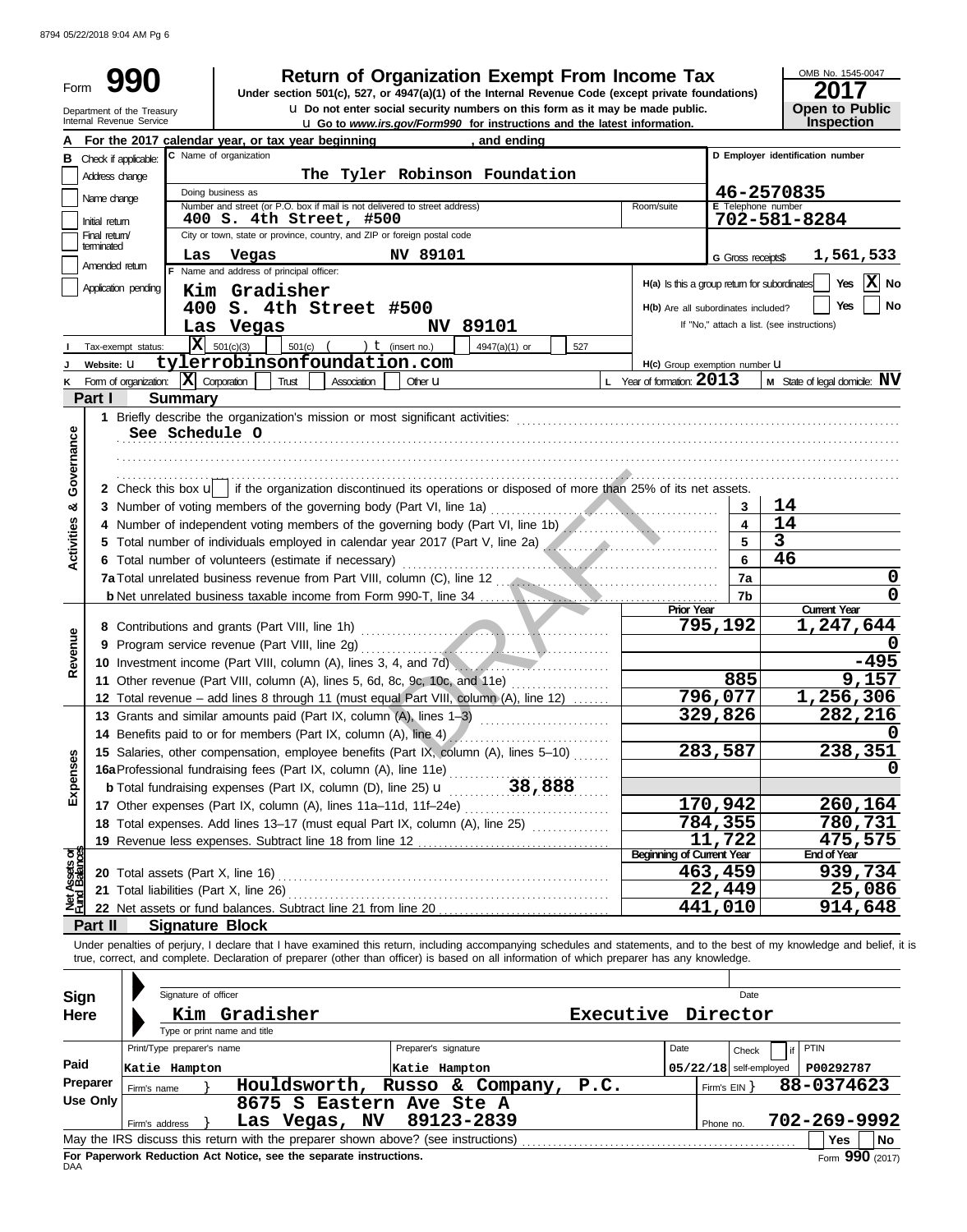|              |                | Form 990 (2017) The Tyler Robinson Foundation                                                      |                       | 46-2570835                                                                                                                                                                                                                                                   | Page 2                      |
|--------------|----------------|----------------------------------------------------------------------------------------------------|-----------------------|--------------------------------------------------------------------------------------------------------------------------------------------------------------------------------------------------------------------------------------------------------------|-----------------------------|
|              | Part III       | <b>Statement of Program Service Accomplishments</b>                                                |                       |                                                                                                                                                                                                                                                              | $\boxed{\mathbf{X}}$        |
|              |                | 1 Briefly describe the organization's mission:                                                     |                       |                                                                                                                                                                                                                                                              |                             |
|              | See Schedule O |                                                                                                    |                       |                                                                                                                                                                                                                                                              |                             |
|              |                |                                                                                                    |                       |                                                                                                                                                                                                                                                              |                             |
|              |                |                                                                                                    |                       |                                                                                                                                                                                                                                                              |                             |
|              |                |                                                                                                    |                       |                                                                                                                                                                                                                                                              |                             |
| $\mathbf{2}$ |                |                                                                                                    |                       | Did the organization undertake any significant program services during the year which were not listed on the                                                                                                                                                 | Yes $\overline{X}$ No       |
|              |                | If "Yes," describe these new services on Schedule O.                                               |                       |                                                                                                                                                                                                                                                              |                             |
| 3.           |                | Did the organization cease conducting, or make significant changes in how it conducts, any program |                       |                                                                                                                                                                                                                                                              |                             |
|              | services?      |                                                                                                    |                       |                                                                                                                                                                                                                                                              | Yes $\boxed{\mathbf{X}}$ No |
|              |                | If "Yes," describe these changes on Schedule O.                                                    |                       |                                                                                                                                                                                                                                                              |                             |
|              |                |                                                                                                    |                       | Describe the organization's program service accomplishments for each of its three largest program services, as measured by<br>expenses. Section 501(c)(3) and 501(c)(4) organizations are required to report the amount of grants and allocations to others, |                             |
|              |                | the total expenses, and revenue, if any, for each program service reported.                        |                       |                                                                                                                                                                                                                                                              |                             |
|              |                |                                                                                                    |                       |                                                                                                                                                                                                                                                              |                             |
|              |                |                                                                                                    |                       | 4a (Code:  ) (Expenses \$  667,642 including grants of \$  282,216 ) (Revenue \$                                                                                                                                                                             |                             |
|              |                |                                                                                                    |                       | Financial assistance provided to families of children battling cancer.                                                                                                                                                                                       |                             |
|              |                |                                                                                                    |                       |                                                                                                                                                                                                                                                              |                             |
|              |                |                                                                                                    |                       |                                                                                                                                                                                                                                                              |                             |
|              |                |                                                                                                    |                       |                                                                                                                                                                                                                                                              |                             |
|              |                |                                                                                                    |                       |                                                                                                                                                                                                                                                              |                             |
|              |                |                                                                                                    |                       |                                                                                                                                                                                                                                                              |                             |
|              |                |                                                                                                    |                       |                                                                                                                                                                                                                                                              |                             |
|              |                |                                                                                                    |                       |                                                                                                                                                                                                                                                              |                             |
|              |                |                                                                                                    |                       |                                                                                                                                                                                                                                                              |                             |
|              |                |                                                                                                    |                       |                                                                                                                                                                                                                                                              |                             |
|              |                |                                                                                                    |                       |                                                                                                                                                                                                                                                              |                             |
|              |                |                                                                                                    |                       |                                                                                                                                                                                                                                                              |                             |
|              |                |                                                                                                    |                       |                                                                                                                                                                                                                                                              |                             |
|              |                |                                                                                                    |                       |                                                                                                                                                                                                                                                              |                             |
|              |                |                                                                                                    |                       |                                                                                                                                                                                                                                                              |                             |
|              |                |                                                                                                    |                       |                                                                                                                                                                                                                                                              |                             |
|              |                |                                                                                                    |                       |                                                                                                                                                                                                                                                              |                             |
|              |                |                                                                                                    |                       |                                                                                                                                                                                                                                                              |                             |
|              |                |                                                                                                    |                       |                                                                                                                                                                                                                                                              |                             |
|              |                |                                                                                                    |                       |                                                                                                                                                                                                                                                              |                             |
|              |                |                                                                                                    |                       |                                                                                                                                                                                                                                                              |                             |
|              |                |                                                                                                    |                       |                                                                                                                                                                                                                                                              |                             |
|              |                |                                                                                                    |                       |                                                                                                                                                                                                                                                              |                             |
|              |                |                                                                                                    |                       |                                                                                                                                                                                                                                                              |                             |
|              |                |                                                                                                    |                       |                                                                                                                                                                                                                                                              |                             |
|              |                |                                                                                                    |                       |                                                                                                                                                                                                                                                              |                             |
|              |                |                                                                                                    |                       |                                                                                                                                                                                                                                                              |                             |
|              |                |                                                                                                    |                       |                                                                                                                                                                                                                                                              |                             |
|              |                |                                                                                                    |                       |                                                                                                                                                                                                                                                              |                             |
|              |                |                                                                                                    |                       |                                                                                                                                                                                                                                                              |                             |
|              |                |                                                                                                    |                       |                                                                                                                                                                                                                                                              |                             |
|              |                |                                                                                                    |                       |                                                                                                                                                                                                                                                              |                             |
|              |                |                                                                                                    |                       |                                                                                                                                                                                                                                                              |                             |
|              | (Expenses \$   | 4d Other program services (Describe in Schedule O.)                                                | including grants of\$ | (Revenue \$                                                                                                                                                                                                                                                  |                             |
|              |                | 4e Total program service expenses u                                                                | 667,642               |                                                                                                                                                                                                                                                              |                             |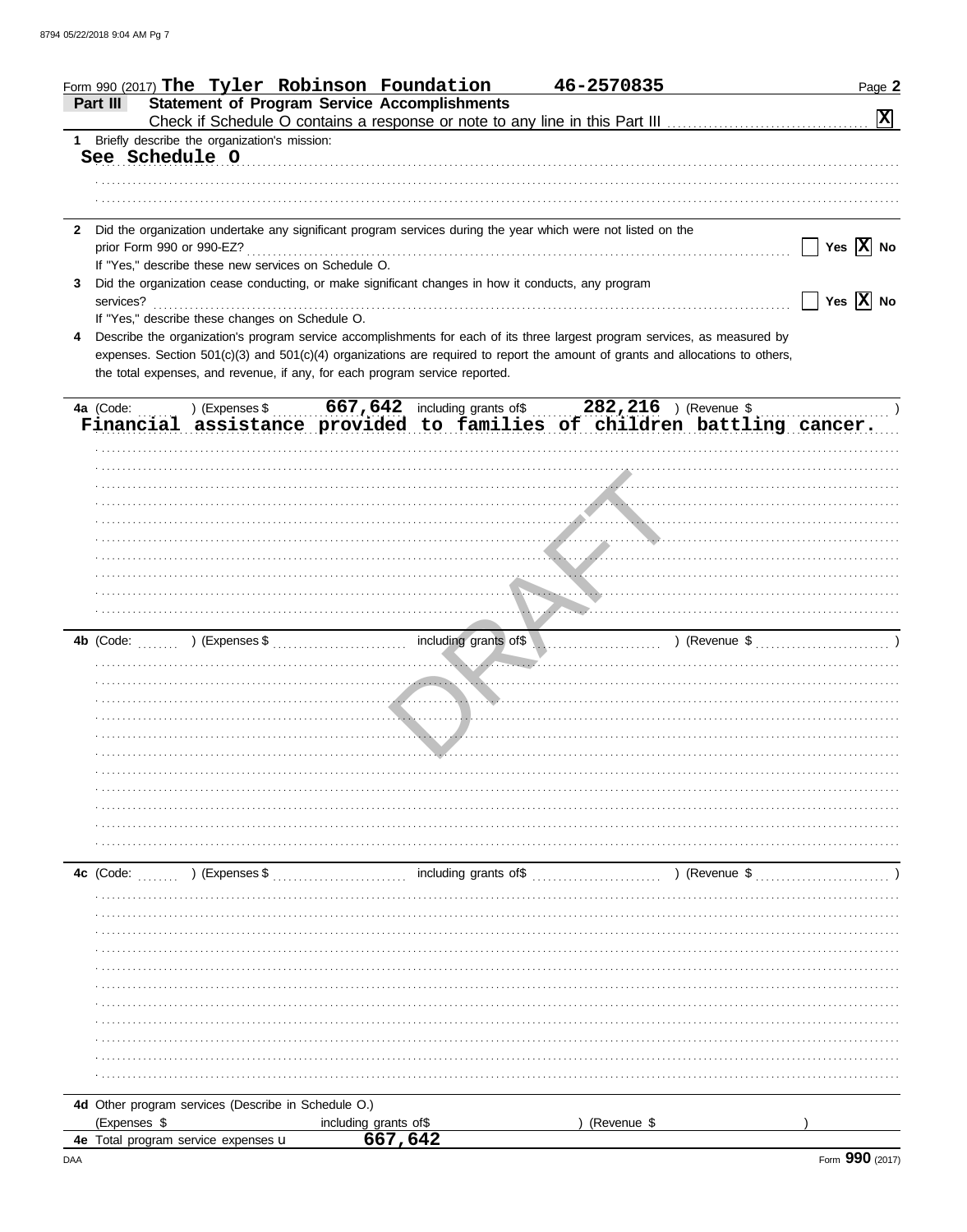## **Part IV Checklist of Required Schedules** Form 990 (2017) Page **3 The Tyler Robinson Foundation 46-2570835**

|           |                                                                                                                                                                                                                             |                 | Yes         | No                         |
|-----------|-----------------------------------------------------------------------------------------------------------------------------------------------------------------------------------------------------------------------------|-----------------|-------------|----------------------------|
| 1         | Is the organization described in section 501(c)(3) or $4947(a)(1)$ (other than a private foundation)? If "Yes,"                                                                                                             |                 |             |                            |
|           | complete Schedule A                                                                                                                                                                                                         | 1               | X           |                            |
| 2         | Is the organization required to complete Schedule B, Schedule of Contributors (see instructions)?                                                                                                                           | $\overline{2}$  | $\mathbf X$ |                            |
| 3         | Did the organization engage in direct or indirect political campaign activities on behalf of or in opposition to<br>candidates for public office? If "Yes," complete Schedule C, Part I                                     | 3               |             | X                          |
| 4         | Section 501(c)(3) organizations. Did the organization engage in lobbying activities, or have a section 501(h)                                                                                                               |                 |             |                            |
|           | election in effect during the tax year? If "Yes," complete Schedule C, Part II                                                                                                                                              | 4               |             | X                          |
| 5         | Is the organization a section $501(c)(4)$ , $501(c)(5)$ , or $501(c)(6)$ organization that receives membership dues,                                                                                                        |                 |             |                            |
|           | assessments, or similar amounts as defined in Revenue Procedure 98-19? If "Yes," complete Schedule C,                                                                                                                       |                 |             |                            |
|           | Part III                                                                                                                                                                                                                    | 5               |             | X                          |
| 6         | Did the organization maintain any donor advised funds or any similar funds or accounts for which donors                                                                                                                     |                 |             |                            |
|           | have the right to provide advice on the distribution or investment of amounts in such funds or accounts? If                                                                                                                 |                 |             |                            |
|           | "Yes," complete Schedule D, Part I                                                                                                                                                                                          | 6               |             | X                          |
| 7         | Did the organization receive or hold a conservation easement, including easements to preserve open space,                                                                                                                   | 7               |             | X                          |
| 8         | the environment, historic land areas, or historic structures? If "Yes," complete Schedule D, Part II<br>Did the organization maintain collections of works of art, historical treasures, or other similar assets? If "Yes," |                 |             |                            |
|           | complete Schedule D, Part III                                                                                                                                                                                               | 8               |             | X                          |
| 9         | Did the organization report an amount in Part X, line 21, for escrow or custodial account liability, serve as a                                                                                                             |                 |             |                            |
|           | custodian for amounts not listed in Part X; or provide credit counseling, debt management, credit repair, or                                                                                                                |                 |             |                            |
|           | debt negotiation services? If "Yes," complete Schedule D, Part IV                                                                                                                                                           | 9               |             | X                          |
| 10        | Did the organization, directly or through a related organization, hold assets in temporarily restricted                                                                                                                     |                 |             |                            |
|           | endowments, permanent endowments, or quasi-endowments? If "Yes," complete Schedule D, Part V                                                                                                                                | 10              |             | x                          |
| 11        | If the organization's answer to any of the following questions is "Yes," then complete Schedule D, Parts VI,                                                                                                                |                 |             |                            |
|           | VII, VIII, IX, or X as applicable.                                                                                                                                                                                          |                 |             |                            |
| a         | Did the organization report an amount for land, buildings, and equipment in Part X, line 10? If "Yes,"                                                                                                                      |                 |             |                            |
|           | complete Schedule D, Part VI                                                                                                                                                                                                | 11a             | X           |                            |
| b         | Did the organization report an amount for investments—other securities in Part X, line 12 that is 5% or more                                                                                                                |                 |             | X                          |
| C         | of its total assets reported in Part X, line 16? If "Yes," complete Schedule D, Part VII<br>Did the organization report an amount for investments—program related in Part X, line 13 that is 5% or more                     | 11b             |             |                            |
|           | of its total assets reported in Part X, line 16? If "Yes," complete Schedule D, Part VIII                                                                                                                                   | 11c             |             | X                          |
| d         | Did the organization report an amount for other assets in Part X, line 15 that is 5% or more of its total assets                                                                                                            |                 |             |                            |
|           | reported in Part X, line 16? If "Yes," complete Schedule D, Part IX                                                                                                                                                         | 11d             |             | X                          |
|           | e Did the organization report an amount for other liabilities in Part X, line 25? If "Yes," complete Schedule D, Part X                                                                                                     | 11e             |             | $\mathbf x$                |
| f.        | Did the organization's separate or consolidated financial statements for the tax year include a footnote that addresses                                                                                                     |                 |             |                            |
|           | the organization's liability for uncertain tax positions under FIN 48 (ASC 740)? If "Yes," complete Schedule D, Part X                                                                                                      | 11f             |             | X                          |
|           | 12a Did the organization obtain separate, independent audited financial statements for the tax year? If "Yes," complete                                                                                                     |                 |             |                            |
|           |                                                                                                                                                                                                                             | 12a             | X           |                            |
|           | <b>b</b> Was the organization included in consolidated, independent audited financial statements for the tax year? If                                                                                                       |                 |             |                            |
|           | "Yes," and if the organization answered "No" to line 12a, then completing Schedule D, Parts XI and XII is optional                                                                                                          | 12 <sub>b</sub> |             | <u>x</u>                   |
| 13<br>14a | Did the organization maintain an office, employees, or agents outside of the United States?                                                                                                                                 | 13<br>14a       |             | $\mathbf X$<br>$\mathbf X$ |
| b         | Did the organization have aggregate revenues or expenses of more than \$10,000 from grantmaking,                                                                                                                            |                 |             |                            |
|           | fundraising, business, investment, and program service activities outside the United States, or aggregate                                                                                                                   |                 |             |                            |
|           |                                                                                                                                                                                                                             | 14b             |             | X                          |
| 15        | Did the organization report on Part IX, column (A), line 3, more than \$5,000 of grants or other assistance to or                                                                                                           |                 |             |                            |
|           | for any foreign organization? If "Yes," complete Schedule F, Parts II and IV                                                                                                                                                | 15              |             | $\mathbf x$                |
| 16        | Did the organization report on Part IX, column (A), line 3, more than \$5,000 of aggregate grants or other                                                                                                                  |                 |             |                            |
|           | assistance to or for foreign individuals? If "Yes," complete Schedule F, Parts III and IV                                                                                                                                   | 16              |             | X                          |
| 17        | Did the organization report a total of more than \$15,000 of expenses for professional fundraising services on                                                                                                              |                 |             |                            |
|           |                                                                                                                                                                                                                             | 17              |             | X                          |
| 18        | Did the organization report more than \$15,000 total of fundraising event gross income and contributions on                                                                                                                 |                 |             |                            |
|           | Part VIII, lines 1c and 8a? If "Yes," complete Schedule G, Part II                                                                                                                                                          | 18              | X           |                            |
| 19        | Did the organization report more than \$15,000 of gross income from gaming activities on Part VIII, line 9a?                                                                                                                | 19              |             | X                          |
|           |                                                                                                                                                                                                                             |                 |             |                            |

Form **990** (2017)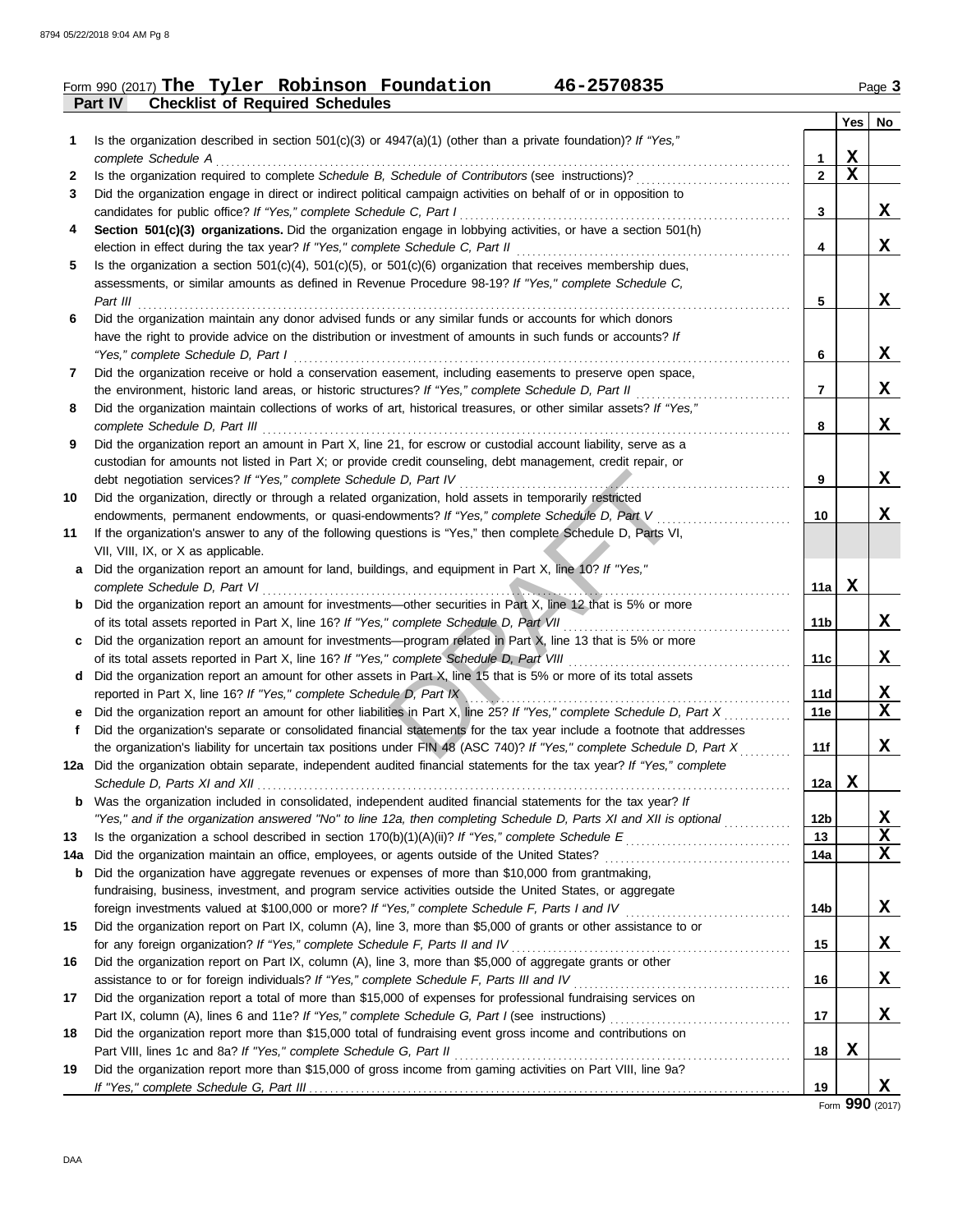#### Form 990 (2017) **The Tyler Robinson Foundation 46-2570835** Page 4 **Part IV Checklist of Required Schedules** *(continued)* **The Tyler Robinson Foundation 46-2570835**

| ۳ |  |
|---|--|
|---|--|

|     | connot or required concuured                                                                                     |                 | Yes | No |
|-----|------------------------------------------------------------------------------------------------------------------|-----------------|-----|----|
|     | 20a Did the organization operate one or more hospital facilities? If "Yes," complete Schedule H                  | 20a             |     | X  |
| b   | If "Yes" to line 20a, did the organization attach a copy of its audited financial statements to this return?     | 20 <sub>b</sub> |     |    |
| 21  | Did the organization report more than \$5,000 of grants or other assistance to any domestic organization or      |                 |     |    |
|     | domestic government on Part IX, column (A), line 1? If "Yes," complete Schedule I, Parts I and II                | 21              | X   |    |
| 22  | Did the organization report more than \$5,000 of grants or other assistance to or for domestic individuals on    |                 |     |    |
|     | Part IX, column (A), line 2? If "Yes," complete Schedule I, Parts I and III                                      | 22              | X   |    |
| 23  | Did the organization answer "Yes" to Part VII, Section A, line 3, 4, or 5 about compensation of the              |                 |     |    |
|     | organization's current and former officers, directors, trustees, key employees, and highest compensated          |                 |     |    |
|     | employees? If "Yes," complete Schedule J                                                                         | 23              |     | X  |
|     | 24a Did the organization have a tax-exempt bond issue with an outstanding principal amount of more than          |                 |     |    |
|     | \$100,000 as of the last day of the year, that was issued after December 31, 2002? If "Yes," answer lines 24b    |                 |     |    |
|     | through 24d and complete Schedule K. If "No," go to line 25a                                                     | 24a             |     | X  |
| b   | Did the organization invest any proceeds of tax-exempt bonds beyond a temporary period exception?                | 24b             |     |    |
| c   | Did the organization maintain an escrow account other than a refunding escrow at any time during the year        |                 |     |    |
|     | to defease any tax-exempt bonds?                                                                                 | 24c             |     |    |
| d   | Did the organization act as an "on behalf of" issuer for bonds outstanding at any time during the year?          | 24d             |     |    |
|     | 25a Section 501(c)(3), 501(c)(4), and 501(c)(29) organizations. Did the organization engage in an excess benefit |                 |     |    |
|     | transaction with a disqualified person during the year? If "Yes," complete Schedule L, Part I                    | 25a             |     | X  |
| b   | Is the organization aware that it engaged in an excess benefit transaction with a disqualified person in a prior |                 |     |    |
|     | year, and that the transaction has not been reported on any of the organization's prior Forms 990 or 990-EZ?     |                 |     |    |
|     | If "Yes," complete Schedule L, Part I                                                                            | 25b             |     | X  |
| 26  | Did the organization report any amount on Part X, line 5, 6, or 22 for receivables from or payables to any       |                 |     |    |
|     | current or former officers, directors, trustees, key employees, highest compensated employees, or                |                 |     |    |
|     | disqualified persons? If "Yes," complete Schedule L, Part II                                                     | 26              |     | X  |
| 27  | Did the organization provide a grant or other assistance to an officer, director, trustee, key employee,         |                 |     |    |
|     | substantial contributor or employee thereof, a grant selection committee member, or to a 35% controlled          |                 |     |    |
|     | entity or family member of any of these persons? If "Yes," complete Schedule L, Part III                         | 27              |     | X  |
| 28  | Was the organization a party to a business transaction with one of the following parties (see Schedule L,        |                 |     |    |
|     | Part IV instructions for applicable filing thresholds, conditions, and exceptions):                              |                 |     |    |
| a   | A current or former officer, director, trustee, or key employee? If "Yes," complete Schedule L, Part IV          | 28a             |     | X  |
| b   | A family member of a current or former officer, director, trustee, or key employee? If "Yes," complete           |                 |     |    |
|     | Schedule L, Part IV                                                                                              | 28b             |     | X  |
| c   | An entity of which a current or former officer, director, trustee, or key employee (or a family member thereof)  |                 |     |    |
|     | was an officer, director, trustee, or direct or indirect owner? If "Yes," complete Schedule L, Part IV           | 28c             |     | X  |
| 29  | Did the organization receive more than \$25,000 in non-cash contributions? If "Yes," complete Schedule M         | 29              |     | X  |
| 30  | Did the organization receive contributions of art, historical treasures, or other similar assets, or qualified   |                 |     |    |
|     | conservation contributions? If "Yes," complete Schedule M                                                        | 30              |     | X  |
| 31  | Did the organization liquidate, terminate, or dissolve and cease operations? If "Yes," complete Schedule N,      |                 |     |    |
|     | Part I                                                                                                           | 31              |     | X  |
| 32  | Did the organization sell, exchange, dispose of, or transfer more than 25% of its net assets? If "Yes,"          |                 |     |    |
|     | complete Schedule N, Part II                                                                                     | 32              |     | X  |
| 33  | Did the organization own 100% of an entity disregarded as separate from the organization under Regulations       |                 |     |    |
|     | sections 301.7701-2 and 301.7701-3? If "Yes," complete Schedule R, Part I                                        | 33              |     | X  |
| 34  | Was the organization related to any tax-exempt or taxable entity? If "Yes," complete Schedule R, Part II, III,   |                 |     |    |
|     | or IV, and Part V, line 1                                                                                        | 34              |     | X  |
| 35a |                                                                                                                  | 35a             |     | X  |
| b   | If "Yes" to line 35a, did the organization receive any payment from or engage in any transaction with a          |                 |     |    |
|     |                                                                                                                  | 35 <sub>b</sub> |     |    |
| 36  | Section 501(c)(3) organizations. Did the organization make any transfers to an exempt non-charitable             |                 |     |    |
|     | related organization? If "Yes," complete Schedule R, Part V, line 2                                              | 36              |     | X  |
| 37  | Did the organization conduct more than 5% of its activities through an entity that is not a related organization |                 |     |    |
|     | and that is treated as a partnership for federal income tax purposes? If "Yes," complete Schedule R,             |                 |     |    |
|     | Part VI                                                                                                          | 37              |     | x  |
| 38  | Did the organization complete Schedule O and provide explanations in Schedule O for Part VI, lines 11b and       |                 |     |    |
|     | 19? Note. All Form 990 filers are required to complete Schedule O.                                               | 38              | X   |    |

Form **990** (2017)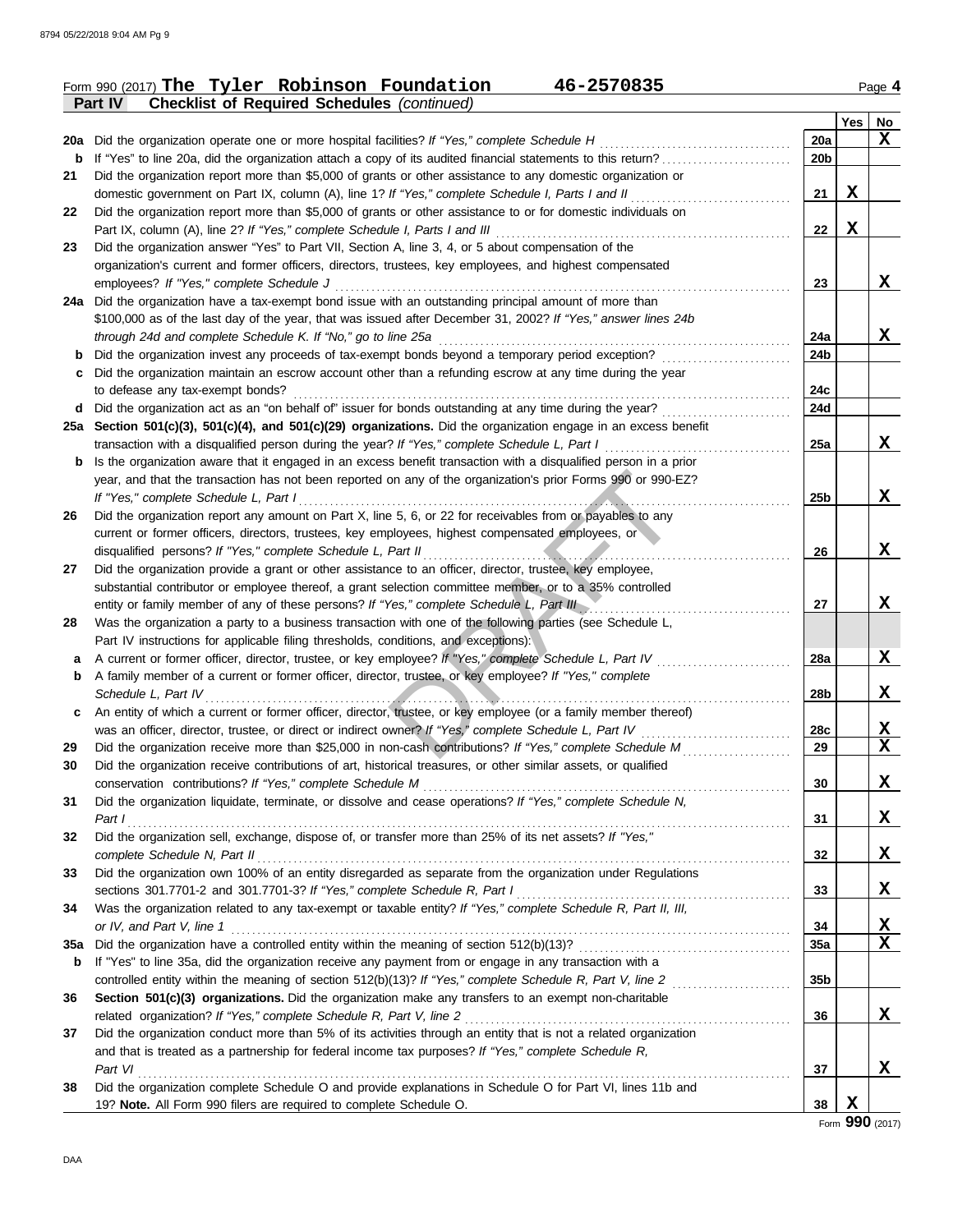|        | Form 990 (2017) The Tyler Robinson Foundation<br>46-2570835                                                                                                                                                           |                 |                  | Page 5      |
|--------|-----------------------------------------------------------------------------------------------------------------------------------------------------------------------------------------------------------------------|-----------------|------------------|-------------|
|        | Statements Regarding Other IRS Filings and Tax Compliance<br>Part V                                                                                                                                                   |                 |                  |             |
|        | Check if Schedule O contains a response or note to any line in this Part V                                                                                                                                            |                 |                  |             |
|        |                                                                                                                                                                                                                       |                 | Yes              | No          |
| 1a     | 15<br>Enter the number reported in Box 3 of Form 1096. Enter -0- if not applicable<br>1a                                                                                                                              |                 |                  |             |
| b      | $\mathbf 0$<br>1 <sub>b</sub><br>Enter the number of Forms W-2G included in line 1a. Enter -0- if not applicable                                                                                                      |                 |                  |             |
| с      | Did the organization comply with backup withholding rules for reportable payments to vendors and                                                                                                                      |                 |                  |             |
|        | reportable gaming (gambling) winnings to prize winners?                                                                                                                                                               | 1c              |                  | X           |
|        | 2a Enter the number of employees reported on Form W-3, Transmittal of Wage and Tax<br>3                                                                                                                               |                 |                  |             |
|        | Statements, filed for the calendar year ending with or within the year covered by this return<br>2a<br>If at least one is reported on line 2a, did the organization file all required federal employment tax returns? | 2b              | X                |             |
| b      | Note. If the sum of lines 1a and 2a is greater than 250, you may be required to e-file (see instructions)                                                                                                             |                 |                  |             |
| За     | Did the organization have unrelated business gross income of \$1,000 or more during the year?                                                                                                                         | 3a              |                  | X           |
| b      | If "Yes," has it filed a Form 990-T for this year? If "No" to line 3b, provide an explanation in Schedule O                                                                                                           | 3b              |                  |             |
| 4a     | At any time during the calendar year, did the organization have an interest in, or a signature or other authority                                                                                                     |                 |                  |             |
|        | over, a financial account in a foreign country (such as a bank account, securities account, or other financial                                                                                                        |                 |                  |             |
|        | account)?                                                                                                                                                                                                             | 4a              |                  | X           |
| b      | If "Yes," enter the name of the foreign country: <b>u</b>                                                                                                                                                             |                 |                  |             |
|        | See instructions for filing requirements for FinCEN Form 114, Report of Foreign Bank and Financial Accounts                                                                                                           |                 |                  |             |
|        | (FBAR).                                                                                                                                                                                                               |                 |                  |             |
| 5a     | Was the organization a party to a prohibited tax shelter transaction at any time during the tax year?                                                                                                                 | 5a              |                  | X           |
| b      | Did any taxable party notify the organization that it was or is a party to a prohibited tax shelter transaction?                                                                                                      | 5 <sub>b</sub>  |                  | $\mathbf x$ |
| с      | If "Yes" to line 5a or 5b, did the organization file Form 8886-T?                                                                                                                                                     | 5c              |                  |             |
| 6a     | Does the organization have annual gross receipts that are normally greater than \$100,000, and did the                                                                                                                |                 |                  |             |
|        | organization solicit any contributions that were not tax deductible as charitable contributions?                                                                                                                      | 6a              |                  | X           |
| b      | If "Yes," did the organization include with every solicitation an express statement that such contributions or                                                                                                        |                 |                  |             |
|        | gifts were not tax deductible?                                                                                                                                                                                        | 6b              |                  |             |
| 7      | Organizations that may receive deductible contributions under section 170(c).                                                                                                                                         |                 |                  |             |
| a      | Did the organization receive a payment in excess of \$75 made partly as a contribution and partly for goods                                                                                                           |                 |                  |             |
|        | and services provided to the payor?                                                                                                                                                                                   | 7a              | X<br>$\mathbf X$ |             |
| b      | If "Yes," did the organization notify the donor of the value of the goods or services provided?<br>Did the organization sell, exchange, or otherwise dispose of tangible personal property for which it was           | 7b              |                  |             |
| с      | required to file Form 8282?                                                                                                                                                                                           | 7c              |                  | X           |
| d      | 7d<br>If "Yes," indicate the number of Forms 8282 filed during the year                                                                                                                                               |                 |                  |             |
| е      | Did the organization receive any funds, directly or indirectly, to pay premiums on a personal benefit contract?                                                                                                       | 7е              |                  | X           |
|        | Did the organization, during the year, pay premiums, directly or indirectly, on a personal benefit contract?                                                                                                          | 7f              |                  | X           |
|        | If the organization received a contribution of qualified intellectual property, did the organization file Form 8899 as required?                                                                                      | 7g              |                  |             |
|        | If the organization received a contribution of cars, boats, airplanes, or other vehicles, did the organization file a Form 1098-C?                                                                                    | 7h              |                  |             |
| 8      | Sponsoring organizations maintaining donor advised funds. Did a donor advised fund maintained by the                                                                                                                  |                 |                  |             |
|        | sponsoring organization have excess business holdings at any time during the year?                                                                                                                                    | 8               |                  |             |
| 9      | Sponsoring organizations maintaining donor advised funds.                                                                                                                                                             |                 |                  |             |
| a      | Did the sponsoring organization make any taxable distributions under section 4966?                                                                                                                                    | 9a              |                  |             |
| b      | Did the sponsoring organization make a distribution to a donor, donor advisor, or related person?                                                                                                                     | 9b              |                  |             |
| 10     | Section 501(c)(7) organizations. Enter:                                                                                                                                                                               |                 |                  |             |
| а      | 10a<br>Initiation fees and capital contributions included on Part VIII, line 12 [11][11][11][11][11][11][11][11][11][                                                                                                 |                 |                  |             |
| b      | Gross receipts, included on Form 990, Part VIII, line 12, for public use of club facilities<br>10 <sub>b</sub>                                                                                                        |                 |                  |             |
| 11     | Section 501(c)(12) organizations. Enter:<br>Gross income from members or shareholders<br>11a                                                                                                                          |                 |                  |             |
| а<br>b | Gross income from other sources (Do not net amounts due or paid to other sources                                                                                                                                      |                 |                  |             |
|        | against amounts due or received from them.)<br>11 <sub>b</sub>                                                                                                                                                        |                 |                  |             |
| 12a    | Section 4947(a)(1) non-exempt charitable trusts. Is the organization filing Form 990 in lieu of Form 1041?                                                                                                            | 12a             |                  |             |
| b      | If "Yes," enter the amount of tax-exempt interest received or accrued during the year<br>12 <sub>b</sub>                                                                                                              |                 |                  |             |
| 13     | Section 501(c)(29) qualified nonprofit health insurance issuers.                                                                                                                                                      |                 |                  |             |
| a      | Is the organization licensed to issue qualified health plans in more than one state?                                                                                                                                  | 13а             |                  |             |
|        | Note. See the instructions for additional information the organization must report on Schedule O.                                                                                                                     |                 |                  |             |
| b      | Enter the amount of reserves the organization is required to maintain by the states in which                                                                                                                          |                 |                  |             |
|        | 13 <sub>b</sub>                                                                                                                                                                                                       |                 |                  |             |
| c      | 13 <sub>c</sub><br>Enter the amount of reserves on hand                                                                                                                                                               |                 |                  |             |
| 14a    | Did the organization receive any payments for indoor tanning services during the tax year?                                                                                                                            | 14a             |                  | X           |
| b      |                                                                                                                                                                                                                       | 14 <sub>b</sub> |                  |             |
| DAA    |                                                                                                                                                                                                                       |                 | Form 990 (2017)  |             |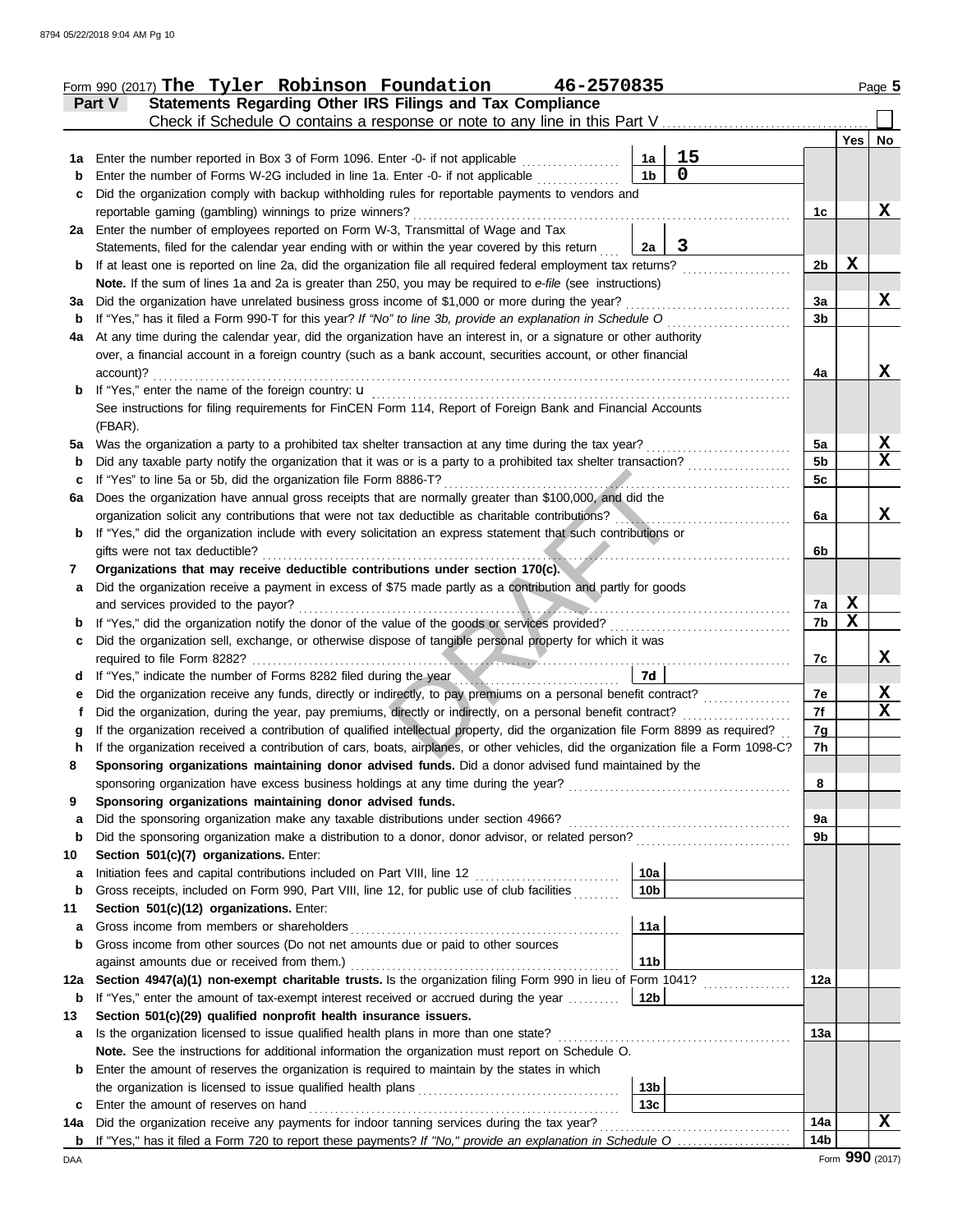## Form 990 (2017) Page **6 The Tyler Robinson Foundation 46-2570835**

**Part VI Governance, Management, and Disclosure** *For each "Yes" response to lines 2 through 7b below, and for a "No" response to line 8a, 8b, or 10b below, describe the circumstances, processes, or changes in Schedule O. See instructions.* Check if Schedule O contains a response or note to any line in this Part VI . . . . . . . . . . . . . . . . . . . . . . . . . . . . . . . . . . . . . . . . . . . . . . . . . **X**

|       | Section A. Governing Body and Management                                                                                            |                 |     |             |
|-------|-------------------------------------------------------------------------------------------------------------------------------------|-----------------|-----|-------------|
|       |                                                                                                                                     |                 | Yes | No          |
| 1а    | 14<br>Enter the number of voting members of the governing body at the end of the tax year<br>1a                                     |                 |     |             |
|       | If there are material differences in voting rights among members of the governing body, or                                          |                 |     |             |
|       | if the governing body delegated broad authority to an executive committee or similar                                                |                 |     |             |
|       | committee, explain in Schedule O.                                                                                                   |                 |     |             |
| b     | 14<br>Enter the number of voting members included in line 1a, above, who are independent<br>1b                                      |                 |     |             |
| 2     | Did any officer, director, trustee, or key employee have a family relationship or a business relationship with                      |                 |     |             |
|       | any other officer, director, trustee, or key employee?                                                                              | 2               |     | X           |
| 3     | Did the organization delegate control over management duties customarily performed by or under the direct                           |                 |     |             |
|       | supervision of officers, directors, or trustees, or key employees to a management company or other person?                          | 3               |     | X           |
| 4     | Did the organization make any significant changes to its governing documents since the prior Form 990 was filed?                    | 4               |     | $\mathbf x$ |
| 5     | Did the organization become aware during the year of a significant diversion of the organization's assets?                          | 5               |     | X           |
| 6     | Did the organization have members or stockholders?                                                                                  | 6               |     | X           |
| 7a    | Did the organization have members, stockholders, or other persons who had the power to elect or appoint                             |                 |     |             |
|       | one or more members of the governing body?                                                                                          | 7a              |     | X           |
| b     | Are any governance decisions of the organization reserved to (or subject to approval by) members,                                   |                 |     |             |
|       | stockholders, or persons other than the governing body?                                                                             | 7b              |     | X           |
| 8     | Did the organization contemporaneously document the meetings held or written actions undertaken during the year by the following:   |                 |     |             |
| а     | The governing body?                                                                                                                 | 8a              | X   |             |
| b     | Each committee with authority to act on behalf of the governing body?                                                               | 8b              | X   |             |
| 9     | Is there any officer, director, trustee, or key employee listed in Part VII, Section A, who cannot be reached at                    |                 |     |             |
|       | <b>Section B. Policies</b> (This Section B requests information about policies not required by the Internal Revenue Code.           | 9               |     | X           |
|       |                                                                                                                                     |                 | Yes | No          |
| 10a l | Did the organization have local chapters, branches, or affiliates?                                                                  | 10a             |     | X           |
| b     | If "Yes," did the organization have written policies and procedures governing the activities of such chapters,                      |                 |     |             |
|       | affiliates, and branches to ensure their operations are consistent with the organization's exempt purposes?                         | 10 <sub>b</sub> |     |             |
| 11a l | Has the organization provided a complete copy of this Form 990 to all members of its governing body before filing the form?         | 11a             | X   |             |
| b     | Describe in Schedule O the process, if any, used by the organization to review this Form 990.                                       |                 |     |             |
| 12a   | Did the organization have a written conflict of interest policy? If "No," go to line 13                                             | 12a             |     | X           |
| b     | Were officers, directors, or trustees, and key employees required to disclose annually interests that could give rise to conflicts? | 12b             |     |             |
| c     | Did the organization regularly and consistently monitor and enforce compliance with the policy? If "Yes,"                           |                 |     |             |
|       | describe in Schedule O how this was done                                                                                            | 12c             |     |             |
| 13    | Did the organization have a written whistleblower policy?                                                                           | 13              |     | X           |
| 14    | Did the organization have a written document retention and destruction policy?                                                      | 14              |     | x           |
| 15    | Did the process for determining compensation of the following persons include a review and approval by                              |                 |     |             |
|       | independent persons, comparability data, and contemporaneous substantiation of the deliberation and decision?                       |                 |     |             |
| a     |                                                                                                                                     | 15a             |     | X           |
| b     | Other officers or key employees of the organization                                                                                 | 15b             |     | X           |
|       | If "Yes" to line 15a or 15b, describe the process in Schedule O (see instructions).                                                 |                 |     |             |
| 16a   | Did the organization invest in, contribute assets to, or participate in a joint venture or similar arrangement                      |                 |     |             |
|       | with a taxable entity during the year?                                                                                              | 16a             |     | <u>x</u>    |
| b     | If "Yes," did the organization follow a written policy or procedure requiring the organization to evaluate its                      |                 |     |             |
|       | participation in joint venture arrangements under applicable federal tax law, and take steps to safeguard the                       |                 |     |             |
|       |                                                                                                                                     | 16b             |     |             |
|       | <b>Section C. Disclosure</b>                                                                                                        |                 |     |             |
| 17    | List the states with which a copy of this Form 990 is required to be filed uNone                                                    |                 |     |             |
| 18    | Section 6104 requires an organization to make its Forms 1023 (or 1024 if applicable), 990, and 990-T (Section 501(c)(3)s only)      |                 |     |             |
|       | available for public inspection. Indicate how you made these available. Check all that apply.                                       |                 |     |             |
|       | Own website $\vert$ Another's website $\vert X \vert$ Upon request<br>  Other (explain in Schedule O)                               |                 |     |             |
| 19    | Describe in Schedule O whether (and if so, how) the organization made its governing documents, conflict of interest policy, and     |                 |     |             |
|       | financial statements available to the public during the tax year.                                                                   |                 |     |             |
| 20    | State the name, address, and telephone number of the person who possesses the organization's books and records: u                   |                 |     |             |
|       | 400 South 4th Street, #500<br>Kylie Robinson                                                                                        |                 |     |             |

|       | …y⊥⊥ <del>⊂</del> |       | ື້ |  |
|-------|-------------------|-------|----|--|
| т. эе |                   | Verse |    |  |

**Las Vegas NV 89101 702-581-8284**

| Form 990 (2017)<br>DAA |  |
|------------------------|--|
|------------------------|--|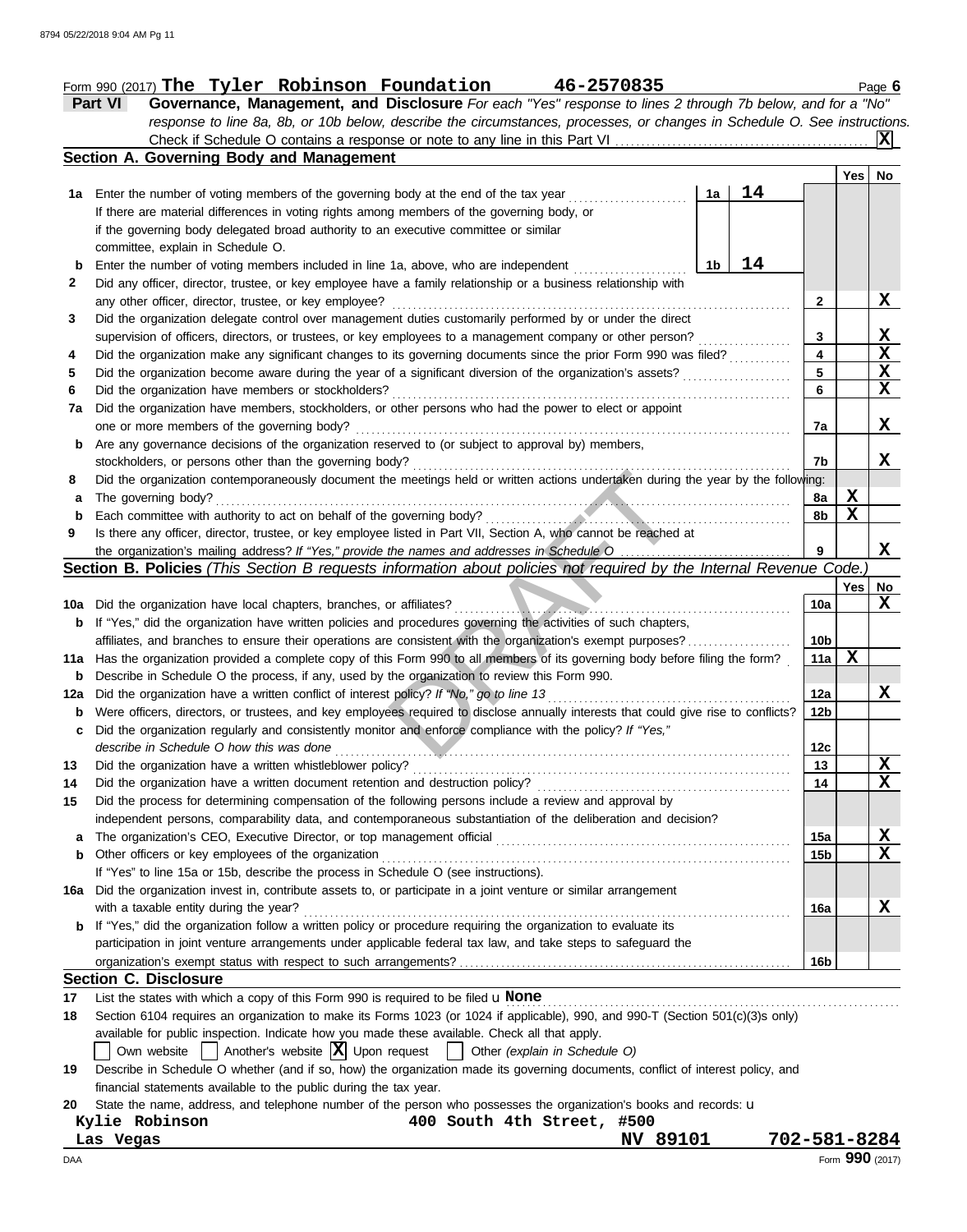## Form 990 (2017) Page **7 The Tyler Robinson Foundation 46-2570835**

# **Independent Contractors Part VII Compensation of Officers, Directors, Trustees, Key Employees, Highest Compensated Employees, and**

Check if Schedule O contains a response or note to any line in this Part VII

**Section A. Officers, Directors, Trustees, Key Employees, and Highest Compensated Employees**

**1a** Complete this table for all persons required to be listed. Report compensation for the calendar year ending with or within the organization's tax year.

■ List all of the organization's **current** officers, directors, trustees (whether individuals or organizations), regardless of amount of the organization Enter -0- in columns (D), (E), and (E) if no compensation was paid compensation. Enter -0- in columns (D), (E), and (F) if no compensation was paid.

● List all of the organization's **current** key employees, if any. See instructions for definition of "key employee."

who received reportable compensation (Box 5 of Form W-2 and/or Box 7 of Form 1099-MISC) of more than \$100,000 from the organization and any related organizations. ■ List the organization's five **current** highest compensated employees (other than an officer, director, trustee, or key employee)<br>
a received reportable compensation (Box 5 of Form W-2 and/or Box 7 of Form 1099-MISC) of

■ List all of the organization's **former** officers, key employees, and highest compensated employees who received more than<br>00,000 of reportable compensation from the organization and any related organizations \$100,000 of reportable compensation from the organization and any related organizations.

■ List all of the organization's **former directors or trustees** that received, in the capacity as a former director or trustee of the entration more than \$10,000 of reportable compensation from the organization and any re organization, more than \$10,000 of reportable compensation from the organization and any related organizations.

List persons in the following order: individual trustees or directors; institutional trustees; officers; key employees; highest compensated employees; and former such persons.

Check this box if neither the organization nor any related organization compensated any current officer, director, or trustee.

| (A)<br>Name and Title | (B)<br>Average<br>hours per<br>week<br>(list any<br>hours for |                                      |                         | (C)<br>Position |                 | (do not check more than one<br>box, unless person is both an<br>officer and a director/trustee) |        | (D)<br>Reportable<br>compensation<br>from<br>the<br>organization | (E)<br>Reportable<br>compensation from<br>related<br>organizations<br>(W-2/1099-MISC) | (F)<br>Estimated<br>amount of<br>other<br>compensation<br>from the |
|-----------------------|---------------------------------------------------------------|--------------------------------------|-------------------------|-----------------|-----------------|-------------------------------------------------------------------------------------------------|--------|------------------------------------------------------------------|---------------------------------------------------------------------------------------|--------------------------------------------------------------------|
|                       | related<br>organizations<br>below dotted<br>line)             | Individual<br>or director<br>trustee | nstitutional<br>trustee | Officer         | γey<br>employee | Highest compensated<br>employee                                                                 | Former | (W-2/1099-MISC)                                                  |                                                                                       | organization<br>and related<br>organizations                       |
| (1) Jennifer Carleton |                                                               |                                      |                         |                 |                 |                                                                                                 |        |                                                                  |                                                                                       |                                                                    |
| Board Chair           | 1.00                                                          |                                      |                         |                 |                 |                                                                                                 |        | 0                                                                | 0                                                                                     |                                                                    |
| (2) Mac Reynolds      | 0.00                                                          | $\mathbf X$                          |                         | X               |                 |                                                                                                 |        |                                                                  |                                                                                       | $\mathbf 0$                                                        |
| Vice Chair            | 1.00<br>0.00                                                  | $\mathbf X$                          |                         | X               |                 |                                                                                                 |        | 0                                                                | 0                                                                                     | $\mathbf 0$                                                        |
| (3) Jill Alintoff     |                                                               |                                      |                         |                 |                 |                                                                                                 |        |                                                                  |                                                                                       |                                                                    |
|                       | 1.00                                                          |                                      |                         |                 |                 |                                                                                                 |        |                                                                  |                                                                                       |                                                                    |
| Secretary             | 0.00                                                          | $\mathbf X$                          |                         | $\mathbf{x}$    |                 |                                                                                                 |        | 0                                                                | 0                                                                                     | $\mathbf 0$                                                        |
| (4) Laura Folsom      |                                                               |                                      |                         |                 |                 |                                                                                                 |        |                                                                  |                                                                                       |                                                                    |
| Director              | 1.00<br>0.00                                                  | $\mathbf x$                          |                         |                 |                 |                                                                                                 |        | 0                                                                | $\mathbf 0$                                                                           | $\mathbf 0$                                                        |
| (5) Whitney McBride   |                                                               |                                      |                         |                 |                 |                                                                                                 |        |                                                                  |                                                                                       |                                                                    |
| Director              | 1.00<br>0.00                                                  | $\mathbf x$                          |                         |                 |                 |                                                                                                 |        | 0                                                                | 0                                                                                     | $\mathbf 0$                                                        |
| (6) Ross McGarvey     |                                                               |                                      |                         |                 |                 |                                                                                                 |        |                                                                  |                                                                                       |                                                                    |
|                       | 1.00                                                          |                                      |                         |                 |                 |                                                                                                 |        |                                                                  |                                                                                       |                                                                    |
| Director              | 0.00                                                          | $\mathbf X$                          |                         |                 |                 |                                                                                                 |        | 0                                                                | 0                                                                                     | $\mathbf 0$                                                        |
| (7) Ben McKee         |                                                               |                                      |                         |                 |                 |                                                                                                 |        |                                                                  |                                                                                       |                                                                    |
| Director              | 1.00<br>0.00                                                  | $\mathbf X$                          |                         |                 |                 |                                                                                                 |        | 0                                                                | 0                                                                                     | $\mathbf 0$                                                        |
| (8) Greg McStravick   |                                                               |                                      |                         |                 |                 |                                                                                                 |        |                                                                  |                                                                                       |                                                                    |
|                       | 1.00                                                          |                                      |                         |                 |                 |                                                                                                 |        |                                                                  |                                                                                       |                                                                    |
| Director              | 0.00                                                          | $\mathbf X$                          |                         |                 |                 |                                                                                                 |        | 0                                                                | $\mathbf 0$                                                                           | $\mathbf 0$                                                        |
| (9) Daniel Platzman   |                                                               |                                      |                         |                 |                 |                                                                                                 |        |                                                                  |                                                                                       |                                                                    |
|                       | 1.00                                                          |                                      |                         |                 |                 |                                                                                                 |        |                                                                  |                                                                                       |                                                                    |
| Director              | 0.00                                                          | $\mathbf X$                          |                         |                 |                 |                                                                                                 |        | 0                                                                | 0                                                                                     | $\mathbf 0$                                                        |
| (10) Daniel Reynolds  |                                                               |                                      |                         |                 |                 |                                                                                                 |        |                                                                  |                                                                                       |                                                                    |
|                       | 1.00                                                          |                                      |                         |                 |                 |                                                                                                 |        |                                                                  |                                                                                       |                                                                    |
| Director              | 0.00                                                          | $\mathbf X$                          |                         |                 |                 |                                                                                                 |        | 0                                                                | 0                                                                                     | $\mathbf 0$                                                        |
| (11) Ron Reynolds     |                                                               |                                      |                         |                 |                 |                                                                                                 |        |                                                                  |                                                                                       |                                                                    |
| Director              | 1.00<br>0.00                                                  | $\mathbf X$                          |                         |                 |                 |                                                                                                 |        | 0                                                                | 0                                                                                     |                                                                    |
| <b>DAA</b>            |                                                               |                                      |                         |                 |                 |                                                                                                 |        |                                                                  |                                                                                       | Form 990 (2017)                                                    |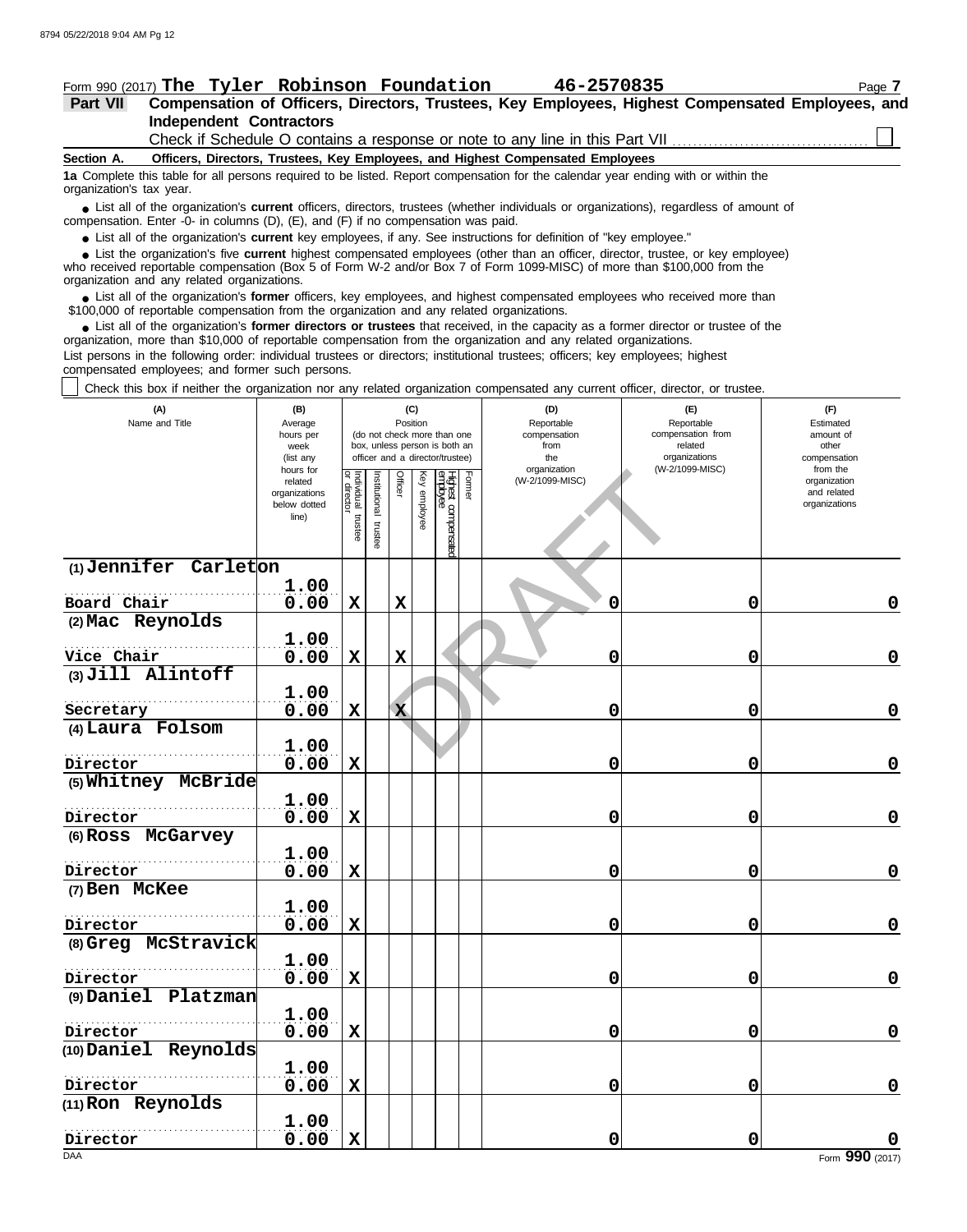8794 05/22/2018 9:04 AM Pg 13

|              | Form 990 (2017) The Tyler Robinson Foundation                                                                                                                                                                                                          |                                  |                                   |              |                 |              |                                                                  |        | 46-2570835        |                                                                                                        |                             | Page 8    |
|--------------|--------------------------------------------------------------------------------------------------------------------------------------------------------------------------------------------------------------------------------------------------------|----------------------------------|-----------------------------------|--------------|-----------------|--------------|------------------------------------------------------------------|--------|-------------------|--------------------------------------------------------------------------------------------------------|-----------------------------|-----------|
|              | <b>Part VII</b>                                                                                                                                                                                                                                        |                                  |                                   |              |                 |              |                                                                  |        |                   | Section A. Officers, Directors, Trustees, Key Employees, and Highest Compensated Employees (continued) |                             |           |
|              | (A)<br>Name and title                                                                                                                                                                                                                                  | (B)<br>Average                   |                                   |              | (C)<br>Position |              |                                                                  |        | (D)<br>Reportable | (E)<br>Reportable                                                                                      | (F)<br>Estimated            |           |
|              |                                                                                                                                                                                                                                                        | hours per                        |                                   |              |                 |              | (do not check more than one                                      |        | compensation      | compensation from                                                                                      | amount of                   |           |
|              |                                                                                                                                                                                                                                                        | week<br>(list any                |                                   |              |                 |              | box, unless person is both an<br>officer and a director/trustee) |        | from<br>the       | related<br>organizations                                                                               | other<br>compensation       |           |
|              |                                                                                                                                                                                                                                                        | hours for                        |                                   |              |                 |              |                                                                  |        | organization      | (W-2/1099-MISC)                                                                                        | from the                    |           |
|              |                                                                                                                                                                                                                                                        | related                          |                                   | nstitutional | Officer         |              |                                                                  | Former | (W-2/1099-MISC)   |                                                                                                        | organization<br>and related |           |
|              |                                                                                                                                                                                                                                                        | organizations<br>below dotted    |                                   |              |                 |              |                                                                  |        |                   |                                                                                                        | organizations               |           |
|              |                                                                                                                                                                                                                                                        | line)                            |                                   |              |                 | Key employee |                                                                  |        |                   |                                                                                                        |                             |           |
|              |                                                                                                                                                                                                                                                        |                                  | Individual trustee<br>or director | trustee      |                 |              | Highest compensated<br>employee                                  |        |                   |                                                                                                        |                             |           |
| (12)         | Robinson<br>Brent                                                                                                                                                                                                                                      |                                  |                                   |              |                 |              |                                                                  |        |                   |                                                                                                        |                             |           |
|              |                                                                                                                                                                                                                                                        | 1.00                             |                                   |              |                 |              |                                                                  |        |                   |                                                                                                        |                             |           |
|              | Director                                                                                                                                                                                                                                               | 0.00                             | $\mathbf x$                       |              |                 |              |                                                                  |        | 0                 | 0                                                                                                      |                             | 0         |
| (13)         | Jarom Schmidt                                                                                                                                                                                                                                          |                                  |                                   |              |                 |              |                                                                  |        |                   |                                                                                                        |                             |           |
|              |                                                                                                                                                                                                                                                        | 1.00                             |                                   |              |                 |              |                                                                  |        |                   |                                                                                                        |                             |           |
|              | Director                                                                                                                                                                                                                                               | 0.00                             | X                                 |              |                 |              |                                                                  |        | 0                 | 0                                                                                                      |                             | 0         |
| (14)         | Wayne Sermon                                                                                                                                                                                                                                           |                                  |                                   |              |                 |              |                                                                  |        |                   |                                                                                                        |                             |           |
|              |                                                                                                                                                                                                                                                        | 1.00                             |                                   |              |                 |              |                                                                  |        |                   |                                                                                                        |                             |           |
|              | Director                                                                                                                                                                                                                                               |                                  |                                   |              |                 |              |                                                                  |        |                   |                                                                                                        |                             | 0         |
|              | Kim Gradisher                                                                                                                                                                                                                                          | 0.00                             | X                                 |              |                 |              |                                                                  |        | 0                 | 0                                                                                                      |                             |           |
| (15)         |                                                                                                                                                                                                                                                        |                                  |                                   |              |                 |              |                                                                  |        |                   |                                                                                                        |                             |           |
|              |                                                                                                                                                                                                                                                        | 40.00                            |                                   |              |                 |              |                                                                  |        |                   |                                                                                                        |                             |           |
|              | Executive Director                                                                                                                                                                                                                                     | 0.00                             |                                   |              | $\mathbf x$     |              |                                                                  |        | 63,665            | 0                                                                                                      |                             | 3,802     |
|              |                                                                                                                                                                                                                                                        |                                  |                                   |              |                 |              |                                                                  |        |                   |                                                                                                        |                             |           |
|              |                                                                                                                                                                                                                                                        |                                  |                                   |              |                 |              |                                                                  |        |                   |                                                                                                        |                             |           |
|              |                                                                                                                                                                                                                                                        |                                  |                                   |              |                 |              |                                                                  |        |                   |                                                                                                        |                             |           |
|              |                                                                                                                                                                                                                                                        |                                  |                                   |              |                 |              |                                                                  |        |                   |                                                                                                        |                             |           |
|              |                                                                                                                                                                                                                                                        |                                  |                                   |              |                 |              |                                                                  |        |                   |                                                                                                        |                             |           |
|              |                                                                                                                                                                                                                                                        |                                  |                                   |              |                 |              |                                                                  |        |                   |                                                                                                        |                             |           |
|              |                                                                                                                                                                                                                                                        |                                  |                                   |              |                 |              |                                                                  |        |                   |                                                                                                        |                             |           |
|              |                                                                                                                                                                                                                                                        |                                  |                                   |              |                 |              |                                                                  |        |                   |                                                                                                        |                             |           |
|              |                                                                                                                                                                                                                                                        |                                  |                                   |              |                 |              |                                                                  |        |                   |                                                                                                        |                             |           |
|              |                                                                                                                                                                                                                                                        |                                  |                                   |              |                 |              |                                                                  |        |                   |                                                                                                        |                             |           |
|              |                                                                                                                                                                                                                                                        |                                  |                                   |              |                 |              |                                                                  |        |                   |                                                                                                        |                             |           |
|              |                                                                                                                                                                                                                                                        |                                  |                                   |              |                 |              |                                                                  |        |                   |                                                                                                        |                             |           |
|              | 1b Sub-total                                                                                                                                                                                                                                           |                                  |                                   |              |                 |              |                                                                  | u      | 63,665            |                                                                                                        |                             | 3,802     |
|              | c Total from continuation sheets to Part VII, Section A.                                                                                                                                                                                               |                                  |                                   |              |                 |              |                                                                  | u      |                   |                                                                                                        |                             |           |
| d            |                                                                                                                                                                                                                                                        |                                  |                                   |              |                 |              |                                                                  |        | 63,665            |                                                                                                        |                             | 3,802     |
| $\mathbf{2}$ | Total number of individuals (including but not limited to those listed above) who received more than \$100,000 of                                                                                                                                      |                                  |                                   |              |                 |              |                                                                  |        |                   |                                                                                                        |                             |           |
|              | reportable compensation from the organization $\omega$                                                                                                                                                                                                 |                                  |                                   |              |                 |              |                                                                  |        |                   |                                                                                                        |                             |           |
|              |                                                                                                                                                                                                                                                        |                                  |                                   |              |                 |              |                                                                  |        |                   |                                                                                                        | Yes                         | <b>No</b> |
| 3            | Did the organization list any former officer, director, or trustee, key employee, or highest compensated<br>employee on line 1a? If "Yes," complete Schedule J for such individual                                                                     |                                  |                                   |              |                 |              |                                                                  |        |                   |                                                                                                        | 3                           | X         |
| 4            | For any individual listed on line 1a, is the sum of reportable compensation and other compensation from the                                                                                                                                            |                                  |                                   |              |                 |              |                                                                  |        |                   |                                                                                                        |                             |           |
|              | organization and related organizations greater than \$150,000? If "Yes," complete Schedule J for such                                                                                                                                                  |                                  |                                   |              |                 |              |                                                                  |        |                   |                                                                                                        |                             |           |
|              | individual                                                                                                                                                                                                                                             |                                  |                                   |              |                 |              |                                                                  |        |                   |                                                                                                        | 4                           | X         |
| 5            | Did any person listed on line 1a receive or accrue compensation from any unrelated organization or individual                                                                                                                                          |                                  |                                   |              |                 |              |                                                                  |        |                   |                                                                                                        |                             |           |
|              |                                                                                                                                                                                                                                                        |                                  |                                   |              |                 |              |                                                                  |        |                   |                                                                                                        | 5                           | X         |
|              | Section B. Independent Contractors                                                                                                                                                                                                                     |                                  |                                   |              |                 |              |                                                                  |        |                   |                                                                                                        |                             |           |
| 1            | Complete this table for your five highest compensated independent contractors that received more than \$100,000 of<br>compensation from the organization. Report compensation for the calendar year ending with or within the organization's tax year. |                                  |                                   |              |                 |              |                                                                  |        |                   |                                                                                                        |                             |           |
|              |                                                                                                                                                                                                                                                        | (A)<br>Name and business address |                                   |              |                 |              |                                                                  |        |                   | (B)<br>Description of services                                                                         | (C)<br>Compensation         |           |
|              |                                                                                                                                                                                                                                                        |                                  |                                   |              |                 |              |                                                                  |        |                   |                                                                                                        |                             |           |
|              |                                                                                                                                                                                                                                                        |                                  |                                   |              |                 |              |                                                                  |        |                   |                                                                                                        |                             |           |
|              |                                                                                                                                                                                                                                                        |                                  |                                   |              |                 |              |                                                                  |        |                   |                                                                                                        |                             |           |
|              |                                                                                                                                                                                                                                                        |                                  |                                   |              |                 |              |                                                                  |        |                   |                                                                                                        |                             |           |
|              |                                                                                                                                                                                                                                                        |                                  |                                   |              |                 |              |                                                                  |        |                   |                                                                                                        |                             |           |
|              |                                                                                                                                                                                                                                                        |                                  |                                   |              |                 |              |                                                                  |        |                   |                                                                                                        |                             |           |
|              |                                                                                                                                                                                                                                                        |                                  |                                   |              |                 |              |                                                                  |        |                   |                                                                                                        |                             |           |
|              |                                                                                                                                                                                                                                                        |                                  |                                   |              |                 |              |                                                                  |        |                   |                                                                                                        |                             |           |
|              |                                                                                                                                                                                                                                                        |                                  |                                   |              |                 |              |                                                                  |        |                   |                                                                                                        |                             |           |
|              |                                                                                                                                                                                                                                                        |                                  |                                   |              |                 |              |                                                                  |        |                   |                                                                                                        |                             |           |
|              |                                                                                                                                                                                                                                                        |                                  |                                   |              |                 |              |                                                                  |        |                   |                                                                                                        |                             |           |
| 2            | Total number of independent contractors (including but not limited to those listed above) who                                                                                                                                                          |                                  |                                   |              |                 |              |                                                                  |        |                   |                                                                                                        |                             |           |

**0**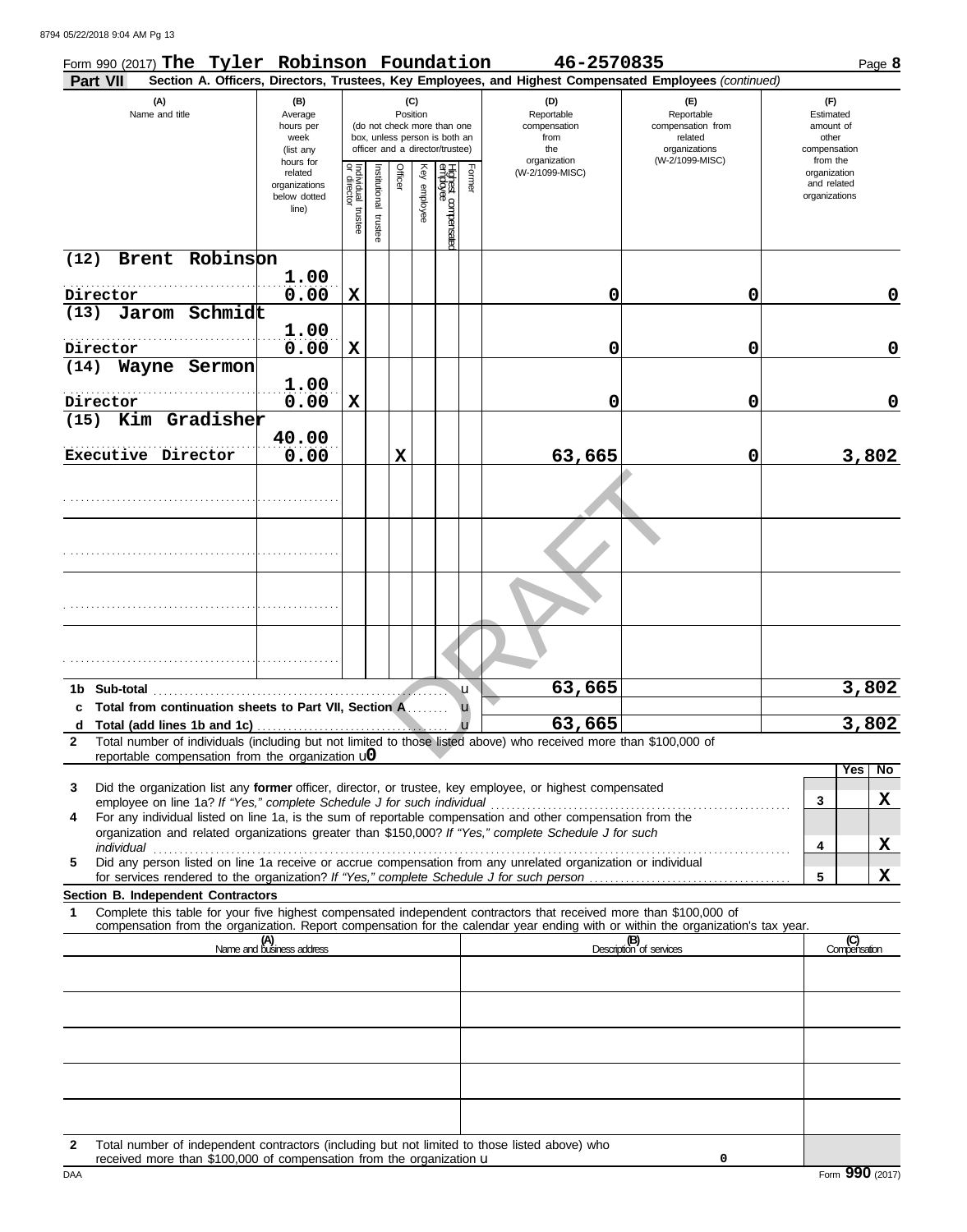|                                                                                                                               | <b>Part VIII</b> | Form 990 (2017) The Tyler Robinson Foundation<br><b>Statement of Revenue</b>             |                |               |                      | 46-2570835                    |                             | Page 9                                         |
|-------------------------------------------------------------------------------------------------------------------------------|------------------|------------------------------------------------------------------------------------------|----------------|---------------|----------------------|-------------------------------|-----------------------------|------------------------------------------------|
|                                                                                                                               |                  | Check if Schedule O contains a response or note to any line in this Part VIII            |                |               | (A)<br>Total revenue | (B)<br>Related or             | $\overline{C}$<br>Unrelated | (D)<br>Revenue                                 |
|                                                                                                                               |                  |                                                                                          |                |               |                      | exempt<br>function<br>revenue | business<br>revenue         | excluded from tax<br>under sections<br>512-514 |
|                                                                                                                               |                  | 1a Federated campaigns                                                                   | 1a             |               |                      |                               |                             |                                                |
|                                                                                                                               |                  | <b>b</b> Membership dues                                                                 | 1 <sub>b</sub> |               |                      |                               |                             |                                                |
| <b>Program Service Reverwe</b> Contributions, Gifts, Grant <mark>s</mark><br>Program Service Reverweand Other Similar Amounts |                  | c Fundraising events                                                                     | 1 <sub>c</sub> | 956,820       |                      |                               |                             |                                                |
|                                                                                                                               |                  | d Related organizations                                                                  | 1 <sub>d</sub> |               |                      |                               |                             |                                                |
|                                                                                                                               |                  | e Government grants (contributions)                                                      | 1e             |               |                      |                               |                             |                                                |
|                                                                                                                               |                  | f All other contributions, gifts, grants,<br>and similar amounts not included above   1f |                | 290,824       |                      |                               |                             |                                                |
|                                                                                                                               |                  | g Noncash contributions included in lines 1a-1f: \$                                      |                |               |                      |                               |                             |                                                |
|                                                                                                                               |                  |                                                                                          |                |               | 1,247,644            |                               |                             |                                                |
|                                                                                                                               |                  |                                                                                          |                | Busn. Code    |                      |                               |                             |                                                |
|                                                                                                                               | 2a               |                                                                                          |                |               |                      |                               |                             |                                                |
|                                                                                                                               | b<br>с           |                                                                                          |                |               |                      |                               |                             |                                                |
|                                                                                                                               | d                |                                                                                          |                |               |                      |                               |                             |                                                |
|                                                                                                                               |                  |                                                                                          |                |               |                      |                               |                             |                                                |
|                                                                                                                               |                  | f All other program service revenue                                                      |                |               |                      |                               |                             |                                                |
|                                                                                                                               |                  |                                                                                          |                | $\mathbf{u}$  |                      |                               |                             |                                                |
|                                                                                                                               |                  | 3 Investment income (including dividends, interest,                                      |                |               |                      |                               |                             |                                                |
|                                                                                                                               |                  | and other similar amounts)                                                               |                | u             |                      |                               |                             |                                                |
|                                                                                                                               | 4                | Income from investment of tax-exempt bond proceeds                                       |                |               |                      |                               |                             |                                                |
|                                                                                                                               | 5                |                                                                                          |                |               |                      |                               |                             |                                                |
|                                                                                                                               |                  | (i) Real                                                                                 |                | (ii) Personal |                      |                               |                             |                                                |
|                                                                                                                               | 6a               | Gross rents                                                                              |                |               |                      |                               |                             |                                                |
|                                                                                                                               |                  | <b>b</b> Less: rental exps.                                                              |                |               |                      |                               |                             |                                                |
|                                                                                                                               |                  | <b>C</b> Rental inc. or (loss)                                                           |                |               |                      |                               |                             |                                                |
|                                                                                                                               |                  | <b>7a</b> Gross amount from                                                              |                | $\mathbf{u}$  |                      |                               |                             |                                                |
|                                                                                                                               |                  | (i) Securities<br>sales of assets                                                        |                | (ii) Other    |                      |                               |                             |                                                |
|                                                                                                                               |                  | other than inventory                                                                     |                |               |                      |                               |                             |                                                |
|                                                                                                                               |                  | $b$ Less: cost or other                                                                  |                |               |                      |                               |                             |                                                |
|                                                                                                                               |                  | basis & sales exps                                                                       |                | 495<br>-495   |                      |                               |                             |                                                |
|                                                                                                                               |                  | c Gain or (loss)                                                                         |                |               | -495                 | $-495$                        |                             |                                                |
|                                                                                                                               |                  | 8a Gross income from fundraising events                                                  |                | $\mathbf{u}$  |                      |                               |                             |                                                |
| Other Revenue                                                                                                                 |                  | (not induding\$956,820                                                                   |                |               |                      |                               |                             |                                                |
|                                                                                                                               |                  | of contributions reported on line 1c).                                                   |                |               |                      |                               |                             |                                                |
|                                                                                                                               |                  | See Part IV, line 18                                                                     | a              | 298,562       |                      |                               |                             |                                                |
|                                                                                                                               |                  | <b>b</b> Less: direct expenses $\ldots$                                                  |                | 298,562       |                      |                               |                             |                                                |
|                                                                                                                               |                  | c Net income or (loss) from fundraising events  u                                        |                |               |                      |                               |                             |                                                |
|                                                                                                                               |                  | 9a Gross income from gaming activities.                                                  |                |               |                      |                               |                             |                                                |
|                                                                                                                               |                  | See Part IV, line 19                                                                     | a              |               |                      |                               |                             |                                                |
|                                                                                                                               |                  | <b>b</b> Less: direct expenses                                                           | b              |               |                      |                               |                             |                                                |
|                                                                                                                               |                  | c Net income or (loss) from gaming activities  u                                         |                |               |                      |                               |                             |                                                |
|                                                                                                                               |                  | 10a Gross sales of inventory, less                                                       |                |               |                      |                               |                             |                                                |
|                                                                                                                               |                  | returns and allowances<br>.                                                              | a              | 15,081        |                      |                               |                             |                                                |
|                                                                                                                               |                  | <b>b</b> Less: cost of goods sold                                                        | b              | 6,170         |                      |                               |                             |                                                |
|                                                                                                                               |                  | c Net income or (loss) from sales of inventory  u                                        |                |               | 8,911                | 8,911                         |                             |                                                |
|                                                                                                                               |                  | Miscellaneous Revenue                                                                    |                | Busn. Code    |                      |                               |                             |                                                |
|                                                                                                                               | 11a              | Credit card rebates                                                                      |                | 900099        | 246                  | 246                           |                             |                                                |
|                                                                                                                               | b                |                                                                                          |                |               |                      |                               |                             |                                                |
|                                                                                                                               | c                |                                                                                          |                |               |                      |                               |                             |                                                |

**e**

**d** All other revenue . . . . . . . . . . . . . . . . . . . . . . . . . .

**Total revenue.** See instructions. . . . . . . . . . . . . . . . . . . **12**

**Total.** Add lines 11a–11d ...........................

u

u

**246**

**1,256,306 8,662 0 0**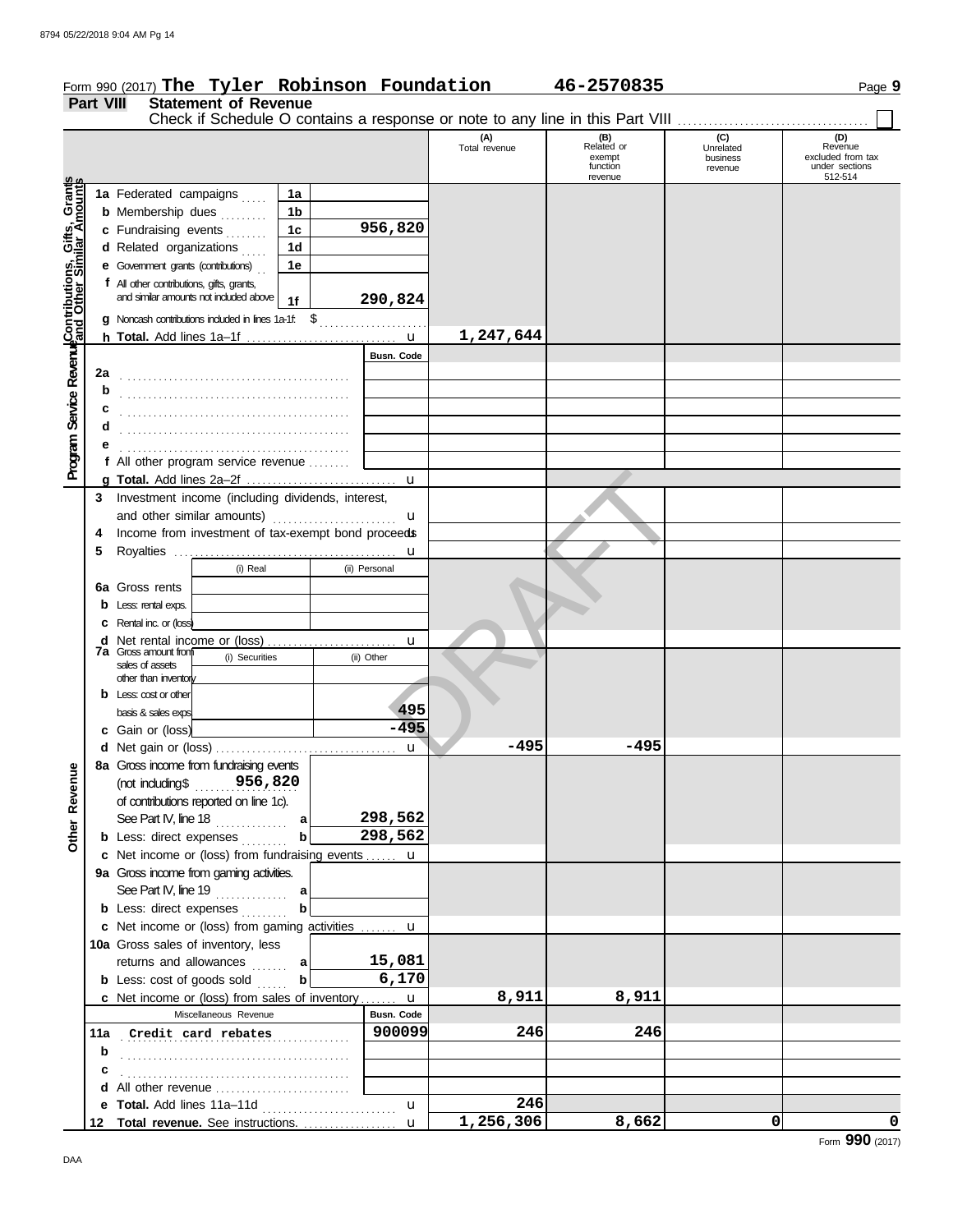## **Part IX Statement of Functional Expenses** Form 990 (2017) The Tyler Robinson Foundation 46-2570835 Page 10

*Section 501(c)(3) and 501(c)(4) organizations must complete all columns. All other organizations must complete column (A).*

14,734 11,051<br>
25,307 18,980<br>
4,001<br>
3,001<br>
75,536 65,404<br>
81,318 73,340<br>
39,079 18,808 1<br>
13,081 7,973 *Do not include amounts reported on lines 6b, 7b, 8b, 9b, and 10b of Part VIII.* **1 2 3 4** Benefits paid to or for members **. . . . . . . . 5 6** Compensation not included above, to disqualified **7 8 9 10 11 a** Management .............................. **b** Legal . . . . . . . . . . . . . . . . . . . . . . . . . . . . . . . . . . . . . . **c** Accounting . . . . . . . . . . . . . . . . . . . . . . . . . . . . . . . . **d** Lobbying . . . . . . . . . . . . . . . . . . . . . . . . . . . . . . . . . . . **e** Professional fundraising services. See Part IV, line 17 **f g 12** Advertising and promotion ............... **13** Office expenses **.......................**... **14 15 16 17** Travel . . . . . . . . . . . . . . . . . . . . . . . . . . . . . . . . . . . . . . **18** Payments of travel or entertainment expenses **19 20** Interest . . . . . . . . . . . . . . . . . . . . . . . . . . . . . . . . . . . . **21 22** Depreciation, depletion, and amortization . **23** Insurance . . . . . . . . . . . . . . . . . . . . . . . . . . . . . . . . . . **24** Other expenses. Itemize expenses not covered **a** . . . . . . . . . . . . . . . . . . . . . . . . . . . . . . . . . . . . . . . . . . . . . **b c d e** All other expenses . . . . . . . . . . . . . . . . . . . . . . . . **25 Total functional expenses.** Add lines 1 through 24e . . . **26** Grants and other assistance to domestic organizations and domestic governments. See Part IV, line 21 Grants and other assistance to domestic individuals. See Part IV, line 22 Grants and other assistance to foreign organizations, foreign governments, and foreign individuals. See Part IV, lines 15 and 16 Compensation of current officers, directors, trustees, and key employees .............. persons (as defined under section 4958(f)(1)) and persons described in section 4958(c)(3)(B) . . . . . Other salaries and wages ............ Pension plan accruals and contributions (include section 401(k) and 403(b) employer contributions) Other employee benefits .................. Payroll taxes ................................ Fees for services (non-employees): Investment management fees Other. (If line 11g amount exceeds 10% of line 25, column Information technology . . . . . . . . . . . . . . . . . . . . Royalties . . . . . . . . . . . . . . . . . . . . . . . . . . . . . . . . . . Occupancy . . . . . . . . . . . . . . . . . . . . . . . . . . . . . . . . for any federal, state, or local public officials Conferences, conventions, and meetings Payments to affiliates ...................... above (List miscellaneous expenses in line 24e. If line 24e amount exceeds 10% of line 25, column (A) amount, list line 24e expenses on Schedule O.) fundraising solicitation. Check here  $\Box$  if organization reported in column (B) joint costs from a combined educational campaign and following SOP 98-2 (ASC 958-720) . . . . . . . . . . **(A) (B) (C) (D)** Tor<br>
gram service Management and<br>
expenses expenses<br>
general expenses expenses general expenses (D)<br>Fundraising expenses . . . . . . . . . . . . . . . . . . . . . . . . . . . . . . . . . . . . . . . . . . . . . . . . . . . . . . . . . . . . . . . . . . . . . . . . . . . . . . . . . . . . . . . . . . . . . . . . . . . . . . . . . . . . . . . . . . . . . . . . . . . . . . . . . . . . . . . Check if Schedule O contains a response or note to any line in this Part IX **Joint costs.** Complete this line only if the (A) amount, list line 11g expenses on Schedule O.) . . . . . . **12,000 12,000 270,216 270,216 67,467 50,600 6,747 10,120 130,843 98,132 22,013 10,698 14,734 11,051 2,323 1,360 25,307 18,980 3,693 2,634 4,001 4,001 75,536 65,404 7,882 2,250 81,318 73,340 7,978 39,079 18,808 17,223 3,048 13,081 7,973 4,444 664 41,051 40,161 890 1,039 1,039 1,302 977 189 136 3,757 3,757 780,731 667,642 74,201 38,888**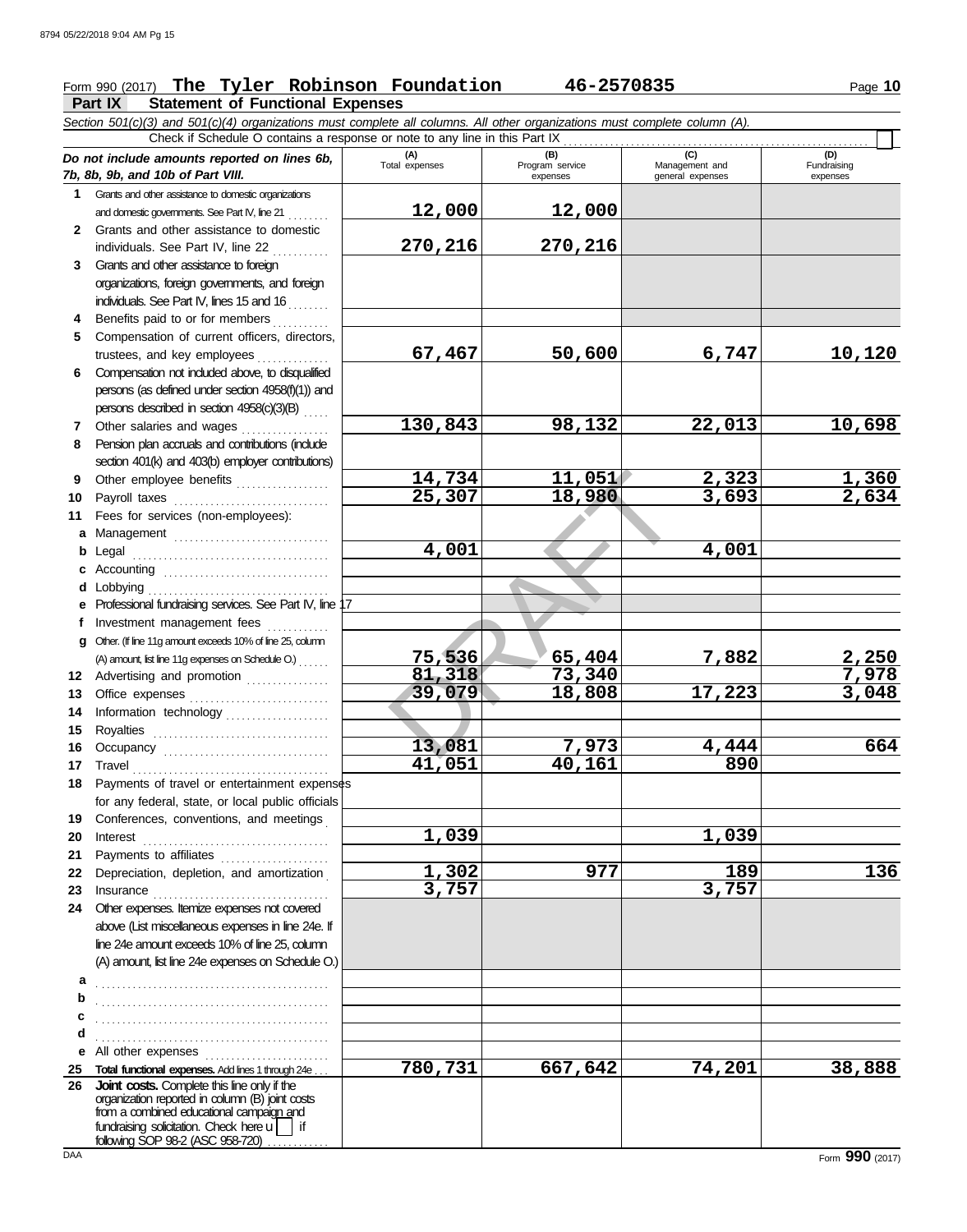#### Form 990 (2017) Page **11 The Tyler Robinson Foundation 46-2570835**

| Check if Schedule O contains a response or note to any line in this Part X<br>(A)<br>(B)<br>Beginning of year<br>End of year<br>448,871<br>888,629<br>$\overline{1}$<br>1<br>Cash-non-interest bearing<br>2,397<br>$\overline{\mathbf{2}}$<br>2<br>28,500<br>3<br>3<br>Accounts receivable, net<br>4<br>4<br>Loans and other receivables from current and former officers, directors,<br>5<br>trustees, key employees, and highest compensated employees.<br>5<br>Complete Part II of Schedule L<br>Loans and other receivables from other disqualified persons (as defined under section<br>6<br>$4958(f)(1)$ , persons described in section $4958(c)(3)(B)$ , and contributing employers and<br>sponsoring organizations of section 501(c)(9) voluntary employees' beneficiary<br>organizations (see instructions). Complete Part II of Schedule L<br>6<br>Assets<br>$\overline{7}$<br>7<br>9,215<br><u>16,155</u><br>8<br>Inventories for sale or use<br>8<br>3,503<br>9<br>Prepaid expenses and deferred charges<br>9<br>10a Land, buildings, and equipment: cost or<br>other basis. Complete Part VI of Schedule D  10a<br>$\frac{7,511}{4,564}$<br>2,947<br>2,976<br>10 <sub>b</sub><br>10 <sub>c</sub><br><b>b</b> Less: accumulated depreciation<br>.<br>11<br>Investments-publicly traded securities<br>11<br>12<br>12<br>13<br>13<br>14<br>Intangible assets<br>14<br>15<br>15<br>463,459<br>939,734<br>16<br>16<br>22,449<br>25,086<br>17<br>17<br>18<br>Grants payable<br>18<br>19<br>19<br>20<br>20<br>Tax-exempt bond liabilities<br>21<br>21<br>Escrow or custodial account liability. Complete Part IV of Schedule D<br>Loans and other payables to current and former officers, directors,<br>22<br>Liabilities<br>trustees, key employees, highest compensated employees, and<br>disqualified persons. Complete Part II of Schedule L<br>22<br>Secured mortgages and notes payable to unrelated third parties<br>23<br>23<br>Unsecured notes and loans payable to unrelated third parties<br>24<br>24<br>25<br>Other liabilities (including federal income tax, payables to related third<br>parties, and other liabilities not included on lines 17-24). Complete Part X<br>of Schedule D<br>25<br>22,449<br>26<br>Organizations that follow SFAS 117 (ASC 958), check here $\sqrt{X}$ and<br><b>Fund Balances</b><br>complete lines 27 through 29, and lines 33 and 34.<br>441,010<br>886,148<br>Unrestricted net assets<br>27<br>27<br>28,500<br>28<br>28<br>29<br>29<br>Organizations that do not follow SFAS 117 (ASC 958), check here u<br>and<br>ð<br>complete lines 30 through 34.<br><b>Net Assets</b><br>Capital stock or trust principal, or current funds<br>30<br>30<br>Paid-in or capital surplus, or land, building, or equipment fund<br>31<br>31<br>Retained earnings, endowment, accumulated income, or other funds<br>32<br>32<br>441,010<br>914,648<br>Total net assets or fund balances<br>33<br>33<br>463,459<br>34<br>34<br>000 | Part X | <b>Balance Sheet</b> |  |                |
|--------------------------------------------------------------------------------------------------------------------------------------------------------------------------------------------------------------------------------------------------------------------------------------------------------------------------------------------------------------------------------------------------------------------------------------------------------------------------------------------------------------------------------------------------------------------------------------------------------------------------------------------------------------------------------------------------------------------------------------------------------------------------------------------------------------------------------------------------------------------------------------------------------------------------------------------------------------------------------------------------------------------------------------------------------------------------------------------------------------------------------------------------------------------------------------------------------------------------------------------------------------------------------------------------------------------------------------------------------------------------------------------------------------------------------------------------------------------------------------------------------------------------------------------------------------------------------------------------------------------------------------------------------------------------------------------------------------------------------------------------------------------------------------------------------------------------------------------------------------------------------------------------------------------------------------------------------------------------------------------------------------------------------------------------------------------------------------------------------------------------------------------------------------------------------------------------------------------------------------------------------------------------------------------------------------------------------------------------------------------------------------------------------------------------------------------------------------------------------------------------------------------------------------------------------------------------------------------------------------------------------------------------------------------------------------------------------------------------------------------------------------------------------------------------------------------------------------------------------------------------------------------------------------------------------------------------------------------------|--------|----------------------|--|----------------|
|                                                                                                                                                                                                                                                                                                                                                                                                                                                                                                                                                                                                                                                                                                                                                                                                                                                                                                                                                                                                                                                                                                                                                                                                                                                                                                                                                                                                                                                                                                                                                                                                                                                                                                                                                                                                                                                                                                                                                                                                                                                                                                                                                                                                                                                                                                                                                                                                                                                                                                                                                                                                                                                                                                                                                                                                                                                                                                                                                                          |        |                      |  |                |
|                                                                                                                                                                                                                                                                                                                                                                                                                                                                                                                                                                                                                                                                                                                                                                                                                                                                                                                                                                                                                                                                                                                                                                                                                                                                                                                                                                                                                                                                                                                                                                                                                                                                                                                                                                                                                                                                                                                                                                                                                                                                                                                                                                                                                                                                                                                                                                                                                                                                                                                                                                                                                                                                                                                                                                                                                                                                                                                                                                          |        |                      |  |                |
|                                                                                                                                                                                                                                                                                                                                                                                                                                                                                                                                                                                                                                                                                                                                                                                                                                                                                                                                                                                                                                                                                                                                                                                                                                                                                                                                                                                                                                                                                                                                                                                                                                                                                                                                                                                                                                                                                                                                                                                                                                                                                                                                                                                                                                                                                                                                                                                                                                                                                                                                                                                                                                                                                                                                                                                                                                                                                                                                                                          |        |                      |  |                |
|                                                                                                                                                                                                                                                                                                                                                                                                                                                                                                                                                                                                                                                                                                                                                                                                                                                                                                                                                                                                                                                                                                                                                                                                                                                                                                                                                                                                                                                                                                                                                                                                                                                                                                                                                                                                                                                                                                                                                                                                                                                                                                                                                                                                                                                                                                                                                                                                                                                                                                                                                                                                                                                                                                                                                                                                                                                                                                                                                                          |        |                      |  |                |
|                                                                                                                                                                                                                                                                                                                                                                                                                                                                                                                                                                                                                                                                                                                                                                                                                                                                                                                                                                                                                                                                                                                                                                                                                                                                                                                                                                                                                                                                                                                                                                                                                                                                                                                                                                                                                                                                                                                                                                                                                                                                                                                                                                                                                                                                                                                                                                                                                                                                                                                                                                                                                                                                                                                                                                                                                                                                                                                                                                          |        |                      |  |                |
|                                                                                                                                                                                                                                                                                                                                                                                                                                                                                                                                                                                                                                                                                                                                                                                                                                                                                                                                                                                                                                                                                                                                                                                                                                                                                                                                                                                                                                                                                                                                                                                                                                                                                                                                                                                                                                                                                                                                                                                                                                                                                                                                                                                                                                                                                                                                                                                                                                                                                                                                                                                                                                                                                                                                                                                                                                                                                                                                                                          |        |                      |  |                |
|                                                                                                                                                                                                                                                                                                                                                                                                                                                                                                                                                                                                                                                                                                                                                                                                                                                                                                                                                                                                                                                                                                                                                                                                                                                                                                                                                                                                                                                                                                                                                                                                                                                                                                                                                                                                                                                                                                                                                                                                                                                                                                                                                                                                                                                                                                                                                                                                                                                                                                                                                                                                                                                                                                                                                                                                                                                                                                                                                                          |        |                      |  |                |
|                                                                                                                                                                                                                                                                                                                                                                                                                                                                                                                                                                                                                                                                                                                                                                                                                                                                                                                                                                                                                                                                                                                                                                                                                                                                                                                                                                                                                                                                                                                                                                                                                                                                                                                                                                                                                                                                                                                                                                                                                                                                                                                                                                                                                                                                                                                                                                                                                                                                                                                                                                                                                                                                                                                                                                                                                                                                                                                                                                          |        |                      |  |                |
|                                                                                                                                                                                                                                                                                                                                                                                                                                                                                                                                                                                                                                                                                                                                                                                                                                                                                                                                                                                                                                                                                                                                                                                                                                                                                                                                                                                                                                                                                                                                                                                                                                                                                                                                                                                                                                                                                                                                                                                                                                                                                                                                                                                                                                                                                                                                                                                                                                                                                                                                                                                                                                                                                                                                                                                                                                                                                                                                                                          |        |                      |  |                |
|                                                                                                                                                                                                                                                                                                                                                                                                                                                                                                                                                                                                                                                                                                                                                                                                                                                                                                                                                                                                                                                                                                                                                                                                                                                                                                                                                                                                                                                                                                                                                                                                                                                                                                                                                                                                                                                                                                                                                                                                                                                                                                                                                                                                                                                                                                                                                                                                                                                                                                                                                                                                                                                                                                                                                                                                                                                                                                                                                                          |        |                      |  |                |
|                                                                                                                                                                                                                                                                                                                                                                                                                                                                                                                                                                                                                                                                                                                                                                                                                                                                                                                                                                                                                                                                                                                                                                                                                                                                                                                                                                                                                                                                                                                                                                                                                                                                                                                                                                                                                                                                                                                                                                                                                                                                                                                                                                                                                                                                                                                                                                                                                                                                                                                                                                                                                                                                                                                                                                                                                                                                                                                                                                          |        |                      |  |                |
|                                                                                                                                                                                                                                                                                                                                                                                                                                                                                                                                                                                                                                                                                                                                                                                                                                                                                                                                                                                                                                                                                                                                                                                                                                                                                                                                                                                                                                                                                                                                                                                                                                                                                                                                                                                                                                                                                                                                                                                                                                                                                                                                                                                                                                                                                                                                                                                                                                                                                                                                                                                                                                                                                                                                                                                                                                                                                                                                                                          |        |                      |  |                |
|                                                                                                                                                                                                                                                                                                                                                                                                                                                                                                                                                                                                                                                                                                                                                                                                                                                                                                                                                                                                                                                                                                                                                                                                                                                                                                                                                                                                                                                                                                                                                                                                                                                                                                                                                                                                                                                                                                                                                                                                                                                                                                                                                                                                                                                                                                                                                                                                                                                                                                                                                                                                                                                                                                                                                                                                                                                                                                                                                                          |        |                      |  |                |
|                                                                                                                                                                                                                                                                                                                                                                                                                                                                                                                                                                                                                                                                                                                                                                                                                                                                                                                                                                                                                                                                                                                                                                                                                                                                                                                                                                                                                                                                                                                                                                                                                                                                                                                                                                                                                                                                                                                                                                                                                                                                                                                                                                                                                                                                                                                                                                                                                                                                                                                                                                                                                                                                                                                                                                                                                                                                                                                                                                          |        |                      |  |                |
|                                                                                                                                                                                                                                                                                                                                                                                                                                                                                                                                                                                                                                                                                                                                                                                                                                                                                                                                                                                                                                                                                                                                                                                                                                                                                                                                                                                                                                                                                                                                                                                                                                                                                                                                                                                                                                                                                                                                                                                                                                                                                                                                                                                                                                                                                                                                                                                                                                                                                                                                                                                                                                                                                                                                                                                                                                                                                                                                                                          |        |                      |  |                |
|                                                                                                                                                                                                                                                                                                                                                                                                                                                                                                                                                                                                                                                                                                                                                                                                                                                                                                                                                                                                                                                                                                                                                                                                                                                                                                                                                                                                                                                                                                                                                                                                                                                                                                                                                                                                                                                                                                                                                                                                                                                                                                                                                                                                                                                                                                                                                                                                                                                                                                                                                                                                                                                                                                                                                                                                                                                                                                                                                                          |        |                      |  |                |
|                                                                                                                                                                                                                                                                                                                                                                                                                                                                                                                                                                                                                                                                                                                                                                                                                                                                                                                                                                                                                                                                                                                                                                                                                                                                                                                                                                                                                                                                                                                                                                                                                                                                                                                                                                                                                                                                                                                                                                                                                                                                                                                                                                                                                                                                                                                                                                                                                                                                                                                                                                                                                                                                                                                                                                                                                                                                                                                                                                          |        |                      |  |                |
|                                                                                                                                                                                                                                                                                                                                                                                                                                                                                                                                                                                                                                                                                                                                                                                                                                                                                                                                                                                                                                                                                                                                                                                                                                                                                                                                                                                                                                                                                                                                                                                                                                                                                                                                                                                                                                                                                                                                                                                                                                                                                                                                                                                                                                                                                                                                                                                                                                                                                                                                                                                                                                                                                                                                                                                                                                                                                                                                                                          |        |                      |  |                |
|                                                                                                                                                                                                                                                                                                                                                                                                                                                                                                                                                                                                                                                                                                                                                                                                                                                                                                                                                                                                                                                                                                                                                                                                                                                                                                                                                                                                                                                                                                                                                                                                                                                                                                                                                                                                                                                                                                                                                                                                                                                                                                                                                                                                                                                                                                                                                                                                                                                                                                                                                                                                                                                                                                                                                                                                                                                                                                                                                                          |        |                      |  |                |
|                                                                                                                                                                                                                                                                                                                                                                                                                                                                                                                                                                                                                                                                                                                                                                                                                                                                                                                                                                                                                                                                                                                                                                                                                                                                                                                                                                                                                                                                                                                                                                                                                                                                                                                                                                                                                                                                                                                                                                                                                                                                                                                                                                                                                                                                                                                                                                                                                                                                                                                                                                                                                                                                                                                                                                                                                                                                                                                                                                          |        |                      |  |                |
|                                                                                                                                                                                                                                                                                                                                                                                                                                                                                                                                                                                                                                                                                                                                                                                                                                                                                                                                                                                                                                                                                                                                                                                                                                                                                                                                                                                                                                                                                                                                                                                                                                                                                                                                                                                                                                                                                                                                                                                                                                                                                                                                                                                                                                                                                                                                                                                                                                                                                                                                                                                                                                                                                                                                                                                                                                                                                                                                                                          |        |                      |  |                |
|                                                                                                                                                                                                                                                                                                                                                                                                                                                                                                                                                                                                                                                                                                                                                                                                                                                                                                                                                                                                                                                                                                                                                                                                                                                                                                                                                                                                                                                                                                                                                                                                                                                                                                                                                                                                                                                                                                                                                                                                                                                                                                                                                                                                                                                                                                                                                                                                                                                                                                                                                                                                                                                                                                                                                                                                                                                                                                                                                                          |        |                      |  |                |
|                                                                                                                                                                                                                                                                                                                                                                                                                                                                                                                                                                                                                                                                                                                                                                                                                                                                                                                                                                                                                                                                                                                                                                                                                                                                                                                                                                                                                                                                                                                                                                                                                                                                                                                                                                                                                                                                                                                                                                                                                                                                                                                                                                                                                                                                                                                                                                                                                                                                                                                                                                                                                                                                                                                                                                                                                                                                                                                                                                          |        |                      |  |                |
|                                                                                                                                                                                                                                                                                                                                                                                                                                                                                                                                                                                                                                                                                                                                                                                                                                                                                                                                                                                                                                                                                                                                                                                                                                                                                                                                                                                                                                                                                                                                                                                                                                                                                                                                                                                                                                                                                                                                                                                                                                                                                                                                                                                                                                                                                                                                                                                                                                                                                                                                                                                                                                                                                                                                                                                                                                                                                                                                                                          |        |                      |  |                |
|                                                                                                                                                                                                                                                                                                                                                                                                                                                                                                                                                                                                                                                                                                                                                                                                                                                                                                                                                                                                                                                                                                                                                                                                                                                                                                                                                                                                                                                                                                                                                                                                                                                                                                                                                                                                                                                                                                                                                                                                                                                                                                                                                                                                                                                                                                                                                                                                                                                                                                                                                                                                                                                                                                                                                                                                                                                                                                                                                                          |        |                      |  |                |
|                                                                                                                                                                                                                                                                                                                                                                                                                                                                                                                                                                                                                                                                                                                                                                                                                                                                                                                                                                                                                                                                                                                                                                                                                                                                                                                                                                                                                                                                                                                                                                                                                                                                                                                                                                                                                                                                                                                                                                                                                                                                                                                                                                                                                                                                                                                                                                                                                                                                                                                                                                                                                                                                                                                                                                                                                                                                                                                                                                          |        |                      |  |                |
|                                                                                                                                                                                                                                                                                                                                                                                                                                                                                                                                                                                                                                                                                                                                                                                                                                                                                                                                                                                                                                                                                                                                                                                                                                                                                                                                                                                                                                                                                                                                                                                                                                                                                                                                                                                                                                                                                                                                                                                                                                                                                                                                                                                                                                                                                                                                                                                                                                                                                                                                                                                                                                                                                                                                                                                                                                                                                                                                                                          |        |                      |  |                |
|                                                                                                                                                                                                                                                                                                                                                                                                                                                                                                                                                                                                                                                                                                                                                                                                                                                                                                                                                                                                                                                                                                                                                                                                                                                                                                                                                                                                                                                                                                                                                                                                                                                                                                                                                                                                                                                                                                                                                                                                                                                                                                                                                                                                                                                                                                                                                                                                                                                                                                                                                                                                                                                                                                                                                                                                                                                                                                                                                                          |        |                      |  |                |
|                                                                                                                                                                                                                                                                                                                                                                                                                                                                                                                                                                                                                                                                                                                                                                                                                                                                                                                                                                                                                                                                                                                                                                                                                                                                                                                                                                                                                                                                                                                                                                                                                                                                                                                                                                                                                                                                                                                                                                                                                                                                                                                                                                                                                                                                                                                                                                                                                                                                                                                                                                                                                                                                                                                                                                                                                                                                                                                                                                          |        |                      |  |                |
|                                                                                                                                                                                                                                                                                                                                                                                                                                                                                                                                                                                                                                                                                                                                                                                                                                                                                                                                                                                                                                                                                                                                                                                                                                                                                                                                                                                                                                                                                                                                                                                                                                                                                                                                                                                                                                                                                                                                                                                                                                                                                                                                                                                                                                                                                                                                                                                                                                                                                                                                                                                                                                                                                                                                                                                                                                                                                                                                                                          |        |                      |  |                |
|                                                                                                                                                                                                                                                                                                                                                                                                                                                                                                                                                                                                                                                                                                                                                                                                                                                                                                                                                                                                                                                                                                                                                                                                                                                                                                                                                                                                                                                                                                                                                                                                                                                                                                                                                                                                                                                                                                                                                                                                                                                                                                                                                                                                                                                                                                                                                                                                                                                                                                                                                                                                                                                                                                                                                                                                                                                                                                                                                                          |        |                      |  |                |
|                                                                                                                                                                                                                                                                                                                                                                                                                                                                                                                                                                                                                                                                                                                                                                                                                                                                                                                                                                                                                                                                                                                                                                                                                                                                                                                                                                                                                                                                                                                                                                                                                                                                                                                                                                                                                                                                                                                                                                                                                                                                                                                                                                                                                                                                                                                                                                                                                                                                                                                                                                                                                                                                                                                                                                                                                                                                                                                                                                          |        |                      |  |                |
|                                                                                                                                                                                                                                                                                                                                                                                                                                                                                                                                                                                                                                                                                                                                                                                                                                                                                                                                                                                                                                                                                                                                                                                                                                                                                                                                                                                                                                                                                                                                                                                                                                                                                                                                                                                                                                                                                                                                                                                                                                                                                                                                                                                                                                                                                                                                                                                                                                                                                                                                                                                                                                                                                                                                                                                                                                                                                                                                                                          |        |                      |  |                |
|                                                                                                                                                                                                                                                                                                                                                                                                                                                                                                                                                                                                                                                                                                                                                                                                                                                                                                                                                                                                                                                                                                                                                                                                                                                                                                                                                                                                                                                                                                                                                                                                                                                                                                                                                                                                                                                                                                                                                                                                                                                                                                                                                                                                                                                                                                                                                                                                                                                                                                                                                                                                                                                                                                                                                                                                                                                                                                                                                                          |        |                      |  |                |
|                                                                                                                                                                                                                                                                                                                                                                                                                                                                                                                                                                                                                                                                                                                                                                                                                                                                                                                                                                                                                                                                                                                                                                                                                                                                                                                                                                                                                                                                                                                                                                                                                                                                                                                                                                                                                                                                                                                                                                                                                                                                                                                                                                                                                                                                                                                                                                                                                                                                                                                                                                                                                                                                                                                                                                                                                                                                                                                                                                          |        |                      |  |                |
|                                                                                                                                                                                                                                                                                                                                                                                                                                                                                                                                                                                                                                                                                                                                                                                                                                                                                                                                                                                                                                                                                                                                                                                                                                                                                                                                                                                                                                                                                                                                                                                                                                                                                                                                                                                                                                                                                                                                                                                                                                                                                                                                                                                                                                                                                                                                                                                                                                                                                                                                                                                                                                                                                                                                                                                                                                                                                                                                                                          |        |                      |  |                |
|                                                                                                                                                                                                                                                                                                                                                                                                                                                                                                                                                                                                                                                                                                                                                                                                                                                                                                                                                                                                                                                                                                                                                                                                                                                                                                                                                                                                                                                                                                                                                                                                                                                                                                                                                                                                                                                                                                                                                                                                                                                                                                                                                                                                                                                                                                                                                                                                                                                                                                                                                                                                                                                                                                                                                                                                                                                                                                                                                                          |        |                      |  |                |
|                                                                                                                                                                                                                                                                                                                                                                                                                                                                                                                                                                                                                                                                                                                                                                                                                                                                                                                                                                                                                                                                                                                                                                                                                                                                                                                                                                                                                                                                                                                                                                                                                                                                                                                                                                                                                                                                                                                                                                                                                                                                                                                                                                                                                                                                                                                                                                                                                                                                                                                                                                                                                                                                                                                                                                                                                                                                                                                                                                          |        |                      |  |                |
|                                                                                                                                                                                                                                                                                                                                                                                                                                                                                                                                                                                                                                                                                                                                                                                                                                                                                                                                                                                                                                                                                                                                                                                                                                                                                                                                                                                                                                                                                                                                                                                                                                                                                                                                                                                                                                                                                                                                                                                                                                                                                                                                                                                                                                                                                                                                                                                                                                                                                                                                                                                                                                                                                                                                                                                                                                                                                                                                                                          |        |                      |  | 25,086         |
|                                                                                                                                                                                                                                                                                                                                                                                                                                                                                                                                                                                                                                                                                                                                                                                                                                                                                                                                                                                                                                                                                                                                                                                                                                                                                                                                                                                                                                                                                                                                                                                                                                                                                                                                                                                                                                                                                                                                                                                                                                                                                                                                                                                                                                                                                                                                                                                                                                                                                                                                                                                                                                                                                                                                                                                                                                                                                                                                                                          |        |                      |  |                |
|                                                                                                                                                                                                                                                                                                                                                                                                                                                                                                                                                                                                                                                                                                                                                                                                                                                                                                                                                                                                                                                                                                                                                                                                                                                                                                                                                                                                                                                                                                                                                                                                                                                                                                                                                                                                                                                                                                                                                                                                                                                                                                                                                                                                                                                                                                                                                                                                                                                                                                                                                                                                                                                                                                                                                                                                                                                                                                                                                                          |        |                      |  |                |
|                                                                                                                                                                                                                                                                                                                                                                                                                                                                                                                                                                                                                                                                                                                                                                                                                                                                                                                                                                                                                                                                                                                                                                                                                                                                                                                                                                                                                                                                                                                                                                                                                                                                                                                                                                                                                                                                                                                                                                                                                                                                                                                                                                                                                                                                                                                                                                                                                                                                                                                                                                                                                                                                                                                                                                                                                                                                                                                                                                          |        |                      |  |                |
|                                                                                                                                                                                                                                                                                                                                                                                                                                                                                                                                                                                                                                                                                                                                                                                                                                                                                                                                                                                                                                                                                                                                                                                                                                                                                                                                                                                                                                                                                                                                                                                                                                                                                                                                                                                                                                                                                                                                                                                                                                                                                                                                                                                                                                                                                                                                                                                                                                                                                                                                                                                                                                                                                                                                                                                                                                                                                                                                                                          |        |                      |  |                |
|                                                                                                                                                                                                                                                                                                                                                                                                                                                                                                                                                                                                                                                                                                                                                                                                                                                                                                                                                                                                                                                                                                                                                                                                                                                                                                                                                                                                                                                                                                                                                                                                                                                                                                                                                                                                                                                                                                                                                                                                                                                                                                                                                                                                                                                                                                                                                                                                                                                                                                                                                                                                                                                                                                                                                                                                                                                                                                                                                                          |        |                      |  |                |
|                                                                                                                                                                                                                                                                                                                                                                                                                                                                                                                                                                                                                                                                                                                                                                                                                                                                                                                                                                                                                                                                                                                                                                                                                                                                                                                                                                                                                                                                                                                                                                                                                                                                                                                                                                                                                                                                                                                                                                                                                                                                                                                                                                                                                                                                                                                                                                                                                                                                                                                                                                                                                                                                                                                                                                                                                                                                                                                                                                          |        |                      |  |                |
|                                                                                                                                                                                                                                                                                                                                                                                                                                                                                                                                                                                                                                                                                                                                                                                                                                                                                                                                                                                                                                                                                                                                                                                                                                                                                                                                                                                                                                                                                                                                                                                                                                                                                                                                                                                                                                                                                                                                                                                                                                                                                                                                                                                                                                                                                                                                                                                                                                                                                                                                                                                                                                                                                                                                                                                                                                                                                                                                                                          |        |                      |  |                |
|                                                                                                                                                                                                                                                                                                                                                                                                                                                                                                                                                                                                                                                                                                                                                                                                                                                                                                                                                                                                                                                                                                                                                                                                                                                                                                                                                                                                                                                                                                                                                                                                                                                                                                                                                                                                                                                                                                                                                                                                                                                                                                                                                                                                                                                                                                                                                                                                                                                                                                                                                                                                                                                                                                                                                                                                                                                                                                                                                                          |        |                      |  |                |
|                                                                                                                                                                                                                                                                                                                                                                                                                                                                                                                                                                                                                                                                                                                                                                                                                                                                                                                                                                                                                                                                                                                                                                                                                                                                                                                                                                                                                                                                                                                                                                                                                                                                                                                                                                                                                                                                                                                                                                                                                                                                                                                                                                                                                                                                                                                                                                                                                                                                                                                                                                                                                                                                                                                                                                                                                                                                                                                                                                          |        |                      |  |                |
|                                                                                                                                                                                                                                                                                                                                                                                                                                                                                                                                                                                                                                                                                                                                                                                                                                                                                                                                                                                                                                                                                                                                                                                                                                                                                                                                                                                                                                                                                                                                                                                                                                                                                                                                                                                                                                                                                                                                                                                                                                                                                                                                                                                                                                                                                                                                                                                                                                                                                                                                                                                                                                                                                                                                                                                                                                                                                                                                                                          |        |                      |  |                |
|                                                                                                                                                                                                                                                                                                                                                                                                                                                                                                                                                                                                                                                                                                                                                                                                                                                                                                                                                                                                                                                                                                                                                                                                                                                                                                                                                                                                                                                                                                                                                                                                                                                                                                                                                                                                                                                                                                                                                                                                                                                                                                                                                                                                                                                                                                                                                                                                                                                                                                                                                                                                                                                                                                                                                                                                                                                                                                                                                                          |        |                      |  |                |
|                                                                                                                                                                                                                                                                                                                                                                                                                                                                                                                                                                                                                                                                                                                                                                                                                                                                                                                                                                                                                                                                                                                                                                                                                                                                                                                                                                                                                                                                                                                                                                                                                                                                                                                                                                                                                                                                                                                                                                                                                                                                                                                                                                                                                                                                                                                                                                                                                                                                                                                                                                                                                                                                                                                                                                                                                                                                                                                                                                          |        |                      |  | <u>939,734</u> |

Form **990** (2017)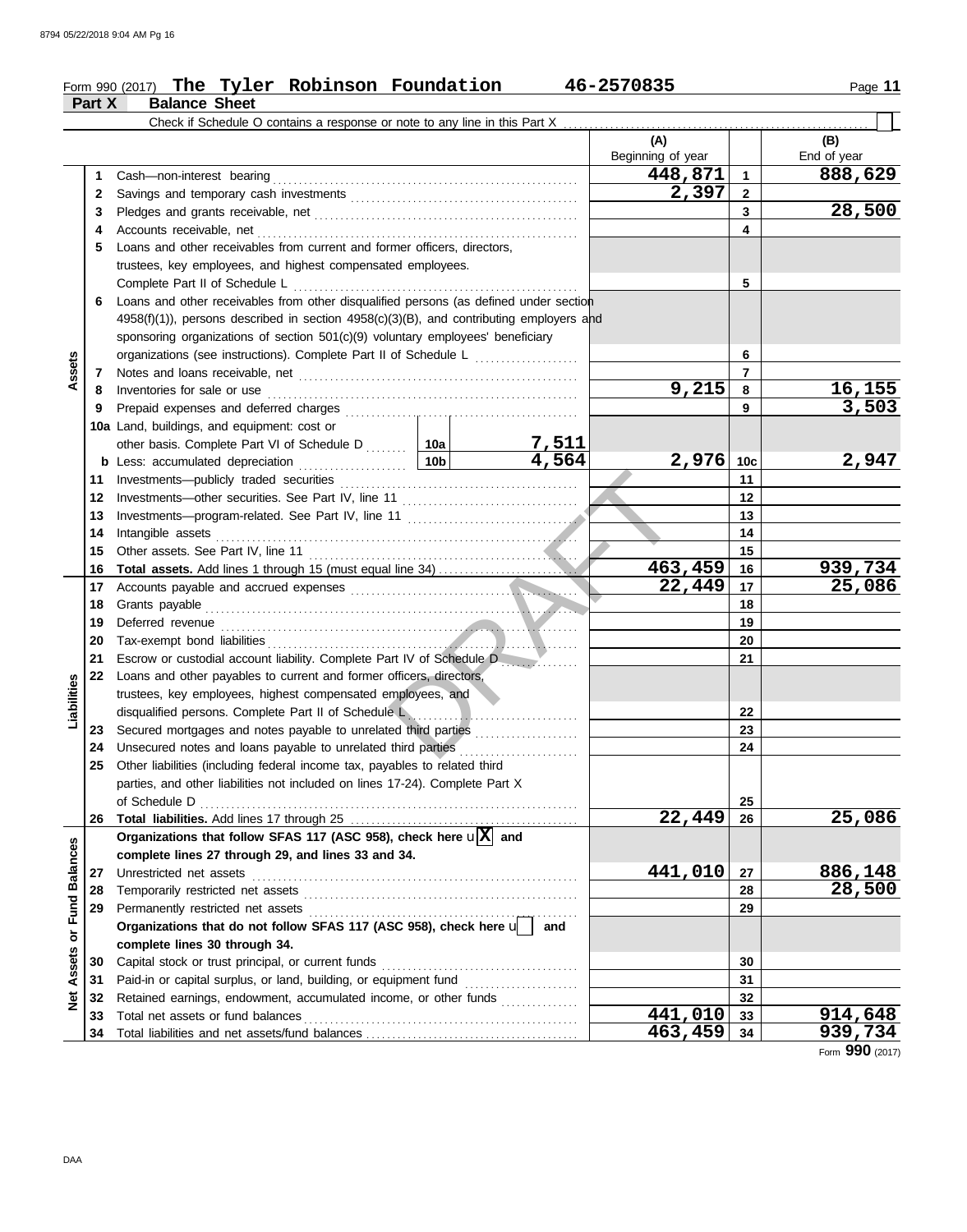|    | Form 990 (2017) The Tyler Robinson Foundation<br>46-2570835                                                           |                         |                |                 | Page 12 |
|----|-----------------------------------------------------------------------------------------------------------------------|-------------------------|----------------|-----------------|---------|
|    | <b>Reconciliation of Net Assets</b><br>Part XI                                                                        |                         |                |                 |         |
|    | Check if Schedule O contains a response or note to any line in this Part XI                                           |                         |                |                 |         |
| 1  |                                                                                                                       |                         | 1,256,306      |                 |         |
| 2  |                                                                                                                       | $\mathbf{2}$            |                | 780,731         |         |
| 3  |                                                                                                                       | $\mathbf{3}$            |                | 475,575         |         |
| 4  | Net assets or fund balances at beginning of year (must equal Part X, line 33, column (A)) [[[[[[[[[[[[[[[[[[[         | $\overline{\mathbf{4}}$ |                | 441,010         |         |
| 5  |                                                                                                                       | 5                       |                |                 |         |
| 6  |                                                                                                                       | 6                       |                |                 |         |
| 7  | Investment expenses <b>constant expenses</b>                                                                          | $\overline{7}$          |                |                 |         |
| 8  |                                                                                                                       | 8                       |                | $-1,937$        |         |
| 9  |                                                                                                                       | 9                       |                |                 |         |
| 10 | Net assets or fund balances at end of year. Combine lines 3 through 9 (must equal Part X, line                        |                         |                |                 |         |
|    | 33, column (B))                                                                                                       | 10                      |                | 914,648         |         |
|    | <b>Financial Statements and Reporting</b><br><b>Part XII</b>                                                          |                         |                |                 |         |
|    |                                                                                                                       |                         |                |                 |         |
|    |                                                                                                                       |                         |                | Yes l           | No.     |
| 1. | $ \mathbf{X} $ Accrual<br>Accounting method used to prepare the Form 990:     Cash<br>Other                           |                         |                |                 |         |
|    | If the organization changed its method of accounting from a prior year or checked "Other," explain in                 |                         |                |                 |         |
|    | Schedule O.                                                                                                           |                         |                |                 |         |
|    | 2a Were the organization's financial statements compiled or reviewed by an independent accountant?                    |                         | 2a             |                 | x       |
|    | If "Yes," check a box below to indicate whether the financial statements for the year were compiled or                |                         |                |                 |         |
|    | reviewed on a separate basis, consolidated basis, or both:                                                            |                         |                |                 |         |
|    | Separate basis<br>Consolidated basis<br>Both consolidated and separate basis                                          |                         |                |                 |         |
|    | <b>b</b> Were the organization's financial statements audited by an independent accountant?                           |                         | 2 <sub>b</sub> | $\mathbf x$     |         |
|    | If "Yes," check a box below to indicate whether the financial statements for the year were audited on a               |                         |                |                 |         |
|    | separate basis, consolidated basis, or both:                                                                          |                         |                |                 |         |
|    | $ \mathbf{X} $ Separate basis<br>Both consolidated and separate basis<br>Consolidated basis                           |                         |                |                 |         |
|    | c If "Yes" to line 2a or 2b, does the organization have a committee that assumes responsibility for oversight         |                         |                |                 |         |
|    | of the audit, review, or compilation of its financial statements and selection of an independent accountant?          |                         | 2c             | $\mathbf x$     |         |
|    | If the organization changed either its oversight process or selection process during the tax year, explain in         |                         |                |                 |         |
|    | Schedule O.                                                                                                           |                         |                |                 |         |
|    | 3a As a result of a federal award, was the organization required to undergo an audit or audits as set forth in        |                         |                |                 |         |
|    | the Single Audit Act and OMB Circular A-133?                                                                          |                         | 3a             |                 | X       |
|    | <b>b</b> If "Yes," did the organization undergo the required audit or audits? If the organization did not undergo the |                         |                |                 |         |
|    | required audit or audits, explain why in Schedule O and describe any steps taken to undergo such audits.              |                         | 3 <sub>b</sub> |                 |         |
|    |                                                                                                                       |                         |                | Form 990 (2017) |         |
|    |                                                                                                                       |                         |                |                 |         |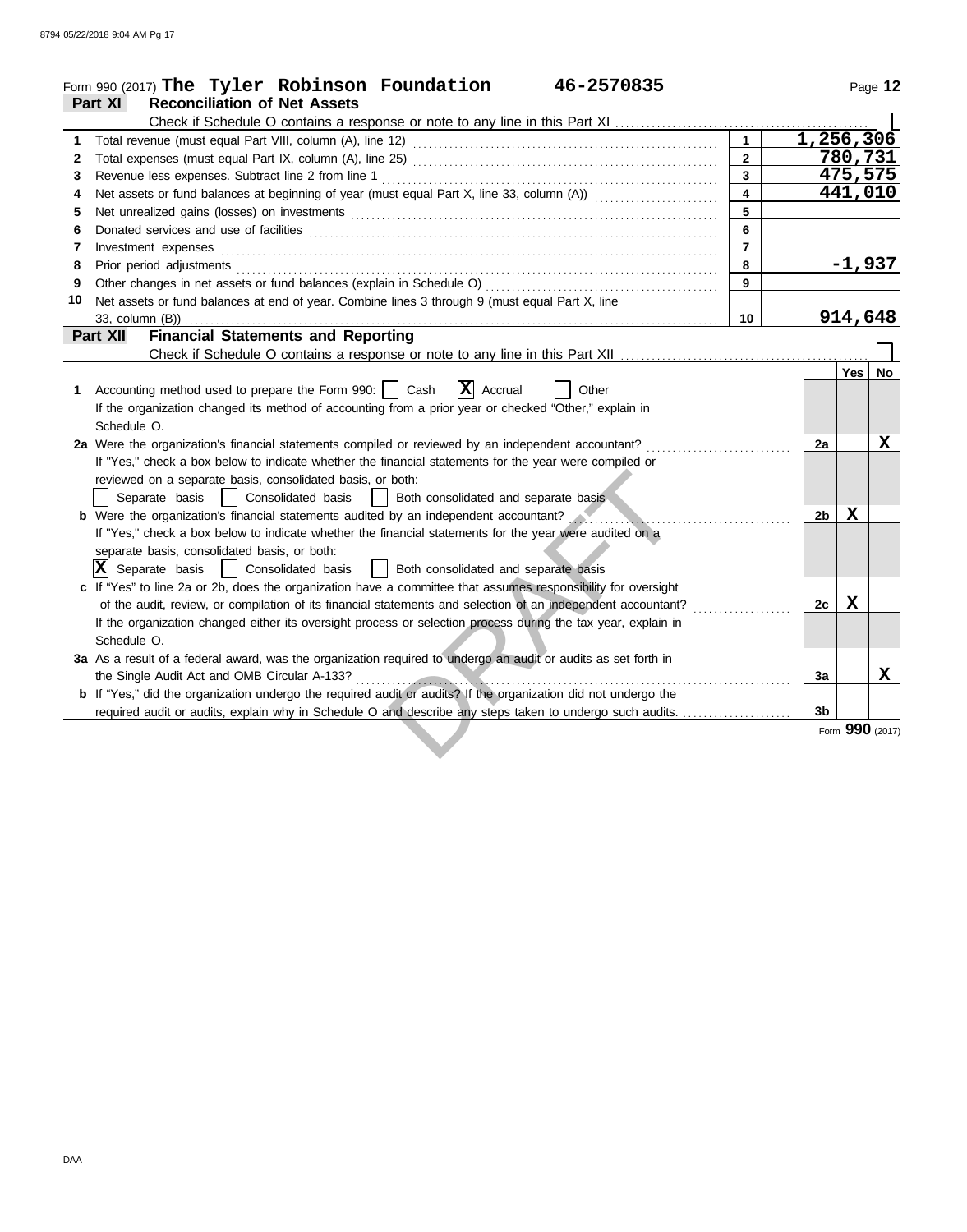| <b>SCHEDULE A</b>          |                                                            | <b>Public Charity Status and Public Support</b>                                                                                                                                                                                                                |                                       |                               | OMB No. 1545-0047                   |
|----------------------------|------------------------------------------------------------|----------------------------------------------------------------------------------------------------------------------------------------------------------------------------------------------------------------------------------------------------------------|---------------------------------------|-------------------------------|-------------------------------------|
| (Form 990 or 990-EZ)       |                                                            | Complete if the organization is a section $501(c)(3)$ organization or a section $4947(a)(1)$ nonexempt charitable trust.                                                                                                                                       |                                       |                               |                                     |
| Department of the Treasury |                                                            | U Attach to Form 990 or Form 990-EZ.                                                                                                                                                                                                                           |                                       |                               | Open to Public                      |
| Internal Revenue Service   |                                                            | U Go to www.irs.gov/Form990 for instructions and the latest information.                                                                                                                                                                                       |                                       |                               | <b>Inspection</b>                   |
| Name of the organization   |                                                            | The Tyler Robinson Foundation                                                                                                                                                                                                                                  |                                       | 46-2570835                    | Employer identification number      |
| Part I                     |                                                            | Reason for Public Charity Status (All organizations must complete this part.) See instructions.                                                                                                                                                                |                                       |                               |                                     |
|                            |                                                            | The organization is not a private foundation because it is: (For lines 1 through 12, check only one box.)                                                                                                                                                      |                                       |                               |                                     |
| 1                          |                                                            | A church, convention of churches, or association of churches described in section 170(b)(1)(A)(i).                                                                                                                                                             |                                       |                               |                                     |
| 2                          |                                                            | A school described in section 170(b)(1)(A)(ii). (Attach Schedule E (Form 990 or 990-EZ).)                                                                                                                                                                      |                                       |                               |                                     |
| 3                          |                                                            | A hospital or a cooperative hospital service organization described in section 170(b)(1)(A)(iii).                                                                                                                                                              |                                       |                               |                                     |
| 4<br>city, and state:      |                                                            | A medical research organization operated in conjunction with a hospital described in section 170(b)(1)(A)(iii). Enter the hospital's name,                                                                                                                     |                                       |                               |                                     |
| 5                          |                                                            | An organization operated for the benefit of a college or university owned or operated by a governmental unit described in                                                                                                                                      |                                       |                               |                                     |
|                            | section 170(b)(1)(A)(iv). (Complete Part II.)              | A federal, state, or local government or governmental unit described in section 170(b)(1)(A)(v).                                                                                                                                                               |                                       |                               |                                     |
| 6<br>$ {\bf X} $<br>7      |                                                            | An organization that normally receives a substantial part of its support from a governmental unit or from the general public                                                                                                                                   |                                       |                               |                                     |
|                            | described in section 170(b)(1)(A)(vi). (Complete Part II.) |                                                                                                                                                                                                                                                                |                                       |                               |                                     |
| 8<br>9                     |                                                            | A community trust described in section 170(b)(1)(A)(vi). (Complete Part II.)<br>An agricultural research organization described in section 170(b)(1)(A)(ix) operated in conjunction with a land-grant college                                                  |                                       |                               |                                     |
| university:                |                                                            | or university or a non-land grant college of agriculture (see instructions). Enter the name, city, and state of the college or                                                                                                                                 |                                       |                               |                                     |
| 10                         |                                                            | An organization that normally receives: (1) more than 33 1/3% of its support from contributions, membership fees, and gross                                                                                                                                    |                                       |                               |                                     |
|                            |                                                            | receipts from activities related to its exempt functions—subject to certain exceptions, and (2) no more than 33 1/3% of its<br>support from gross investment income and unrelated business taxable income (less section 511 tax) from businesses               |                                       |                               |                                     |
|                            |                                                            | acquired by the organization after June 30, 1975. See section 509(a)(2). (Complete Part III.)                                                                                                                                                                  |                                       |                               |                                     |
| 11                         |                                                            | An organization organized and operated exclusively to test for public safety. See section 509(a)(4).                                                                                                                                                           |                                       |                               |                                     |
| 12                         |                                                            | An organization organized and operated exclusively for the benefit of, to perform the functions of, or to carry out the purposes                                                                                                                               |                                       |                               |                                     |
|                            |                                                            | of one or more publicly supported organizations described in section 509(a)(1) or section 509(a)(2). See section 509(a)(3).<br>Check the box in lines 12a through 12d that describes the type of supporting organization and complete lines 12e, 12f, and 12g. |                                       |                               |                                     |
| a                          |                                                            | Type I. A supporting organization operated, supervised, or controlled by its supported organization(s), typically by giving                                                                                                                                    |                                       |                               |                                     |
|                            |                                                            | the supported organization(s) the power to regularly appoint or elect a majority of the directors or trustees of the<br>supporting organization. You must complete Part IV, Sections A and B.                                                                  |                                       |                               |                                     |
| b                          |                                                            | Type II. A supporting organization supervised or controlled in connection with its supported organization(s), by having                                                                                                                                        |                                       |                               |                                     |
|                            |                                                            | control or management of the supporting organization vested in the same persons that control or manage the supported                                                                                                                                           |                                       |                               |                                     |
|                            |                                                            | organization(s). You must complete Part IV, Sections A and C.                                                                                                                                                                                                  |                                       |                               |                                     |
| c                          |                                                            | Type III functionally integrated. A supporting organization operated in connection with, and functionally integrated with,<br>its supported organization(s) (see instructions). You must complete Part IV, Sections A, D, and E.                               |                                       |                               |                                     |
| d                          |                                                            | Type III non-functionally integrated. A supporting organization operated in connection with its supported organization(s)                                                                                                                                      |                                       |                               |                                     |
|                            |                                                            | that is not functionally integrated. The organization generally must satisfy a distribution requirement and an attentiveness<br>requirement (see instructions). You must complete Part IV, Sections A and D, and Part V.                                       |                                       |                               |                                     |
| е                          |                                                            | Check this box if the organization received a written determination from the IRS that it is a Type I, Type II, Type III                                                                                                                                        |                                       |                               |                                     |
| f                          | Enter the number of supported organizations                | functionally integrated, or Type III non-functionally integrated supporting organization.                                                                                                                                                                      |                                       |                               |                                     |
| g                          |                                                            | Provide the following information about the supported organization(s).                                                                                                                                                                                         |                                       |                               |                                     |
| (i) Name of supported      | (ii) EIN                                                   | (iii) Type of organization                                                                                                                                                                                                                                     | (iv) Is the organization              | (v) Amount of monetary        | (vi) Amount of                      |
| organization               |                                                            | (described on lines 1-10<br>above (see instructions))                                                                                                                                                                                                          | listed in your governing<br>document? | support (see<br>instructions) | other support (see<br>instructions) |
|                            |                                                            |                                                                                                                                                                                                                                                                | Yes<br>No                             |                               |                                     |
| (A)                        |                                                            |                                                                                                                                                                                                                                                                |                                       |                               |                                     |
| (B)                        |                                                            |                                                                                                                                                                                                                                                                |                                       |                               |                                     |
| (C)                        |                                                            |                                                                                                                                                                                                                                                                |                                       |                               |                                     |
|                            |                                                            |                                                                                                                                                                                                                                                                |                                       |                               |                                     |
| (D)                        |                                                            |                                                                                                                                                                                                                                                                |                                       |                               |                                     |
| (E)                        |                                                            |                                                                                                                                                                                                                                                                |                                       |                               |                                     |
|                            |                                                            |                                                                                                                                                                                                                                                                |                                       |                               |                                     |
| Total                      |                                                            | <b>000 FT</b>                                                                                                                                                                                                                                                  |                                       |                               | $0.005$ $-20.004$<br>$\sim$         |

**For Paperwork Reduction Act Notice, see the Instructions for Form 990 or 990-EZ.**

**Schedule A (Form 990 or 990-EZ) 2017**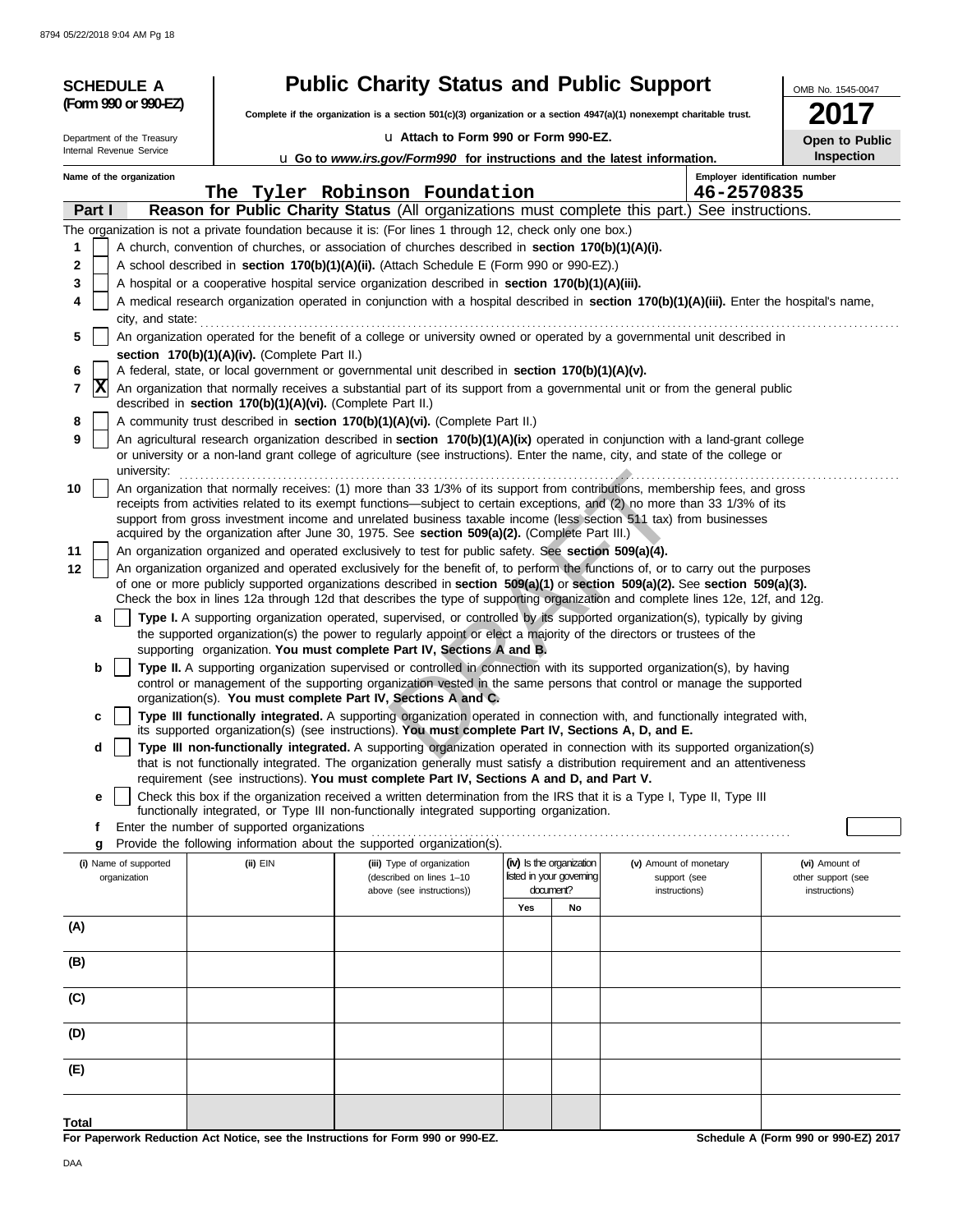Schedule A (Form 990 or 990-EZ) 2017 Page **2 The Tyler Robinson Foundation 46-2570835 Part II Support Schedule for Organizations Described in Sections 170(b)(1)(A)(iv) and 170(b)(1)(A)(vi)** (Complete only if you checked the box on line 5, 7, or 8 of Part I or if the organization failed to qualify under Part III. If the organization fails to qualify under the tests listed below, please complete Part III.) **Section A. Public Support (a)** 2013 **(b)** 2014 **(c)** 2015 **(d)** 2016 **(e)** 2017 **Calendar year (or fiscal year beginning in) <b>u** | (a) 2013 | (b) 2014 | (c) 2015 | (d) 2016 | (e) 2017 | (f) Total Gifts, grants, contributions, and **1** membership fees received. (Do not **52,283 648,119 887,026 795,192 1,247,644 3,630,264** include any "unusual grants.") . . . . . . . . **2** Tax revenues levied for the organization's benefit and either paid to or expended on its behalf ......... The value of services or facilities **3** furnished by a governmental unit to the organization without charge **Total.** Add lines 1 through 3 .......... **4 52,283 648,119 887,026 795,192 1,247,644 3,630,264 5** The portion of total contributions by each person (other than a governmental unit or publicly supported organization) included on line 1 that exceeds 2% of the amount shown on line 11, column (f) **1,227,379** shown on line 11, column (1) ............<br>**Public support.** Subtract line 5 from line 4. **2,402,885 6**  $\begin{array}{|l|l|l|} \hline \text{3} & \text{(b) } 2014 & \text{(c) } 2015 & \text{(d) } 2016 \\ \hline \text{7883} & 648,119 & 887,026 & 795,192 \\ \hline \text{795,192} & & & \\ \hline \text{206} & \text{796,192} & & \\ \hline \text{216} & \text{797,192} & & \\ \hline \text{227} & \text{798,192} & & \\ \hline \text{238} & \text{799,192} & & \\ \hline \text$ **Section B. Total Support Calendar year (or fiscal year beginning in) <b>u** (a) 2013 (b) 2014 (c) 2015 (d) 2016 (e) 2017 (f) Total **(a)** 2013 u **(b)** 2014 **(c)** 2015 **(d)** 2016 **(e)** 2017 Amounts from line 4 **52,283 648,119 887,026 795,192 1,247,644 3,630,264 7 8** Gross income from interest, dividends, payments received on securities loans, rents, royalties, and income from similar sources **9** Net income from unrelated business activities, whether or not the business is regularly carried on . . . . . . . . . . . . . . . Other income. Do not include gain or **10** loss from the sale of capital assets (Explain in Part VI.) . . . . . . . . . . . . . . . . . . . **Total support.** Add lines 7 through 10 **11 3,630,264** Gross receipts from related activities, etc. (see instructions) **12 12 541,155** . . . . . . . . . . . . . . . . . . . . . . . . . . . . . . . . . . . . . . . . . . . . . . . . . . . . . . . . . . . . . . . First five years. If the Form 990 is for the organization's first, second, third, fourth, or fifth tax year as a section 501(c)(3) **13 X** organization, check this box and stop here **Section C. Computation of Public Support Percentage 14** Public support percentage for 2017 (line 6, column (f) divided by line 11, column (f)) . . . . . . . . . . . . . . . . . . . . . . . . . . . . . . . . . . . . . . **14 %** Public support percentage from 2016 Schedule A, Part II, line 14 . . . . . . . . . . . . . . . . . . . . . . . . . . . . . . . . . . . . . . . . . . . . . . . . . . . . . . . . . . **15 15 % 16a 33 1/3% support test—2017.** If the organization did not check the box on line 13, and line 14 is 33 1/3% or more, check this box and stop here. The organization qualifies as a publicly supported organization ............... ▶ **b 33 1/3% support test—2016.** If the organization did not check a box on line 13 or 16a, and line 15 is 33 1/3% or more, check this box and **stop here.** The organization qualifies as a publicly supported organization . . . . . . . . . . . . . . . . . . . . . . . . . . . . . . . . . . . . . . . . . . . . . . . . . . . . . . **17a 10%-facts-and-circumstances test—2017.** If the organization did not check a box on line 13, 16a, or 16b, and line 14 is 10% or more, and if the organization meets the "facts-and-circumstances" test, check this box and **stop here.** Explain in Part VI how the organization meets the "facts-and-circumstances" test. The organization qualifies as a publicly supported organization . . . . . . . . . . . . . . . . . . . . . . . . . . . . . . . . . . . . . . . . . . . . . . . . . . . . . . . . . . . . . . . . . . . . . . . . . . . . . . . . . . . . . . . . . . . . . . . . . . . . . . . . . . . . . . . . . . . . . . . . . . . . . . . . . . . . . . ▶ **b 10%-facts-and-circumstances test—2016.** If the organization did not check a box on line 13, 16a, 16b, or 17a, and line 15 is 10% or more, and if the organization meets the "facts-and-circumstances" test, check this box and **stop here.** Explain in Part VI how the organization meets the "facts-and-circumstances" test. The organization qualifies as a publicly supported organization . . . . . . . . . . . . . . . . . . . . . . . . . . . . . . . . . . . . . . . . . . . . . . . . . . . . . . . . . . . . . . . . . . . . . . . . . . . . . . . . . . . . . . . . . . . . . . . . . . . . . . . . . . . . . . . . . . . . . . . . . . **18 Private foundation.** If the organization did not check a box on line 13, 16a, 16b, 17a, or 17b, check this box and see **instructions** 

**Schedule A (Form 990 or 990-EZ) 2017**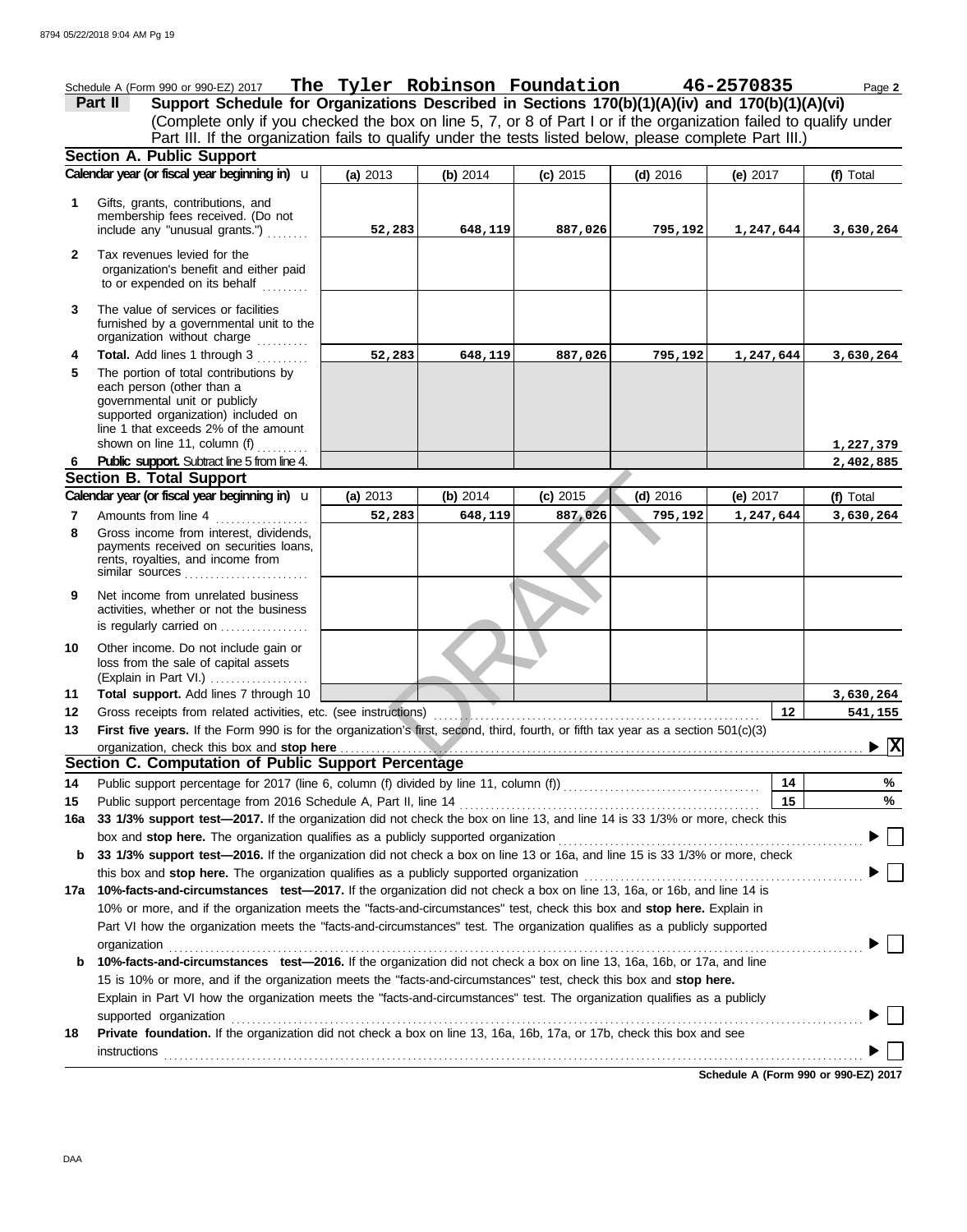**6**

**8**

**9**

**Section B. Total Support**

 $line 6.)$ 

**c** Add lines 10a and 10b

**11** Net income from unrelated business

**4** Tax revenues levied for the

**5** The value of services or facilities

**b** Amounts included on lines 2 and 3 received from other than disqualified persons that exceed the greater of \$5,000 or 1% of the amount on line 13 for the year .

**c** Add lines 7a and 7b . . . . . . . . . . . . .

**10a** Gross income from interest, dividends,

**Public support.** (Subtract line 7c from

Amounts from line 6 . . . . . . . . . . . . . . . . .

**Calendar year (or fiscal year beginning in)**  u

royalties, and income from similar sources . payments received on securities loans, rents,

**b** Unrelated business taxable income (less section 511 taxes) from businesses acquired after June 30, 1975

activities not included in line 10b, whether or not the business is regularly carried on . .

(Explain in Part VI.) ................... loss from the sale of capital assets **12** Other income. Do not include gain or

and 12.) . . . . . . . . . . . . . . . . . . . . . . . . . . . . . . .

**Section C. Computation of Public Support Percentage**

**Section D. Computation of Investment Income Percentage**

**13 Total support.** (Add lines 9, 10c, 11,

**Total.** Add lines 1 through 5 ..........

**7a** Amounts included on lines 1, 2, and 3 received from disqualified persons

organization without charge furnished by a governmental unit to the

organization's benefit and either paid to or expended on its behalf  $\ldots$ 

| Schedule A (Form 990 or 990-EZ) 2017                                                                                                                                                                               |            |          | The Tyler Robinson Foundation |            | 46-2570835 | Page 3    |
|--------------------------------------------------------------------------------------------------------------------------------------------------------------------------------------------------------------------|------------|----------|-------------------------------|------------|------------|-----------|
| Support Schedule for Organizations Described in Section 509(a)(2)<br>Part III                                                                                                                                      |            |          |                               |            |            |           |
| (Complete only if you checked the box on line 10 of Part I or if the organization failed to qualify under Part II.<br>If the organization fails to qualify under the tests listed below, please complete Part II.) |            |          |                               |            |            |           |
| <b>Section A. Public Support</b>                                                                                                                                                                                   |            |          |                               |            |            |           |
| Calendar year (or fiscal year beginning in) U                                                                                                                                                                      | (a) $2013$ | (b) 2014 | $(c)$ 2015                    | $(d)$ 2016 | (e) $2017$ | (f) Total |
| Gifts, grants, contributions, and membership<br>fees received. (Do not include any "unusual grants.")                                                                                                              |            |          |                               |            |            |           |
| Gross receipts from admissions, merchandise<br>sold or services performed, or facilities<br>fumished in any activity that is related to the<br>organization's tax-exempt purpose                                   |            |          |                               |            |            |           |
| Gross receipts from activities that are not an<br>unrelated trade or business under section 513                                                                                                                    |            |          |                               |            |            |           |

3<br>3<br>2014<br>2015<br>2015<br>2016

**(a)** 2013 **(b)** 2014 **(c)** 2015 **(d)** 2016 **(e)** 2017

**14 First five years.** If the Form 990 is for the organization's first, second, third, fourth, or fifth tax year as a section 501(c)(3) organization, check this box and stop here *manufactured content and stop* here *manufactured in the state of the state of the state of the state of the state of the state of the state of the state of the state of the stat* 

Public support percentage from 2016 Schedule A, Part III, line 15 . . . . . . . . . . . . . . . . . . . . . . . . . . . . . . . . . . . . . . . . . . . . . . . . . . . . . . . . . **15** Public support percentage for 2017 (line 8, column (f) divided by line 13, column (f)) . . . . . . . . . . . . . . . . . . . . . . . . . . . . . . . . . . . . . .

Investment income percentage for 2017 (line 10c, column (f) divided by line 13, column (f)) .....................

Investment income percentage from **2016** Schedule A, Part III, line 17 . . . . . . . . . . . . . . . . . . . . . . . . . . . . . . . . . . . . . . . . . . . . . . . . . . . .

**19a 33 1/3% support tests—2017.** If the organization did not check the box on line 14, and line 15 is more than 33 1/3%, and line

17 is not more than 33 1/3%, check this box and **stop here.** The organization qualifies as a publicly supported organization . . . . . . . . . . . . . . .

line 18 is not more than 33 1/3%, check this box and stop here. The organization qualifies as a publicly supported organization ......... **20 Private foundation.** If the organization did not check a box on line 14, 19a, or 19b, check this box and see instructions

**b 33 1/3% support tests—2016.** If the organization did not check a box on line 14 or line 19a, and line 16 is more than 33 1/3%, and

| Schedule A (Form 990 or 990-EZ) 2017 |  |  |  |
|--------------------------------------|--|--|--|
|                                      |  |  |  |

**16 15**

**17 18** % %

 $\blacktriangleright$ 

**(f)** Total

% %

**16**

**18**

**17**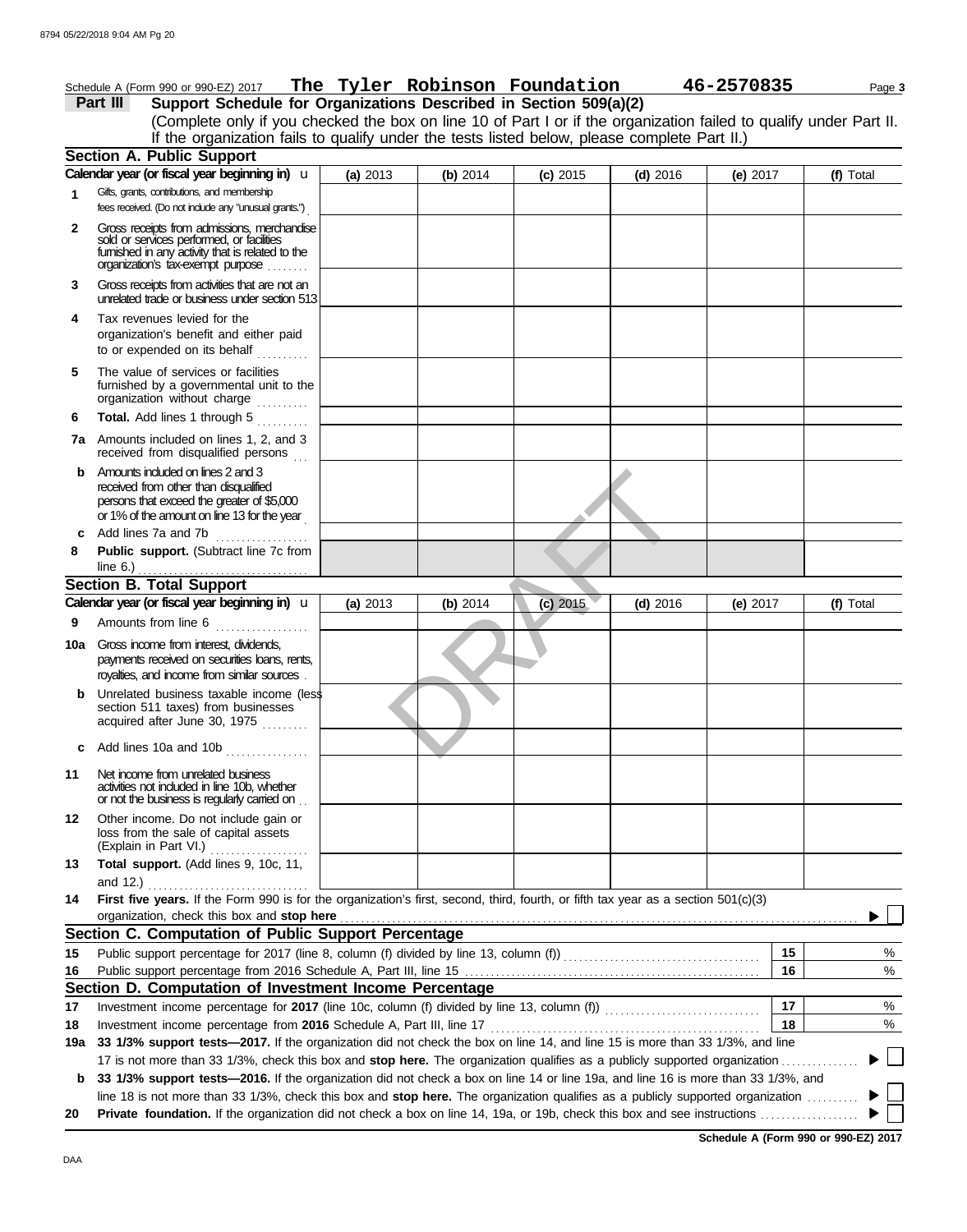|     | Schedule A (Form 990 or 990-EZ) 2017 The Tyler Robinson Foundation<br>46-2570835                                    |                 |            | Page 4 |
|-----|---------------------------------------------------------------------------------------------------------------------|-----------------|------------|--------|
|     | <b>Part IV</b><br><b>Supporting Organizations</b>                                                                   |                 |            |        |
|     | (Complete only if you checked a box in line 12 on Part I. If you checked 12a of Part I, complete Sections A         |                 |            |        |
|     | and B. If you checked 12b of Part I, complete Sections A and C. If you checked 12c of Part I, complete              |                 |            |        |
|     | Sections A, D, and E. If you checked 12d of Part I, complete Sections A and D, and complete Part V.)                |                 |            |        |
|     | Section A. All Supporting Organizations                                                                             |                 |            |        |
|     |                                                                                                                     |                 | <b>Yes</b> | No     |
| 1   | Are all of the organization's supported organizations listed by name in the organization's governing                |                 |            |        |
|     | documents? If "No," describe in Part VI how the supported organizations are designated. If designated by            |                 |            |        |
|     | class or purpose, describe the designation. If historic and continuing relationship, explain.                       | $\mathbf 1$     |            |        |
| 2   | Did the organization have any supported organization that does not have an IRS determination of status              |                 |            |        |
|     | under section 509(a)(1) or (2)? If "Yes," explain in Part VI how the organization determined that the supported     |                 |            |        |
|     | organization was described in section 509(a)(1) or (2).                                                             | $\mathbf{2}$    |            |        |
| За  | Did the organization have a supported organization described in section $501(c)(4)$ , (5), or (6)? If "Yes," answer |                 |            |        |
|     | $(b)$ and $(c)$ below.                                                                                              | 3a              |            |        |
| b   | Did the organization confirm that each supported organization qualified under section $501(c)(4)$ , (5), or (6) and |                 |            |        |
|     | satisfied the public support tests under section 509(a)(2)? If "Yes," describe in Part VI when and how the          |                 |            |        |
|     | organization made the determination.                                                                                | 3b              |            |        |
| c   | Did the organization ensure that all support to such organizations was used exclusively for section $170(c)(2)(B)$  |                 |            |        |
|     | purposes? If "Yes," explain in Part VI what controls the organization put in place to ensure such use.              | 3c              |            |        |
| 4a  | Was any supported organization not organized in the United States ("foreign supported organization")? If            |                 |            |        |
|     | "Yes," and if you checked 12a or 12b in Part I, answer (b) and (c) below.                                           | 4a              |            |        |
| b   | Did the organization have ultimate control and discretion in deciding whether to make grants to the foreign         |                 |            |        |
|     | supported organization? If "Yes," describe in Part VI how the organization had such control and discretion          |                 |            |        |
|     | despite being controlled or supervised by or in connection with its supported organizations.                        | 4b              |            |        |
| c   | Did the organization support any foreign supported organization that does not have an IRS determination             |                 |            |        |
|     | under sections $501(c)(3)$ and $509(a)(1)$ or (2)? If "Yes," explain in Part VI what controls the organization used |                 |            |        |
|     | to ensure that all support to the foreign supported organization was used exclusively for section $170(c)(2)(B)$    |                 |            |        |
|     | purposes.                                                                                                           | 4c              |            |        |
| 5a  | Did the organization add, substitute, or remove any supported organizations during the tax year? If "Yes,"          |                 |            |        |
|     | answer (b) and (c) below (if applicable). Also, provide detail in Part VI, including (i) the names and EIN          |                 |            |        |
|     | numbers of the supported organizations added, substituted, or removed; (ii) the reasons for each such action;       |                 |            |        |
|     | (iii) the authority under the organization's organizing document authorizing such action; and (iv) how the action   |                 |            |        |
|     | was accomplished (such as by amendment to the organizing document).                                                 | 5a              |            |        |
| b   | Type I or Type II only. Was any added or substituted supported organization part of a class already                 |                 |            |        |
|     | designated in the organization's organizing document?                                                               | 5b              |            |        |
|     | Substitutions only. Was the substitution the result of an event beyond the organization's control?                  | 5c              |            |        |
|     | Did the organization provide support (whether in the form of grants or the provision of services or facilities) to  |                 |            |        |
|     | anyone other than (i) its supported organizations, (ii) individuals that are part of the charitable class benefited |                 |            |        |
|     | by one or more of its supported organizations, or (iii) other supporting organizations that also support or         |                 |            |        |
|     | benefit one or more of the filing organization's supported organizations? If "Yes," provide detail in Part VI.      | 6               |            |        |
| 7   | Did the organization provide a grant, loan, compensation, or other similar payment to a substantial contributor     |                 |            |        |
|     | (defined in section 4958(c)(3)(C)), a family member of a substantial contributor, or a 35% controlled entity with   |                 |            |        |
|     | regard to a substantial contributor? If "Yes," complete Part I of Schedule L (Form 990 or 990-EZ).                  | 7               |            |        |
| 8   | Did the organization make a loan to a disqualified person (as defined in section 4958) not described in line 7?     |                 |            |        |
|     | If "Yes," complete Part I of Schedule L (Form 990 or 990-EZ).                                                       | 8               |            |        |
| 9a  | Was the organization controlled directly or indirectly at any time during the tax year by one or more               |                 |            |        |
|     | disqualified persons as defined in section 4946 (other than foundation managers and organizations described         |                 |            |        |
|     | in section 509(a)(1) or (2))? If "Yes," provide detail in Part VI.                                                  | 9а              |            |        |
| b   | Did one or more disqualified persons (as defined in line 9a) hold a controlling interest in any entity in which     |                 |            |        |
|     | the supporting organization had an interest? If "Yes," provide detail in Part VI.                                   | 9b              |            |        |
| c   | Did a disqualified person (as defined in line 9a) have an ownership interest in, or derive any personal benefit     |                 |            |        |
|     | from, assets in which the supporting organization also had an interest? If "Yes," provide detail in Part VI.        | 9c              |            |        |
| 10a | Was the organization subject to the excess business holdings rules of section 4943 because of section               |                 |            |        |
|     | 4943(f) (regarding certain Type II supporting organizations, and all Type III non-functionally integrated           |                 |            |        |
|     | supporting organizations)? If "Yes," answer 10b below.                                                              | 10a             |            |        |
| b   | Did the organization have any excess business holdings in the tax year? (Use Schedule C, Form 4720, to              |                 |            |        |
|     | determine whether the organization had excess business holdings.)                                                   | 10 <sub>b</sub> |            |        |
|     |                                                                                                                     |                 |            |        |

**Schedule A (Form 990 or 990-EZ) 2017**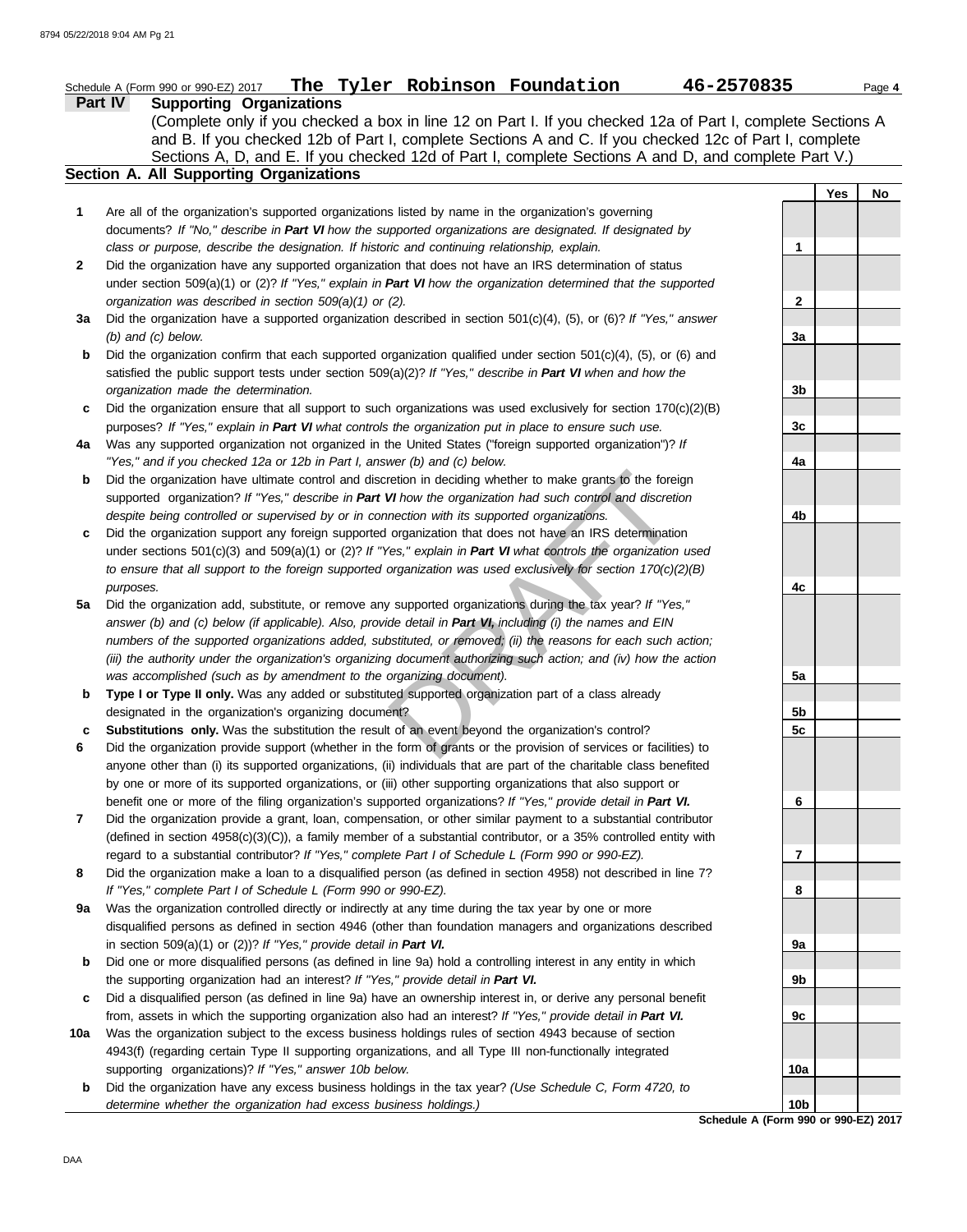|              | The Tyler Robinson Foundation<br>46-2570835<br>Schedule A (Form 990 or 990-EZ) 2017<br><b>Supporting Organizations (continued)</b><br><b>Part IV</b> |                 |            | Page 5 |
|--------------|------------------------------------------------------------------------------------------------------------------------------------------------------|-----------------|------------|--------|
|              |                                                                                                                                                      |                 | <b>Yes</b> | No     |
| 11           | Has the organization accepted a gift or contribution from any of the following persons?                                                              |                 |            |        |
| a            | A person who directly or indirectly controls, either alone or together with persons described in (b) and (c)                                         |                 |            |        |
|              | below, the governing body of a supported organization?                                                                                               | 11a             |            |        |
|              | <b>b</b> A family member of a person described in (a) above?                                                                                         | 11 <sub>b</sub> |            |        |
|              | c A 35% controlled entity of a person described in (a) or (b) above? If "Yes" to a, b, or c, provide detail in Part VI.                              | 11c             |            |        |
|              | <b>Section B. Type I Supporting Organizations</b>                                                                                                    |                 |            |        |
|              |                                                                                                                                                      |                 | <b>Yes</b> | No     |
| 1            | Did the directors, trustees, or membership of one or more supported organizations have the power to                                                  |                 |            |        |
|              | regularly appoint or elect at least a majority of the organization's directors or trustees at all times during the                                   |                 |            |        |
|              | tax year? If "No," describe in Part VI how the supported organization(s) effectively operated, supervised, or                                        |                 |            |        |
|              | controlled the organization's activities. If the organization had more than one supported organization,                                              |                 |            |        |
|              | describe how the powers to appoint and/or remove directors or trustees were allocated among the supported                                            |                 |            |        |
|              | organizations and what conditions or restrictions, if any, applied to such powers during the tax year.                                               | 1               |            |        |
| $\mathbf{2}$ | Did the organization operate for the benefit of any supported organization other than the supported                                                  |                 |            |        |
|              | organization(s) that operated, supervised, or controlled the supporting organization? If "Yes," explain in Part                                      |                 |            |        |
|              | VI how providing such benefit carried out the purposes of the supported organization(s) that operated,                                               |                 |            |        |
|              | supervised, or controlled the supporting organization.                                                                                               | 2               |            |        |
|              | Section C. Type II Supporting Organizations                                                                                                          |                 |            |        |
|              |                                                                                                                                                      |                 | Yes        | No     |
| 1            | Were a majority of the organization's directors or trustees during the tax year also a majority of the directors                                     |                 |            |        |
|              | or trustees of each of the organization's supported organization(s)? If "No," describe in Part VI how control                                        |                 |            |        |
|              | or management of the supporting organization was vested in the same persons that controlled or managed                                               |                 |            |        |
|              | the supported organization(s).                                                                                                                       | 1               |            |        |
|              | Section D. All Type III Supporting Organizations                                                                                                     |                 |            |        |
|              |                                                                                                                                                      |                 | <b>Yes</b> | No     |
| 1            | Did the organization provide to each of its supported organizations, by the last day of the fifth month of the                                       |                 |            |        |
|              | organization's tax year, (i) a written notice describing the type and amount of support provided during the prior tax                                |                 |            |        |
|              | year, (ii) a copy of the Form 990 that was most recently filed as of the date of notification, and (iii) copies of the                               |                 |            |        |
|              | organization's governing documents in effect on the date of notification, to the extent not previously provided?                                     | 1               |            |        |
| $\mathbf{2}$ | Were any of the organization's officers, directors, or trustees either (i) appointed or elected by the supported                                     |                 |            |        |
|              | organization(s) or (ii) serving on the governing body of a supported organization? If "No," explain in Part VI how                                   |                 |            |        |
|              | the organization maintained a close and continuous working relationship with the supported organization(s).                                          | 2               |            |        |
| 3            | By reason of the relationship described in (2), did the organization's supported organizations have a                                                |                 |            |        |
|              | significant voice in the organization's investment policies and in directing the use of the organization's                                           |                 |            |        |
|              | income or assets at all times during the tax year? If "Yes," describe in Part VI the role the organization's                                         |                 |            |        |
|              | supported organizations played in this regard.                                                                                                       | 3               |            |        |
|              | Section E. Type III Functionally-Integrated Supporting Organizations                                                                                 |                 |            |        |
| 1            | Check the box next to the method that the organization used to satisfy the Integral Part Test during the year (see instructions).                    |                 |            |        |
| a            | The organization satisfied the Activities Test. Complete line 2 below.                                                                               |                 |            |        |
| b            | The organization is the parent of each of its supported organizations. Complete line 3 below.                                                        |                 |            |        |
| c            | The organization supported a governmental entity. Describe in Part VI how you supported a government entity (see instructions).                      |                 |            |        |
|              |                                                                                                                                                      |                 |            |        |
|              | 2 Activities Test. Answer (a) and (b) below.                                                                                                         |                 | Yes        | No     |
| a            | Did substantially all of the organization's activities during the tax year directly further the exempt purposes of                                   |                 |            |        |
|              | the supported organization(s) to which the organization was responsive? If "Yes," then in Part VI identify                                           |                 |            |        |
|              | those supported organizations and explain how these activities directly furthered their exempt purposes,                                             |                 |            |        |
|              | how the organization was responsive to those supported organizations, and how the organization determined                                            |                 |            |        |

**b** Did the activities described in (a) constitute activities that, but for the organization's involvement, one or more *that these activities constituted substantially all of its activities.* of the organization's supported organization(s) would have been engaged in? *If "Yes," explain in Part VI the reasons for the organization's position that its supported organization(s) would have engaged in these* 

- *activities but for the organization's involvement.*
- **3** Parent of Supported Organizations. *Answer (a) and (b) below.*
	- **a** Did the organization have the power to regularly appoint or elect a majority of the officers, directors, or trustees of each of the supported organizations? *Provide details in Part VI.*
- **b** Did the organization exercise a substantial degree of direction over the policies, programs, and activities of each of its supported organizations? *If "Yes," describe in Part VI the role played by the organization in this regard.*

**2b 3a 3b**

DAA **Schedule A (Form 990 or 990-EZ) 2017** 

**2a**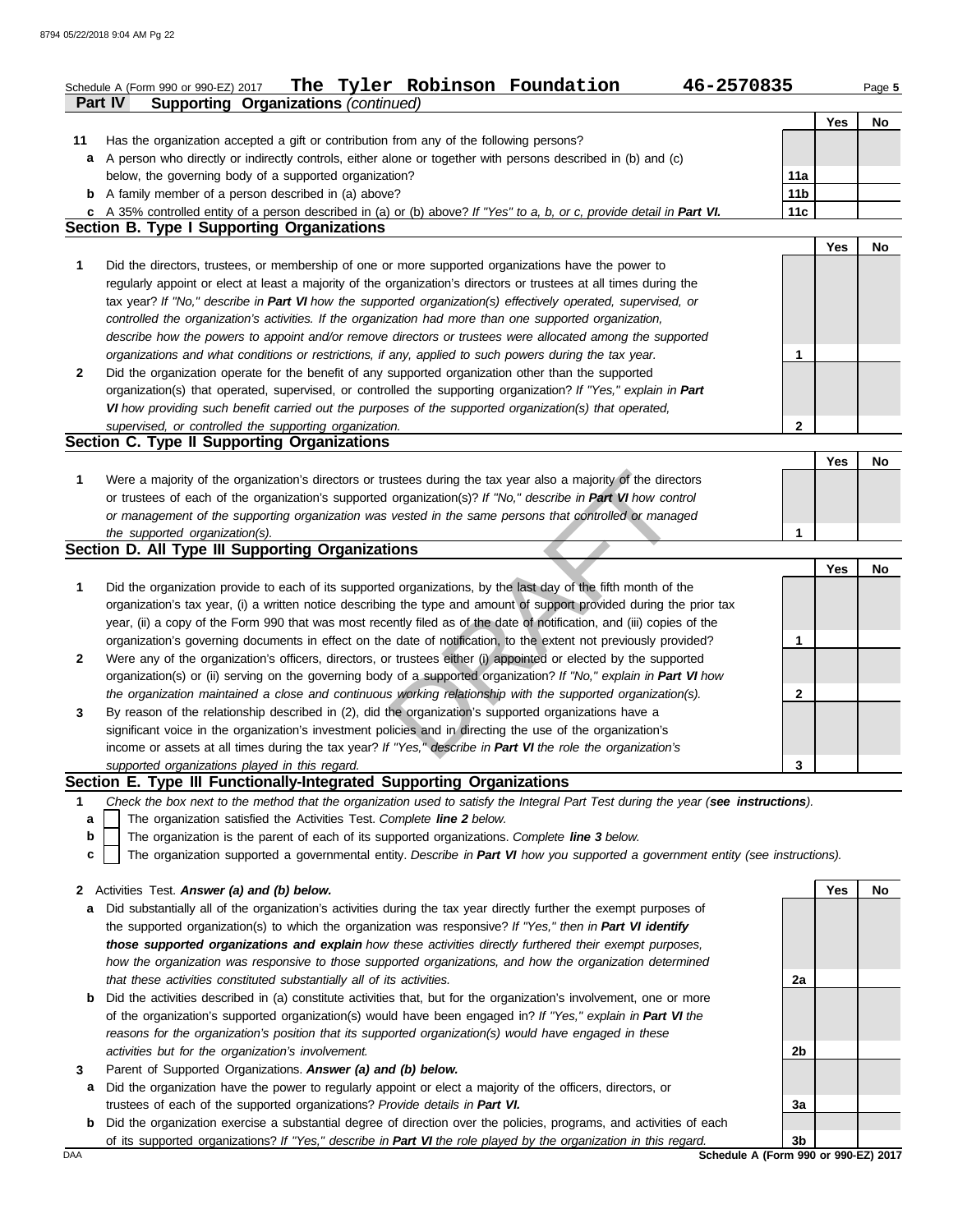| The Tyler Robinson Foundation<br>Schedule A (Form 990 or 990-EZ) 2017                                                                                                                                                                                                        |                | 46-2570835     | Page 6                         |
|------------------------------------------------------------------------------------------------------------------------------------------------------------------------------------------------------------------------------------------------------------------------------|----------------|----------------|--------------------------------|
| <b>Part V</b><br>Type III Non-Functionally Integrated 509(a)(3) Supporting Organizations                                                                                                                                                                                     |                |                |                                |
| Check here if the organization satisfied the Integral Part Test as a qualifying trust on Nov. 20, 1970 (explain in Part VI). See<br>$\mathbf 1$<br>instructions. All other Type III non-functionally integrated supporting organizations must complete Sections A through E. |                |                |                                |
| Section A - Adjusted Net Income                                                                                                                                                                                                                                              |                | (A) Prior Year | (B) Current Year<br>(optional) |
| Net short-term capital gain<br>1                                                                                                                                                                                                                                             | $\mathbf{1}$   |                |                                |
| $\mathbf{2}$<br>Recoveries of prior-year distributions                                                                                                                                                                                                                       | 2              |                |                                |
| Other gross income (see instructions)<br>3                                                                                                                                                                                                                                   | 3              |                |                                |
| Add lines 1 through 3.<br>4                                                                                                                                                                                                                                                  | 4              |                |                                |
| 5.<br>Depreciation and depletion                                                                                                                                                                                                                                             | 5              |                |                                |
| Portion of operating expenses paid or incurred for production or<br>6                                                                                                                                                                                                        |                |                |                                |
| collection of gross income or for management, conservation, or                                                                                                                                                                                                               |                |                |                                |
| maintenance of property held for production of income (see instructions)                                                                                                                                                                                                     | 6              |                |                                |
| 7 Other expenses (see instructions)                                                                                                                                                                                                                                          | $\overline{7}$ |                |                                |
| 8<br>Adjusted Net Income (subtract lines 5, 6 and 7 from line 4).                                                                                                                                                                                                            | 8              |                |                                |
| Section B - Minimum Asset Amount                                                                                                                                                                                                                                             |                | (A) Prior Year | (B) Current Year<br>(optional) |
| Aggregate fair market value of all non-exempt-use assets (see<br>1                                                                                                                                                                                                           |                |                |                                |
| instructions for short tax year or assets held for part of year):                                                                                                                                                                                                            |                |                |                                |
| a Average monthly value of securities                                                                                                                                                                                                                                        | 1a             |                |                                |
| <b>b</b> Average monthly cash balances                                                                                                                                                                                                                                       | 1b             |                |                                |
| Fair market value of other non-exempt-use assets<br>c                                                                                                                                                                                                                        | 1 <sub>G</sub> |                |                                |
| Total (add lines 1a, 1b, and 1c)<br>d                                                                                                                                                                                                                                        | 1 <sub>d</sub> |                |                                |
| <b>Discount</b> claimed for blockage or other<br>е                                                                                                                                                                                                                           |                |                |                                |
| factors (explain in detail in Part VI):                                                                                                                                                                                                                                      |                |                |                                |
| Acquisition indebtedness applicable to non-exempt-use assets<br>2                                                                                                                                                                                                            | $\overline{2}$ |                |                                |
| Subtract line 2 from line 1d.<br>3                                                                                                                                                                                                                                           | 3              |                |                                |
| Cash deemed held for exempt use. Enter 1-1/2% of line 3 (for greater amount,<br>4<br>see instructions).                                                                                                                                                                      | 4              |                |                                |
| 5.<br>Net value of non-exempt-use assets (subtract line 4 from line 3)                                                                                                                                                                                                       | 5              |                |                                |
| Multiply line 5 by .035.<br>6                                                                                                                                                                                                                                                | 6              |                |                                |
| Recoveries of prior-year distributions<br>7                                                                                                                                                                                                                                  | $\overline{7}$ |                |                                |
| 8<br>Minimum Asset Amount (add line 7 to line 6)                                                                                                                                                                                                                             | 8              |                |                                |
| Section C - Distributable Amount                                                                                                                                                                                                                                             |                |                | Current Year                   |
| Adjusted net income for prior year (from Section A, line 8, Column A)<br>1                                                                                                                                                                                                   | 1              |                |                                |
| Enter 85% of line 1.<br>2                                                                                                                                                                                                                                                    | $\mathbf{2}$   |                |                                |
| Minimum asset amount for prior year (from Section B, line 8, Column A)<br>3                                                                                                                                                                                                  | 3              |                |                                |
| Enter greater of line 2 or line 3.<br>4                                                                                                                                                                                                                                      | 4              |                |                                |
| 5<br>Income tax imposed in prior year                                                                                                                                                                                                                                        | 5              |                |                                |
| Distributable Amount. Subtract line 5 from line 4, unless subject to<br>6                                                                                                                                                                                                    |                |                |                                |
| emergency temporary reduction (see instructions).                                                                                                                                                                                                                            | 6              |                |                                |
| Check here if the current year is the organization's first as a non-functionally integrated Type III supporting organization (see<br>7                                                                                                                                       |                |                |                                |
| instructions).                                                                                                                                                                                                                                                               |                |                |                                |

**Schedule A (Form 990 or 990-EZ) 2017**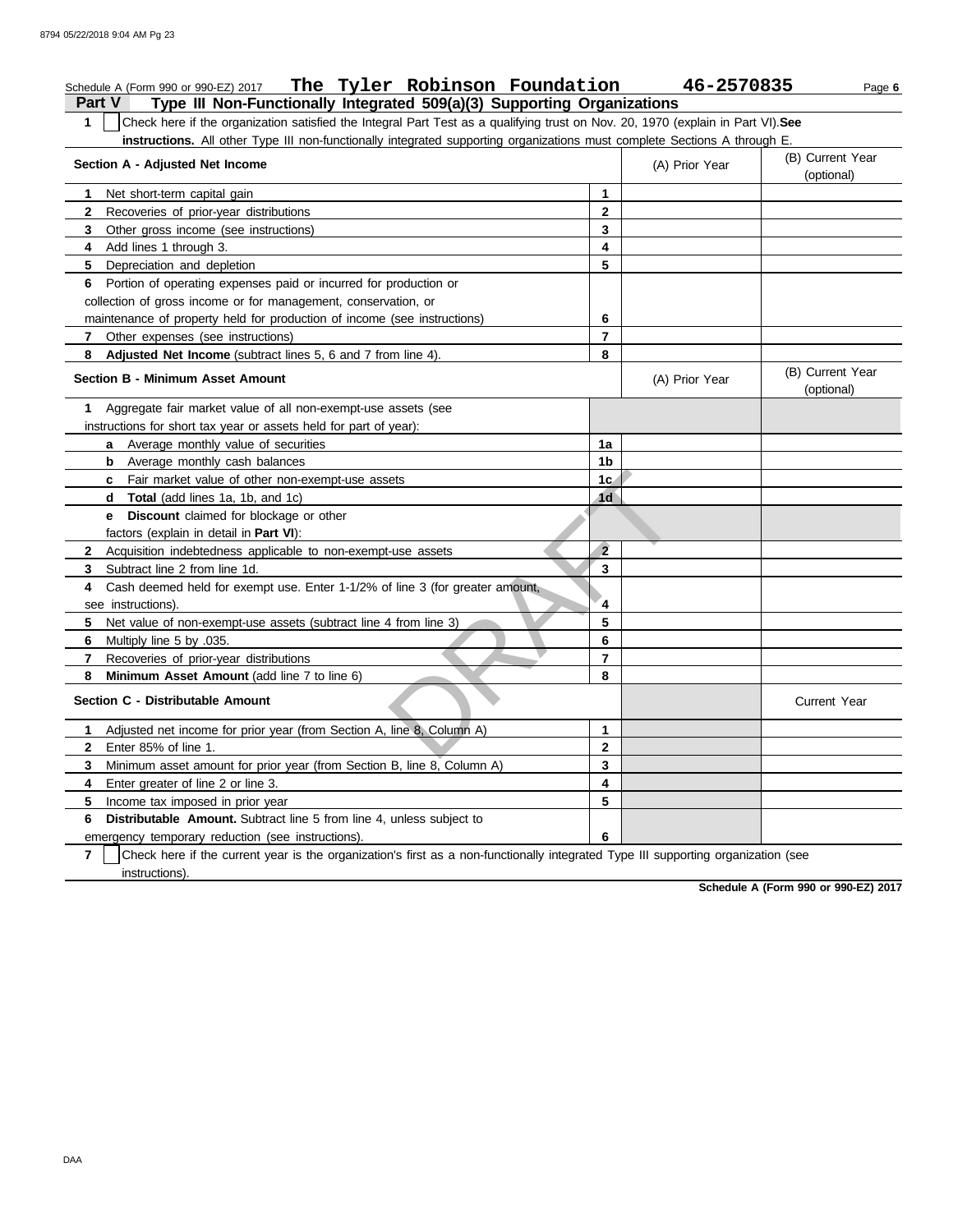|                   | The Tyler Robinson Foundation<br>Schedule A (Form 990 or 990-EZ) 2017                                                                                         |                             | 46-2570835                | Page 7               |  |  |  |  |
|-------------------|---------------------------------------------------------------------------------------------------------------------------------------------------------------|-----------------------------|---------------------------|----------------------|--|--|--|--|
| <b>Part V</b>     | Type III Non-Functionally Integrated 509(a)(3) Supporting Organizations (continued)                                                                           |                             |                           |                      |  |  |  |  |
|                   | <b>Section D - Distributions</b>                                                                                                                              |                             |                           | <b>Current Year</b>  |  |  |  |  |
| 1<br>$\mathbf{2}$ | Amounts paid to supported organizations to accomplish exempt purposes<br>Amounts paid to perform activity that directly furthers exempt purposes of supported |                             |                           |                      |  |  |  |  |
|                   | organizations, in excess of income from activity                                                                                                              |                             |                           |                      |  |  |  |  |
| 3                 | Administrative expenses paid to accomplish exempt purposes of supported organizations                                                                         |                             |                           |                      |  |  |  |  |
| 4                 | Amounts paid to acquire exempt-use assets                                                                                                                     |                             |                           |                      |  |  |  |  |
| 5                 | Qualified set-aside amounts (prior IRS approval required)                                                                                                     |                             |                           |                      |  |  |  |  |
| 6                 | Other distributions (describe in Part VI). See instructions.                                                                                                  |                             |                           |                      |  |  |  |  |
| $\overline{7}$    | Total annual distributions. Add lines 1 through 6.                                                                                                            |                             |                           |                      |  |  |  |  |
| 8                 | Distributions to attentive supported organizations to which the organization is responsive                                                                    |                             |                           |                      |  |  |  |  |
|                   | (provide details in Part VI). See instructions.                                                                                                               |                             |                           |                      |  |  |  |  |
| 9                 | Distributable amount for 2017 from Section C, line 6                                                                                                          |                             |                           |                      |  |  |  |  |
| 10                | Line 8 amount divided by line 9 amount                                                                                                                        |                             |                           |                      |  |  |  |  |
|                   |                                                                                                                                                               | (i)                         | (i)                       | (iii)                |  |  |  |  |
|                   | Section E - Distribution Allocations (see instructions)                                                                                                       | <b>Excess Distributions</b> | <b>Underdistributions</b> | <b>Distributable</b> |  |  |  |  |
|                   |                                                                                                                                                               |                             | Pre-2017                  | Amount for 2017      |  |  |  |  |
| 1.                | Distributable amount for 2017 from Section C, line 6                                                                                                          |                             |                           |                      |  |  |  |  |
| $\mathbf{2}$      | Underdistributions, if any, for years prior to 2017                                                                                                           |                             |                           |                      |  |  |  |  |
|                   | (reasonable cause required-explain in Part VI). See                                                                                                           |                             |                           |                      |  |  |  |  |
|                   | instructions.                                                                                                                                                 |                             |                           |                      |  |  |  |  |
| 3                 | Excess distributions carryover, if any, to 2017:                                                                                                              |                             |                           |                      |  |  |  |  |
| a                 |                                                                                                                                                               |                             |                           |                      |  |  |  |  |
|                   | <b>b</b> From 2013                                                                                                                                            |                             |                           |                      |  |  |  |  |
|                   | c From 2014                                                                                                                                                   |                             |                           |                      |  |  |  |  |
|                   |                                                                                                                                                               |                             |                           |                      |  |  |  |  |
|                   | e From 2016                                                                                                                                                   |                             |                           |                      |  |  |  |  |
|                   | f Total of lines 3a through e                                                                                                                                 |                             |                           |                      |  |  |  |  |
|                   | g Applied to underdistributions of prior years                                                                                                                |                             |                           |                      |  |  |  |  |
|                   | h Applied to 2017 distributable amount                                                                                                                        |                             |                           |                      |  |  |  |  |
|                   | Carryover from 2012 not applied (see instructions)<br>Remainder. Subtract lines 3g, 3h, and 3i from 3f.                                                       |                             |                           |                      |  |  |  |  |
| 4                 | Distributions for 2017 from                                                                                                                                   |                             |                           |                      |  |  |  |  |
|                   | \$<br>Section D, line 7:                                                                                                                                      |                             |                           |                      |  |  |  |  |
|                   | a Applied to underdistributions of prior years                                                                                                                |                             |                           |                      |  |  |  |  |
|                   | <b>b</b> Applied to 2017 distributable amount                                                                                                                 |                             |                           |                      |  |  |  |  |
|                   | c Remainder. Subtract lines 4a and 4b from 4.                                                                                                                 |                             |                           |                      |  |  |  |  |
| 5                 | Remaining underdistributions for years prior to 2017, if                                                                                                      |                             |                           |                      |  |  |  |  |
|                   | any. Subtract lines 3g and 4a from line 2. For result                                                                                                         |                             |                           |                      |  |  |  |  |
|                   | greater than zero, explain in Part VI. See instructions.                                                                                                      |                             |                           |                      |  |  |  |  |
| 6                 | Remaining underdistributions for 2017. Subtract lines 3h                                                                                                      |                             |                           |                      |  |  |  |  |
|                   | and 4b from line 1. For result greater than zero, explain in                                                                                                  |                             |                           |                      |  |  |  |  |
|                   | Part VI. See instructions.                                                                                                                                    |                             |                           |                      |  |  |  |  |
| 7                 | Excess distributions carryover to 2018. Add lines 3j                                                                                                          |                             |                           |                      |  |  |  |  |
|                   | and 4c.                                                                                                                                                       |                             |                           |                      |  |  |  |  |
| 8                 | Breakdown of line 7:                                                                                                                                          |                             |                           |                      |  |  |  |  |
|                   | a Excess from 2013                                                                                                                                            |                             |                           |                      |  |  |  |  |
|                   |                                                                                                                                                               |                             |                           |                      |  |  |  |  |
|                   | c Excess from 2015                                                                                                                                            |                             |                           |                      |  |  |  |  |
|                   | d Excess from 2016                                                                                                                                            |                             |                           |                      |  |  |  |  |
|                   | e Excess from 2017                                                                                                                                            |                             |                           |                      |  |  |  |  |

**Schedule A (Form 990 or 990-EZ) 2017**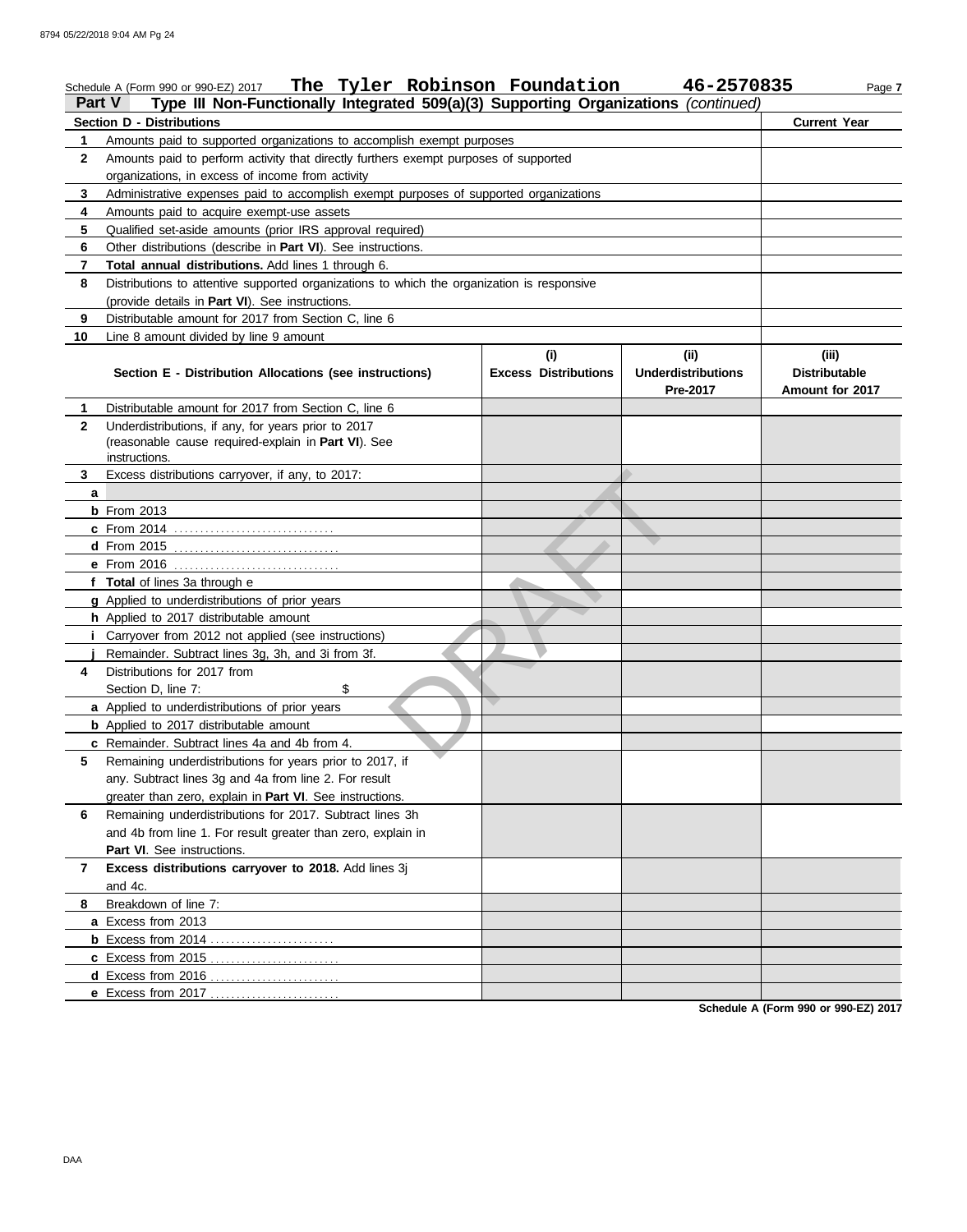| Part VI | Schedule A (Form 990 or 990-EZ) 2017                                                           |  |  | The Tyler Robinson Foundation 46-2570835<br>Supplemental Information. Provide the explanations required by Part II, line 10; Part II, line 17a or 17b; Part<br>III, line 12; Part IV, Section A, lines 1, 2, 3b, 3c, 4b, 4c, 5a, 6, 9a, 9b, 9c, 11a, 11b, and 11c; Part IV, Section | Page 8                                                                                                                 |
|---------|------------------------------------------------------------------------------------------------|--|--|-------------------------------------------------------------------------------------------------------------------------------------------------------------------------------------------------------------------------------------------------------------------------------------|------------------------------------------------------------------------------------------------------------------------|
|         | lines 2, 5, and 6. Also complete this part for any additional information. (See instructions.) |  |  | 3a and 3b; Part V, line 1; Part V, Section B, line 1e; Part V, Section D, lines 5, 6, and 8; and Part V, Section E,                                                                                                                                                                 | B, lines 1 and 2; Part IV, Section C, line 1; Part IV, Section D, lines 2 and 3; Part IV, Section E, lines 1c, 2a, 2b, |
|         |                                                                                                |  |  |                                                                                                                                                                                                                                                                                     |                                                                                                                        |
|         |                                                                                                |  |  |                                                                                                                                                                                                                                                                                     |                                                                                                                        |
|         |                                                                                                |  |  |                                                                                                                                                                                                                                                                                     |                                                                                                                        |
|         |                                                                                                |  |  |                                                                                                                                                                                                                                                                                     |                                                                                                                        |
|         |                                                                                                |  |  |                                                                                                                                                                                                                                                                                     |                                                                                                                        |
|         |                                                                                                |  |  |                                                                                                                                                                                                                                                                                     |                                                                                                                        |
|         |                                                                                                |  |  |                                                                                                                                                                                                                                                                                     |                                                                                                                        |
|         |                                                                                                |  |  |                                                                                                                                                                                                                                                                                     |                                                                                                                        |
|         |                                                                                                |  |  |                                                                                                                                                                                                                                                                                     |                                                                                                                        |
|         |                                                                                                |  |  |                                                                                                                                                                                                                                                                                     |                                                                                                                        |
|         |                                                                                                |  |  |                                                                                                                                                                                                                                                                                     |                                                                                                                        |
|         |                                                                                                |  |  |                                                                                                                                                                                                                                                                                     |                                                                                                                        |
|         |                                                                                                |  |  |                                                                                                                                                                                                                                                                                     |                                                                                                                        |
|         |                                                                                                |  |  |                                                                                                                                                                                                                                                                                     |                                                                                                                        |
|         |                                                                                                |  |  |                                                                                                                                                                                                                                                                                     |                                                                                                                        |
|         |                                                                                                |  |  |                                                                                                                                                                                                                                                                                     |                                                                                                                        |
|         |                                                                                                |  |  |                                                                                                                                                                                                                                                                                     |                                                                                                                        |
|         |                                                                                                |  |  |                                                                                                                                                                                                                                                                                     |                                                                                                                        |
|         |                                                                                                |  |  |                                                                                                                                                                                                                                                                                     |                                                                                                                        |
|         |                                                                                                |  |  |                                                                                                                                                                                                                                                                                     |                                                                                                                        |
|         |                                                                                                |  |  |                                                                                                                                                                                                                                                                                     |                                                                                                                        |
|         |                                                                                                |  |  |                                                                                                                                                                                                                                                                                     |                                                                                                                        |
|         |                                                                                                |  |  |                                                                                                                                                                                                                                                                                     |                                                                                                                        |
|         |                                                                                                |  |  |                                                                                                                                                                                                                                                                                     |                                                                                                                        |
|         |                                                                                                |  |  |                                                                                                                                                                                                                                                                                     |                                                                                                                        |
|         |                                                                                                |  |  |                                                                                                                                                                                                                                                                                     |                                                                                                                        |
|         |                                                                                                |  |  |                                                                                                                                                                                                                                                                                     |                                                                                                                        |
|         |                                                                                                |  |  |                                                                                                                                                                                                                                                                                     |                                                                                                                        |
|         |                                                                                                |  |  |                                                                                                                                                                                                                                                                                     |                                                                                                                        |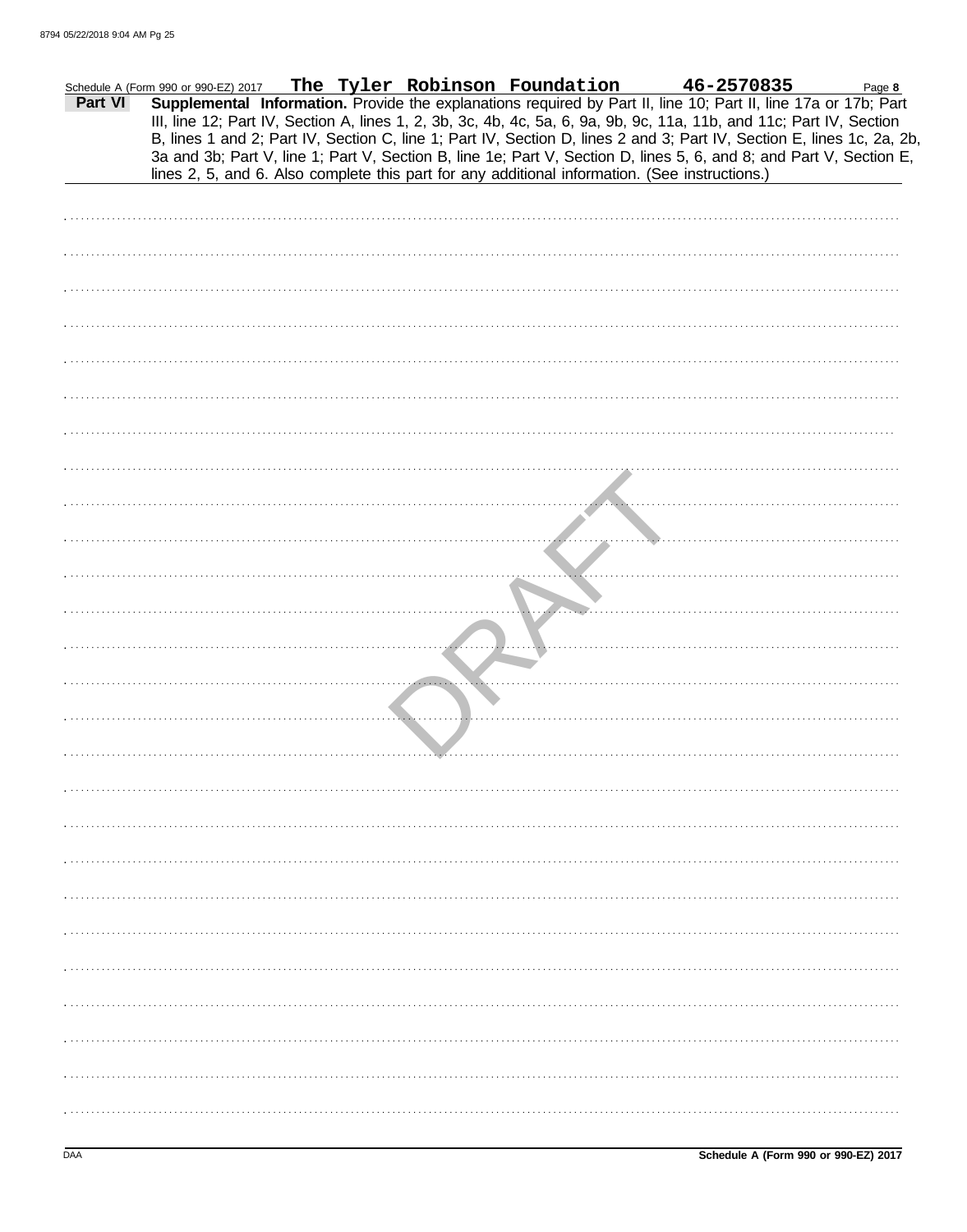| <b>Schedule B</b><br>(Form 990, 990-EZ,<br>or 990-PF)<br>Department of the Treasury<br>Internal Revenue Service |  | OMB No. 1545-0047<br>2017      |  |  |  |  |
|-----------------------------------------------------------------------------------------------------------------|--|--------------------------------|--|--|--|--|
| Name of the organization                                                                                        |  | Employer identification number |  |  |  |  |
| The Tyler Robinson Foundation<br>46-2570835<br><b>Organization type (check one):</b>                            |  |                                |  |  |  |  |

| Filers of:         | Section:                                                                           |
|--------------------|------------------------------------------------------------------------------------|
| Form 990 or 990-EZ | $ \mathbf{X} $ 501(c)( $3$ ) (enter number) organization                           |
|                    | $4947(a)(1)$ nonexempt charitable trust <b>not</b> treated as a private foundation |
|                    | 527 political organization                                                         |
| Form 990-PF        | 501(c)(3) exempt private foundation                                                |
|                    | 4947(a)(1) nonexempt charitable trust treated as a private foundation              |
|                    | 501(c)(3) taxable private foundation                                               |

Check if your organization is covered by the **General Rule** or a **Special Rule. Note:** Only a section 501(c)(7), (8), or (10) organization can check boxes for both the General Rule and a Special Rule. See instructions.

#### **General Rule**

For an organization filing Form 990, 990-EZ, or 990-PF that received, during the year, contributions totaling \$5,000 or more (in money or property) from any one contributor. Complete Parts I and II. See instructions for determining a contributor's total contributions.

#### **Special Rules**

or a **Special Rule.**<br>
In check boxes for both the General Rule and a Special F<br>
0-PF that received, during the year, contributions totaling<br>
ibutor. Complete Parts I and II. See instructions for determ<br>
filing Form 990 or For an organization described in section 501(c)(3) filing Form 990 or 990-EZ that met the 33<sup>1</sup> /3% support test of the **X** regulations under sections 509(a)(1) and 170(b)(1)(A)(vi), that checked Schedule A (Form 990 or 990-EZ), Part II, line 13, 16a, or 16b, and that received from any one contributor, during the year, total contributions of the greater of **(1)** \$5,000; or **(2)** 2% of the amount on (i) Form 990, Part VIII, line 1h; or (ii) Form 990-EZ, line 1. Complete Parts I and II.

literary, or educational purposes, or for the prevention of cruelty to children or animals. Complete Parts I, II, and III. For an organization described in section  $501(c)(7)$ ,  $(8)$ , or  $(10)$  filing Form 990 or 990-EZ that received from any one contributor, during the year, total contributions of more than \$1,000 *exclusively* for religious, charitable, scientific,

For an organization described in section  $501(c)(7)$ ,  $(8)$ , or  $(10)$  filing Form 990 or 990-EZ that received from any one contributor, during the year, contributions *exclusively* for religious, charitable, etc., purposes, but no such contributions totaled more than \$1,000. If this box is checked, enter here the total contributions that were received during the year for an *exclusively* religious, charitable, etc., purpose. Don't complete any of the parts unless the **General Rule** applies to this organization because it received *nonexclusively* religious, charitable, etc., contributions totaling \$5,000 or more during the year . . . . . . . . . . . . . . . . . . . . . . . . . . . . . . . . . . . . . . . . . . . . . . . . . . . . . . . . . . . . . . . . . . . . . . . . . . . . \$ . . . . . . . . . . . . . . . . . . . . . . . . . . .

990-EZ, or 990-PF), but it **must** answer "No" on Part IV, line 2, of its Form 990; or check the box on line H of its Form 990-EZ or on its Form 990-PF, Part I, line 2, to certify that it doesn't meet the filing requirements of Schedule B (Form 990, 990-EZ, or 990-PF). **Caution:** An organization that isn't covered by the General Rule and/or the Special Rules doesn't file Schedule B (Form 990,

**For Paperwork Reduction Act Notice, see the instructions for Form 990, 990-EZ, or 990-PF.**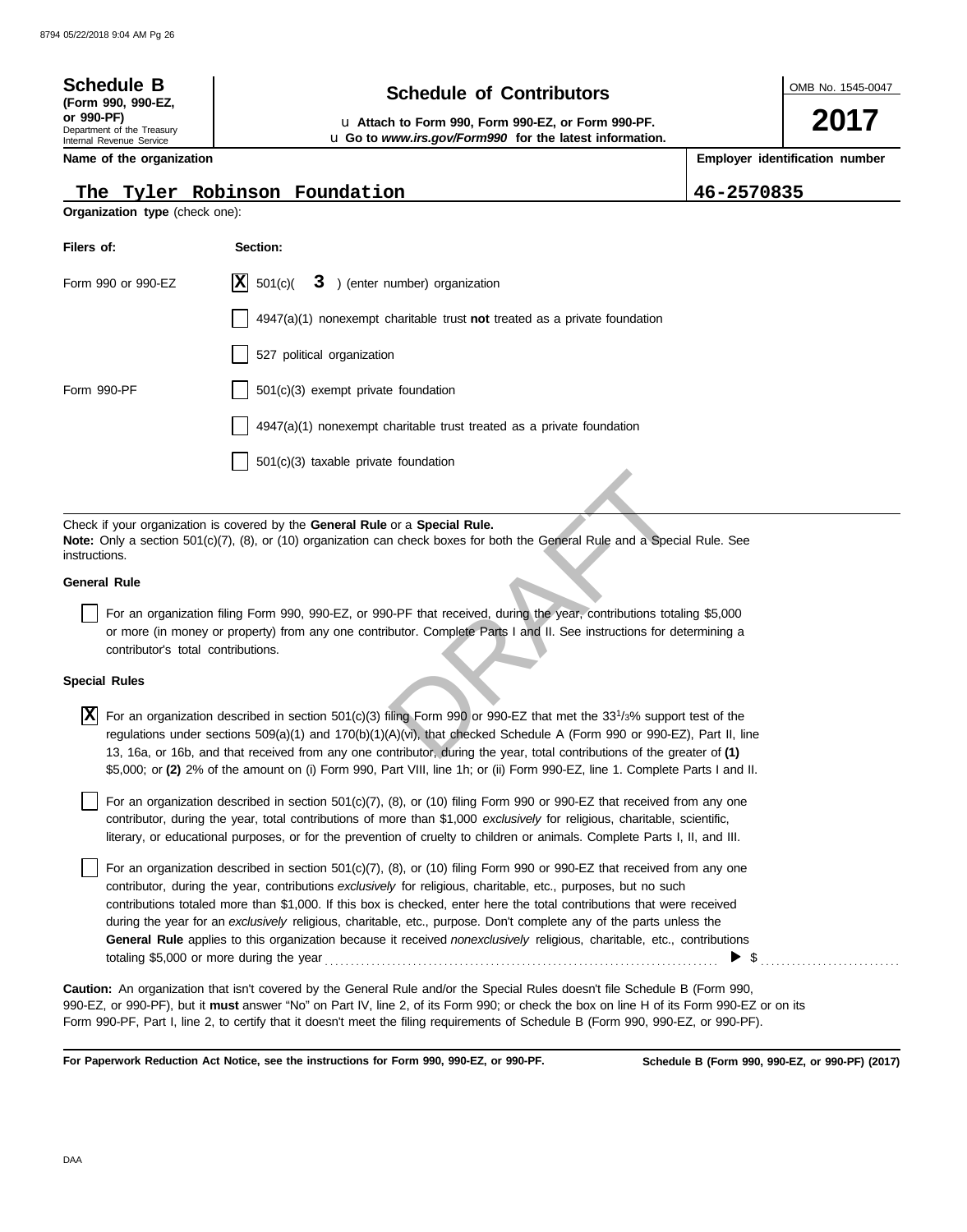|                | Schedule B (Form 990, 990-EZ, or 990-PF) (2017)<br>Name of organization                                                                |                                   | Page 1 of 2<br>Page 2<br>Employer identification number<br>46-2570835                               |
|----------------|----------------------------------------------------------------------------------------------------------------------------------------|-----------------------------------|-----------------------------------------------------------------------------------------------------|
| Part I         | The Tyler Robinson Foundation<br><b>Contributors</b> (see instructions). Use duplicate copies of Part I if additional space is needed. |                                   |                                                                                                     |
| (a)<br>No.     | (b)<br>Name, address, and ZIP + 4                                                                                                      | (c)<br><b>Total contributions</b> | (d)<br>Type of contribution                                                                         |
| $1$            | Hard Rock Cafe International<br>6100 Old Park Lane<br>FL 32835<br>Orlando                                                              | 57,250<br>$\mathcal{S}$           | Χ<br><b>Person</b><br>Payroll<br><b>Noncash</b><br>(Complete Part II for<br>noncash contributions.) |
| (a)<br>No.     | (b)<br>Name, address, and ZIP + 4                                                                                                      | (c)<br><b>Total contributions</b> | (d)<br>Type of contribution                                                                         |
| 2 <sub>1</sub> | SAP America<br>3999 West Chester Pike<br>PA 19073<br>Newtown Square                                                                    | 50,000<br>\$                      | Χ<br><b>Person</b><br>Payroll<br><b>Noncash</b><br>(Complete Part II for<br>noncash contributions.) |
| (a)<br>No.     | (b)<br>Name, address, and ZIP + 4                                                                                                      | (c)<br><b>Total contributions</b> | (d)<br>Type of contribution                                                                         |
| 3 <sub>1</sub> | Tribeca Business Management<br>420 Lesington Avenue, Suite 1756<br>New York<br>NY 10170                                                | 25,000<br>$$^{\circ}$             | X<br><b>Person</b><br>Payroll<br><b>Noncash</b><br>(Complete Part II for<br>noncash contributions.) |
| (a)<br>No.     | (b)<br>Name, address, and ZIP + 4                                                                                                      | (c)<br><b>Total contributions</b> | (d)<br>Type of contribution                                                                         |
| $\frac{4}{1}$  | Paradigm<br>360 N Crescent Drive<br>Beverly Hills<br>CA 90210                                                                          | 25,000                            | X<br>Person<br>Payroll<br>Noncash<br>(Complete Part II for<br>noncash contributions.)               |
| (a)<br>No.     | (b)<br>Name, address, and ZIP + 4                                                                                                      | (c)<br><b>Total contributions</b> | (d)<br>Type of contribution                                                                         |
| 5.             | Live Nation, Inc.<br>3950 S Las Vegas Boulevard<br>NV 89119<br>Las Vegas                                                               | \$350,870                         | x<br>Person<br>Payroll<br><b>Noncash</b><br>(Complete Part II for<br>noncash contributions.)        |
| (a)<br>No.     | (b)<br>Name, address, and ZIP + 4                                                                                                      | (c)<br><b>Total contributions</b> | (d)<br>Type of contribution                                                                         |
| 6 <sub>1</sub> | MGM Resorts International<br>Post Office Box 77123<br>NV 89177<br>Las Vegas                                                            | 25,000<br>$\ddot{\textbf{S}}$     | X<br>Person<br>Payroll<br><b>Noncash</b><br>(Complete Part II for<br>noncash contributions.)        |

**Schedule B (Form 990, 990-EZ, or 990-PF) (2017)**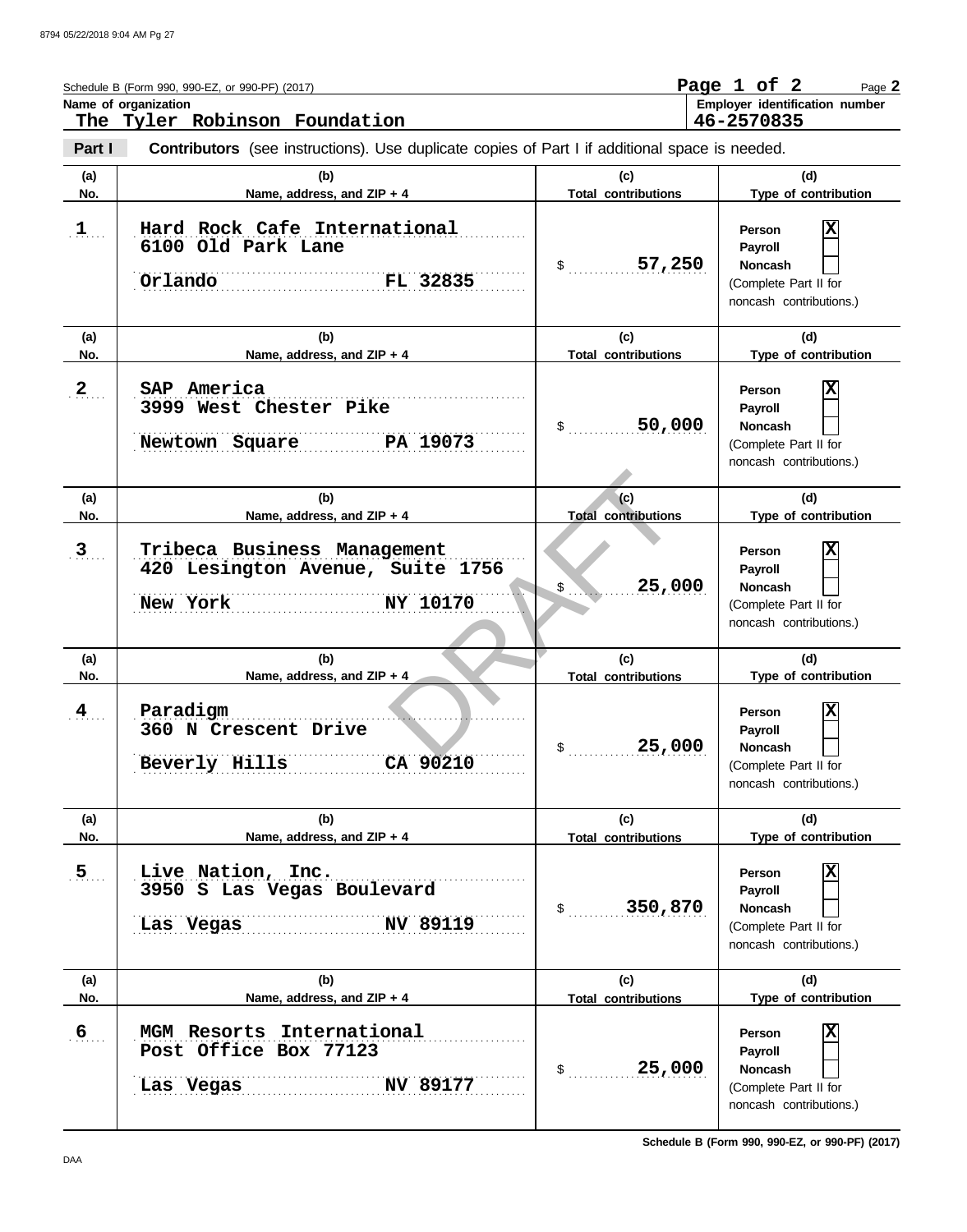|                | Schedule B (Form 990, 990-EZ, or 990-PF) (2017)<br>Name of organization<br>The Tyler Robinson Foundation |                                   | Page 2 of 2<br>Page 2<br>Employer identification number<br>46-2570835                        |
|----------------|----------------------------------------------------------------------------------------------------------|-----------------------------------|----------------------------------------------------------------------------------------------|
| Part I         | Contributors (see instructions). Use duplicate copies of Part I if additional space is needed.           |                                   |                                                                                              |
| (a)<br>No.     | (b)<br>Name, address, and ZIP + 4                                                                        | (c)<br><b>Total contributions</b> | (d)<br>Type of contribution                                                                  |
| 7 <sub>1</sub> | West Jordan High School<br>8136 South 2700 West<br>West Jordan<br><b>UT 84088</b>                        | 44,000<br>\$                      | x<br>Person<br>Payroll<br><b>Noncash</b><br>(Complete Part II for<br>noncash contributions.) |
| (a)            | (b)                                                                                                      | (c)                               | (d)                                                                                          |
| No.            | Name, address, and ZIP + 4                                                                               | <b>Total contributions</b>        | Type of contribution                                                                         |
|                |                                                                                                          | \$                                | Person<br>Payroll<br><b>Noncash</b><br>(Complete Part II for<br>noncash contributions.)      |
| (a)<br>No.     | (b)<br>Name, address, and ZIP + 4                                                                        | (c)<br><b>Total contributions</b> | (d)<br>Type of contribution                                                                  |
|                |                                                                                                          | $\frac{1}{2}$                     | Person<br>Payroll<br><b>Noncash</b><br>(Complete Part II for<br>noncash contributions.)      |
| (a)<br>No.     | (b)<br>Name, address, and ZIP + $4$                                                                      | (c)<br><b>Total contributions</b> | (d)<br>Type of contribution                                                                  |
|                |                                                                                                          | \$                                | Person<br>Payroll<br>Noncash<br>(Complete Part II for<br>noncash contributions.)             |
| (a)            | (b)                                                                                                      | (c)                               | (d)                                                                                          |
| No.            | Name, address, and ZIP + 4                                                                               | <b>Total contributions</b>        | Type of contribution                                                                         |
| .              |                                                                                                          | \$                                | Person<br>Payroll<br><b>Noncash</b><br>(Complete Part II for<br>noncash contributions.)      |
| (a)<br>No.     | (b)<br>Name, address, and ZIP + 4                                                                        | (c)<br><b>Total contributions</b> | (d)<br>Type of contribution                                                                  |
| .              |                                                                                                          | \$                                | Person<br>Payroll<br>Noncash<br>(Complete Part II for<br>noncash contributions.)             |

**Schedule B (Form 990, 990-EZ, or 990-PF) (2017)**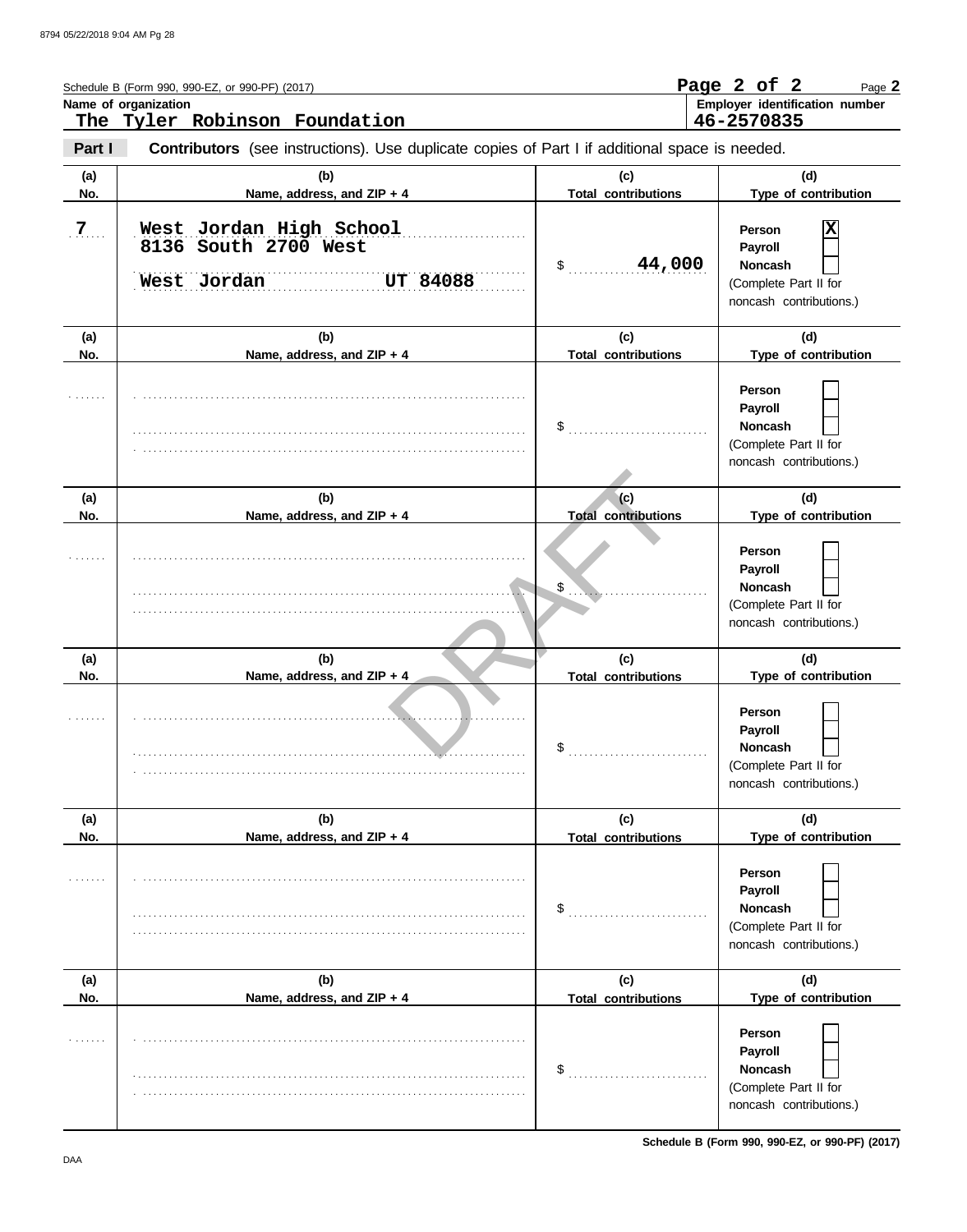| <b>SCHEDULE D</b>                         |                                                                                                                                                                                                                                                             | Supplemental Financial Statements                                                                                                      | OMB No. 1545-0047               |
|-------------------------------------------|-------------------------------------------------------------------------------------------------------------------------------------------------------------------------------------------------------------------------------------------------------------|----------------------------------------------------------------------------------------------------------------------------------------|---------------------------------|
| (Form 990)                                |                                                                                                                                                                                                                                                             | U Complete if the organization answered "Yes" on Form 990,<br>Part IV, line 6, 7, 8, 9, 10, 11a, 11b, 11c, 11d, 11e, 11f, 12a, or 12b. |                                 |
| Department of the Treasury                |                                                                                                                                                                                                                                                             | U Attach to Form 990.                                                                                                                  | <b>Open to Public</b>           |
| Internal Revenue Service                  |                                                                                                                                                                                                                                                             | U Go to www.irs.gov/Form990 for instructions and the latest information.                                                               | Inspection                      |
| Name of the organization                  |                                                                                                                                                                                                                                                             |                                                                                                                                        | Employer identification number  |
|                                           | The Tyler Robinson Foundation                                                                                                                                                                                                                               |                                                                                                                                        | 46-2570835                      |
| Part I                                    | Organizations Maintaining Donor Advised Funds or Other Similar Funds or Accounts.                                                                                                                                                                           |                                                                                                                                        |                                 |
|                                           | Complete if the organization answered "Yes" on Form 990, Part IV, line 6.                                                                                                                                                                                   |                                                                                                                                        |                                 |
|                                           |                                                                                                                                                                                                                                                             | (a) Donor advised funds                                                                                                                | (b) Funds and other accounts    |
| 1                                         |                                                                                                                                                                                                                                                             |                                                                                                                                        |                                 |
| 2                                         | Aggregate value of contributions to (during year)                                                                                                                                                                                                           | the control of the control of the control of the control of the control of the control of                                              |                                 |
| 3                                         | Aggregate value of grants from (during year)                                                                                                                                                                                                                | the contract of the contract of the contract of the contract of the                                                                    |                                 |
| 4                                         |                                                                                                                                                                                                                                                             |                                                                                                                                        |                                 |
| 5                                         | Did the organization inform all donors and donor advisors in writing that the assets held in donor advised                                                                                                                                                  |                                                                                                                                        |                                 |
|                                           |                                                                                                                                                                                                                                                             |                                                                                                                                        | Yes<br>No                       |
| 6                                         | Did the organization inform all grantees, donors, and donor advisors in writing that grant funds can be used                                                                                                                                                |                                                                                                                                        |                                 |
|                                           | only for charitable purposes and not for the benefit of the donor or donor advisor, or for any other purpose                                                                                                                                                |                                                                                                                                        |                                 |
| Part II                                   | <b>Conservation Easements.</b>                                                                                                                                                                                                                              |                                                                                                                                        | Yes<br>No                       |
|                                           | Complete if the organization answered "Yes" on Form 990, Part IV, line 7.                                                                                                                                                                                   |                                                                                                                                        |                                 |
| 1.                                        | Purpose(s) of conservation easements held by the organization (check all that apply).                                                                                                                                                                       |                                                                                                                                        |                                 |
|                                           | Preservation of land for public use (e.g., recreation or education)                                                                                                                                                                                         | Preservation of a historically important land area                                                                                     |                                 |
| Protection of natural habitat             |                                                                                                                                                                                                                                                             | Preservation of a certified historic structure                                                                                         |                                 |
| Preservation of open space                |                                                                                                                                                                                                                                                             |                                                                                                                                        |                                 |
| $\mathbf{2}$                              | Complete lines 2a through 2d if the organization held a qualified conservation contribution in the form of a conservation                                                                                                                                   |                                                                                                                                        |                                 |
| easement on the last day of the tax year. |                                                                                                                                                                                                                                                             |                                                                                                                                        | Held at the End of the Tax Year |
|                                           | a Total number of conservation easements [11] matter contracts and the conservation of the conservation of the conservation of the conservation of the conservation of the conservation of the conservation of the conservatio                              |                                                                                                                                        | 2a                              |
| b                                         |                                                                                                                                                                                                                                                             |                                                                                                                                        | 2 <sub>b</sub>                  |
| c                                         | Number of conservation easements on a certified historic structure included in (a)                                                                                                                                                                          |                                                                                                                                        | 2c                              |
| d                                         | Number of conservation easements included in (c) acquired after 7/25/06, and not on a                                                                                                                                                                       |                                                                                                                                        |                                 |
|                                           | historic structure listed in the National Register                                                                                                                                                                                                          |                                                                                                                                        | 2d                              |
| 3                                         | Number of conservation easements modified, transferred, released, extinguished, or terminated by the organization during the                                                                                                                                |                                                                                                                                        |                                 |
| tax year <b>u</b>                         |                                                                                                                                                                                                                                                             |                                                                                                                                        |                                 |
|                                           | Number of states where property subject to conservation easement is located u                                                                                                                                                                               |                                                                                                                                        |                                 |
| 5                                         | Does the organization have a written policy regarding the periodic monitoring, inspection, handling of                                                                                                                                                      |                                                                                                                                        |                                 |
|                                           | violations, and enforcement of the conservation easements it holds?<br>Staff and volunteer hours devoted to monitoring, inspecting, handling of violations, and enforcing conservation easements during the year                                            |                                                                                                                                        | Yes<br>No                       |
| 6                                         |                                                                                                                                                                                                                                                             |                                                                                                                                        |                                 |
| <b>u</b><br>7                             | Amount of expenses incurred in monitoring, inspecting, handling of violations, and enforcing conservation easements during the year                                                                                                                         |                                                                                                                                        |                                 |
| <b>u</b> \$                               |                                                                                                                                                                                                                                                             |                                                                                                                                        |                                 |
| 8                                         | Does each conservation easement reported on line $2(d)$ above satisfy the requirements of section $170(h)(4)(B)(i)$                                                                                                                                         |                                                                                                                                        |                                 |
|                                           |                                                                                                                                                                                                                                                             |                                                                                                                                        | Yes<br>No                       |
| 9                                         | In Part XIII, describe how the organization reports conservation easements in its revenue and expense statement, and                                                                                                                                        |                                                                                                                                        |                                 |
|                                           | balance sheet, and include, if applicable, the text of the footnote to the organization's financial statements that describes the                                                                                                                           |                                                                                                                                        |                                 |
|                                           | organization's accounting for conservation easements.                                                                                                                                                                                                       |                                                                                                                                        |                                 |
| Part III                                  | Organizations Maintaining Collections of Art, Historical Treasures, or Other Similar Assets.                                                                                                                                                                |                                                                                                                                        |                                 |
|                                           | Complete if the organization answered "Yes" on Form 990, Part IV, line 8.                                                                                                                                                                                   |                                                                                                                                        |                                 |
|                                           | 1a If the organization elected, as permitted under SFAS 116 (ASC 958), not to report in its revenue statement and balance sheet                                                                                                                             |                                                                                                                                        |                                 |
|                                           | works of art, historical treasures, or other similar assets held for public exhibition, education, or research in furtherance of<br>public service, provide, in Part XIII, the text of the footnote to its financial statements that describes these items. |                                                                                                                                        |                                 |
|                                           | <b>b</b> If the organization elected, as permitted under SFAS 116 (ASC 958), to report in its revenue statement and balance sheet                                                                                                                           |                                                                                                                                        |                                 |
|                                           | works of art, historical treasures, or other similar assets held for public exhibition, education, or research in furtherance of                                                                                                                            |                                                                                                                                        |                                 |
|                                           | public service, provide the following amounts relating to these items:                                                                                                                                                                                      |                                                                                                                                        |                                 |
|                                           |                                                                                                                                                                                                                                                             |                                                                                                                                        | $\mathsf{u}$ \$                 |
|                                           |                                                                                                                                                                                                                                                             |                                                                                                                                        |                                 |
| 2                                         | If the organization received or held works of art, historical treasures, or other similar assets for financial gain, provide the                                                                                                                            |                                                                                                                                        |                                 |
|                                           | following amounts required to be reported under SFAS 116 (ASC 958) relating to these items:                                                                                                                                                                 |                                                                                                                                        |                                 |
| a                                         |                                                                                                                                                                                                                                                             |                                                                                                                                        |                                 |
|                                           |                                                                                                                                                                                                                                                             |                                                                                                                                        |                                 |

For Paperwork Reduction Act Notice, see the Instructions for Form 990.<br><sub>DAA</sub>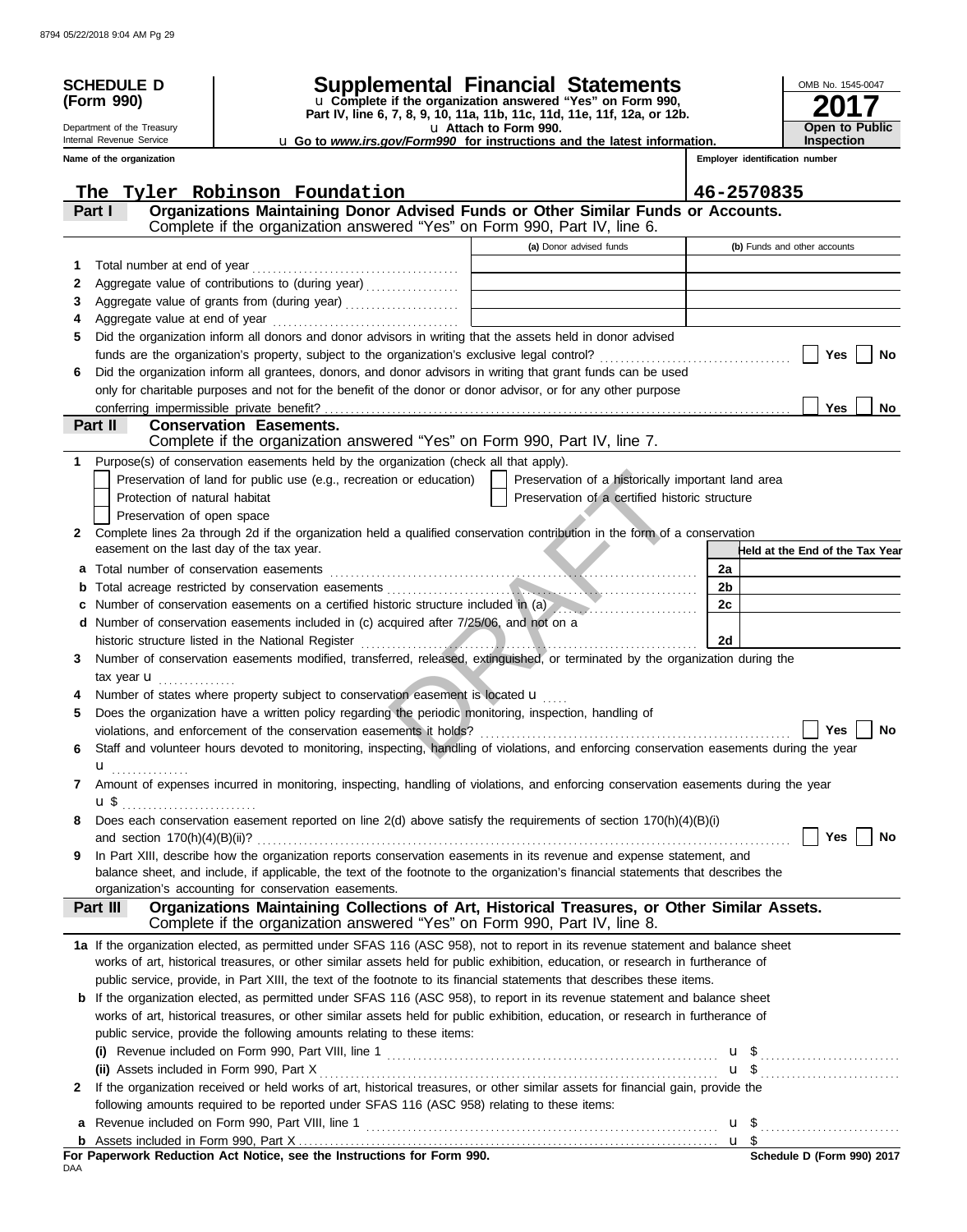|    | Schedule D (Form 990) 2017 The Tyler Robinson Foundation 46-2570835                                                                                                                                                                                            |                                         |                                    |                    |                                 | Page 2              |
|----|----------------------------------------------------------------------------------------------------------------------------------------------------------------------------------------------------------------------------------------------------------------|-----------------------------------------|------------------------------------|--------------------|---------------------------------|---------------------|
| 3  | Organizations Maintaining Collections of Art, Historical Treasures, or Other Similar Assets (continued)<br><b>Part III</b><br>Using the organization's acquisition, accession, and other records, check any of the following that are a significant use of its |                                         |                                    |                    |                                 |                     |
|    | collection items (check all that apply):                                                                                                                                                                                                                       |                                         |                                    |                    |                                 |                     |
| a  | Public exhibition                                                                                                                                                                                                                                              | d                                       | Loan or exchange programs          |                    |                                 |                     |
| b  | Scholarly research                                                                                                                                                                                                                                             | е                                       |                                    |                    |                                 |                     |
| c  | Preservation for future generations                                                                                                                                                                                                                            |                                         |                                    |                    |                                 |                     |
|    | Provide a description of the organization's collections and explain how they further the organization's exempt purpose in Part<br>XIII.                                                                                                                        |                                         |                                    |                    |                                 |                     |
| 5. | During the year, did the organization solicit or receive donations of art, historical treasures, or other similar                                                                                                                                              |                                         |                                    |                    |                                 |                     |
|    | assets to be sold to raise funds rather than to be maintained as part of the organization's collection?                                                                                                                                                        |                                         |                                    |                    |                                 | Yes<br>No           |
|    | <b>Escrow and Custodial Arrangements.</b><br>Part IV                                                                                                                                                                                                           |                                         |                                    |                    |                                 |                     |
|    | Complete if the organization answered "Yes" on Form 990, Part IV, line 9, or reported an amount on Form                                                                                                                                                        |                                         |                                    |                    |                                 |                     |
|    | 990, Part X, line 21.                                                                                                                                                                                                                                          |                                         |                                    |                    |                                 |                     |
|    | 1a Is the organization an agent, trustee, custodian or other intermediary for contributions or other assets not                                                                                                                                                |                                         |                                    |                    |                                 |                     |
|    | included on Form 990, Part X?                                                                                                                                                                                                                                  |                                         |                                    |                    |                                 | <b>Yes</b><br>No    |
|    | <b>b</b> If "Yes," explain the arrangement in Part XIII and complete the following table:                                                                                                                                                                      |                                         |                                    |                    |                                 |                     |
|    |                                                                                                                                                                                                                                                                |                                         |                                    |                    |                                 | Amount              |
|    | c Beginning balance                                                                                                                                                                                                                                            |                                         |                                    |                    | 1c                              |                     |
|    |                                                                                                                                                                                                                                                                |                                         |                                    |                    | 1 <sub>d</sub>                  |                     |
|    |                                                                                                                                                                                                                                                                |                                         |                                    |                    | 1е                              |                     |
|    | 2a Did the organization include an amount on Form 990, Part X, line 21, for escrow or custodial account liability?                                                                                                                                             |                                         |                                    |                    | 1f                              | <b>Yes</b>          |
|    |                                                                                                                                                                                                                                                                |                                         |                                    |                    |                                 | No                  |
|    | <b>Endowment Funds.</b><br><b>Part V</b>                                                                                                                                                                                                                       |                                         |                                    |                    |                                 |                     |
|    | Complete if the organization answered "Yes" on Form 990, Part IV, line 10.                                                                                                                                                                                     |                                         |                                    |                    |                                 |                     |
|    |                                                                                                                                                                                                                                                                | (a) Current year                        | (b) Prior year                     | (c) Two years back | (d) Three years back            | (e) Four years back |
|    | 1a Beginning of year balance                                                                                                                                                                                                                                   |                                         |                                    |                    |                                 |                     |
|    | <b>b</b> Contributions                                                                                                                                                                                                                                         |                                         |                                    |                    |                                 |                     |
|    | c Net investment earnings, gains, and                                                                                                                                                                                                                          |                                         |                                    |                    |                                 |                     |
|    | losses                                                                                                                                                                                                                                                         |                                         |                                    |                    |                                 |                     |
|    | d Grants or scholarships                                                                                                                                                                                                                                       |                                         |                                    |                    |                                 |                     |
|    | e Other expenditures for facilities and                                                                                                                                                                                                                        |                                         |                                    |                    |                                 |                     |
|    | programs                                                                                                                                                                                                                                                       |                                         |                                    |                    |                                 |                     |
|    | f Administrative expenses                                                                                                                                                                                                                                      |                                         |                                    |                    |                                 |                     |
| g  | End of year balance                                                                                                                                                                                                                                            |                                         |                                    |                    |                                 |                     |
|    | 2 Provide the estimated percentage of the current year end balance (line 1g, column (a)) held as:                                                                                                                                                              |                                         |                                    |                    |                                 |                     |
|    | a Board designated or quasi-endowment u                                                                                                                                                                                                                        |                                         |                                    |                    |                                 |                     |
|    | <b>b</b> Permanent endowment <b>u</b> %<br>c Temporarily restricted endowment u                                                                                                                                                                                | %                                       |                                    |                    |                                 |                     |
|    | The percentages on lines 2a, 2b, and 2c should equal 100%.                                                                                                                                                                                                     |                                         |                                    |                    |                                 |                     |
|    | 3a Are there endowment funds not in the possession of the organization that are held and administered for the                                                                                                                                                  |                                         |                                    |                    |                                 |                     |
|    | organization by:                                                                                                                                                                                                                                               |                                         |                                    |                    |                                 | Yes   No            |
|    |                                                                                                                                                                                                                                                                |                                         |                                    |                    |                                 | 3a(i)               |
|    |                                                                                                                                                                                                                                                                |                                         |                                    |                    |                                 | 3a(ii)              |
|    |                                                                                                                                                                                                                                                                |                                         |                                    |                    |                                 | 3b                  |
|    | Describe in Part XIII the intended uses of the organization's endowment funds.                                                                                                                                                                                 |                                         |                                    |                    |                                 |                     |
|    | Land, Buildings, and Equipment.<br><b>Part VI</b>                                                                                                                                                                                                              |                                         |                                    |                    |                                 |                     |
|    | Complete if the organization answered "Yes" on Form 990, Part IV, line 11a. See Form 990, Part X, line 10.                                                                                                                                                     |                                         |                                    |                    |                                 |                     |
|    | Description of property                                                                                                                                                                                                                                        | (a) Cost or other basis<br>(investment) | (b) Cost or other basis<br>(other) |                    | (c) Accumulated<br>depreciation | (d) Book value      |
|    |                                                                                                                                                                                                                                                                |                                         |                                    |                    |                                 |                     |
|    |                                                                                                                                                                                                                                                                |                                         |                                    |                    |                                 |                     |
|    | c Leasehold improvements                                                                                                                                                                                                                                       |                                         |                                    |                    |                                 |                     |
|    |                                                                                                                                                                                                                                                                |                                         |                                    | 7,511              | 4,564                           | 2,947               |
|    |                                                                                                                                                                                                                                                                |                                         |                                    |                    |                                 |                     |
|    |                                                                                                                                                                                                                                                                |                                         |                                    |                    | u                               | 2,947               |

**Schedule D (Form 990) 2017**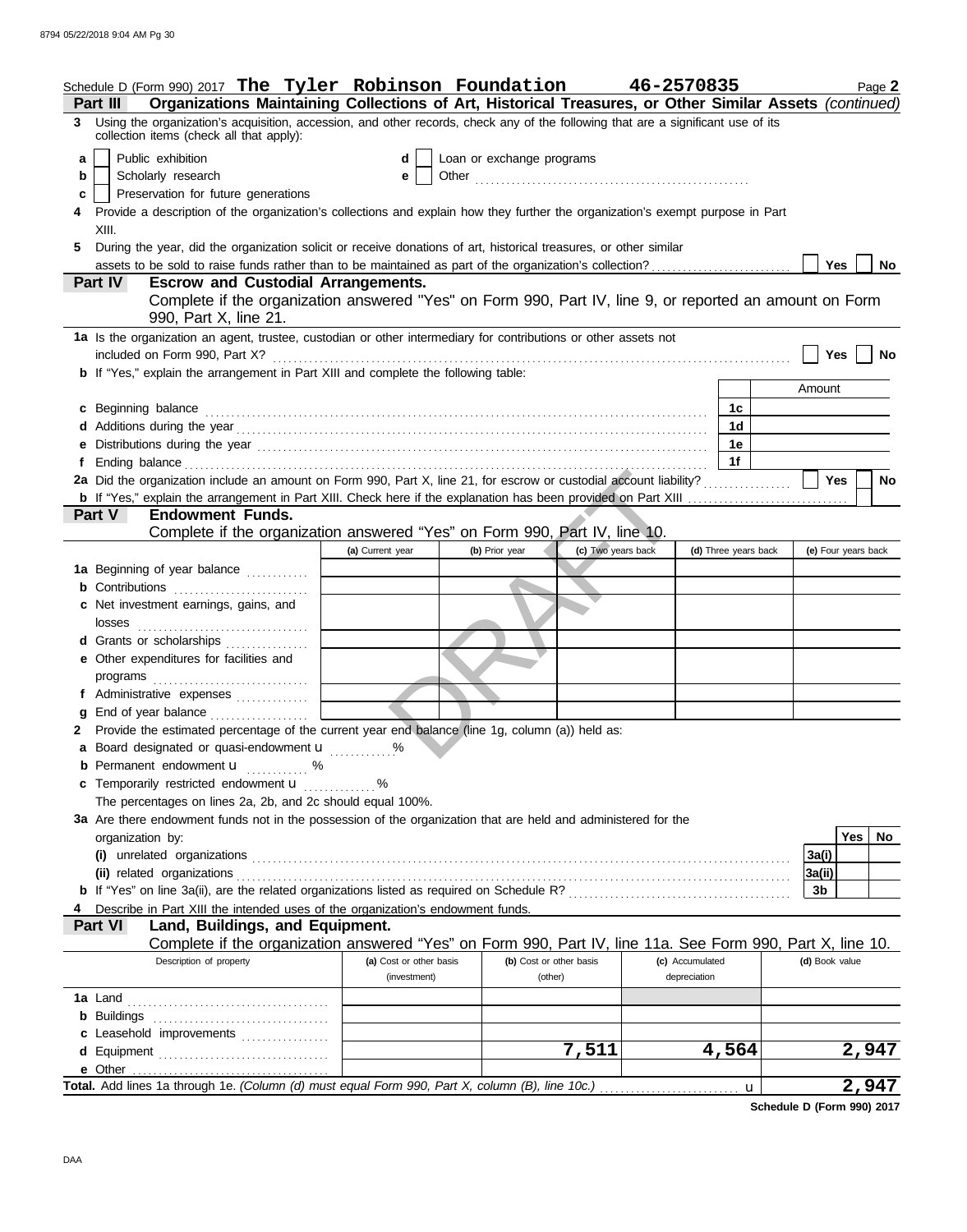|                               | Schedule D (Form 990) 2017 The Tyler Robinson Foundation                                                                                           |                | 46-2570835                                                   | Page 3         |
|-------------------------------|----------------------------------------------------------------------------------------------------------------------------------------------------|----------------|--------------------------------------------------------------|----------------|
| Part VII                      | Investments-Other Securities.                                                                                                                      |                |                                                              |                |
|                               | Complete if the organization answered "Yes" on Form 990, Part IV, line 11b. See Form 990, Part X, line 12.                                         |                |                                                              |                |
|                               | (a) Description of security or category<br>(including name of security)                                                                            | (b) Book value | (c) Method of valuation:<br>Cost or end-of-year market value |                |
|                               |                                                                                                                                                    |                |                                                              |                |
|                               |                                                                                                                                                    |                |                                                              |                |
| (3) Other                     |                                                                                                                                                    |                |                                                              |                |
|                               |                                                                                                                                                    |                |                                                              |                |
|                               |                                                                                                                                                    |                |                                                              |                |
| $\ldots$ (C) $\ldots$         |                                                                                                                                                    |                |                                                              |                |
| $\ldots$ (D) $\ldots$         |                                                                                                                                                    |                |                                                              |                |
| $\mathbf{E}$ (E) $\mathbf{E}$ |                                                                                                                                                    |                |                                                              |                |
| $\ldots$ (F)                  |                                                                                                                                                    |                |                                                              |                |
| (G)                           |                                                                                                                                                    |                |                                                              |                |
| (H)                           |                                                                                                                                                    |                |                                                              |                |
|                               | Total. (Column (b) must equal Form 990, Part X, col. (B) line 12.) u                                                                               |                |                                                              |                |
| Part VIII                     | Investments-Program Related.                                                                                                                       |                |                                                              |                |
|                               | Complete if the organization answered "Yes" on Form 990, Part IV, line 11c. See Form 990, Part X, line 13.                                         |                |                                                              |                |
|                               | (a) Description of investment                                                                                                                      | (b) Book value | (c) Method of valuation:                                     |                |
|                               |                                                                                                                                                    |                | Cost or end-of-year market value                             |                |
| (1)                           |                                                                                                                                                    |                |                                                              |                |
| (2)                           |                                                                                                                                                    |                |                                                              |                |
| (3)                           |                                                                                                                                                    |                |                                                              |                |
| (4)                           |                                                                                                                                                    |                |                                                              |                |
| (5)<br>(6)                    |                                                                                                                                                    |                |                                                              |                |
| (7)                           |                                                                                                                                                    |                |                                                              |                |
| (8)                           |                                                                                                                                                    |                |                                                              |                |
| (9)                           |                                                                                                                                                    |                |                                                              |                |
|                               | Total. (Column (b) must equal Form 990, Part X, col. (B) line 13.) u                                                                               |                |                                                              |                |
| Part IX                       | Other Assets.                                                                                                                                      |                |                                                              |                |
|                               | Complete if the organization answered "Yes" on Form 990, Part IV, line 11d. See Form 990, Part X, line 15.                                         |                |                                                              |                |
|                               | (a) Description                                                                                                                                    |                |                                                              | (b) Book value |
| (1)                           |                                                                                                                                                    |                |                                                              |                |
| (2)                           |                                                                                                                                                    |                |                                                              |                |
| (3)                           |                                                                                                                                                    |                |                                                              |                |
| <u>(4)</u>                    |                                                                                                                                                    |                |                                                              |                |
| (5)                           |                                                                                                                                                    |                |                                                              |                |
| (6)                           |                                                                                                                                                    |                |                                                              |                |
| (7)                           |                                                                                                                                                    |                |                                                              |                |
| (8)                           |                                                                                                                                                    |                |                                                              |                |
| (9)                           |                                                                                                                                                    |                |                                                              |                |
| Part X                        | Total. (Column (b) must equal Form 990, Part X, col. (B) line 15.)<br><b>Other Liabilities.</b>                                                    |                | u                                                            |                |
|                               | Complete if the organization answered "Yes" on Form 990, Part IV, line 11e or 11f. See Form 990, Part X,                                           |                |                                                              |                |
|                               | line 25.                                                                                                                                           |                |                                                              |                |
| 1.                            | (a) Description of liability                                                                                                                       | (b) Book value |                                                              |                |
| (1)                           | Federal income taxes                                                                                                                               |                |                                                              |                |
| (2)                           |                                                                                                                                                    |                |                                                              |                |
| (3)                           |                                                                                                                                                    |                |                                                              |                |
| (4)                           |                                                                                                                                                    |                |                                                              |                |
| (5)                           |                                                                                                                                                    |                |                                                              |                |
| (6)                           |                                                                                                                                                    |                |                                                              |                |
| (7)                           |                                                                                                                                                    |                |                                                              |                |
| (8)                           |                                                                                                                                                    |                |                                                              |                |
| (9)                           |                                                                                                                                                    |                |                                                              |                |
|                               | Total. (Column (b) must equal Form 990, Part X, col. (B) line 25.) $\mathbf u$                                                                     |                |                                                              |                |
|                               | 2. Liability for uncertain tax positions In Part XIII provide the text of the footnote to the organization's financial statements that reports the |                |                                                              |                |

Liability for uncertain tax positions. In Part XIII, provide the text of the footnote to the organization's financial statements that reports the organization's liability for uncertain tax positions under FIN 48 (ASC 740). Check here if the text of the footnote has been provided in Part XIII .... **2.**

 $\Box$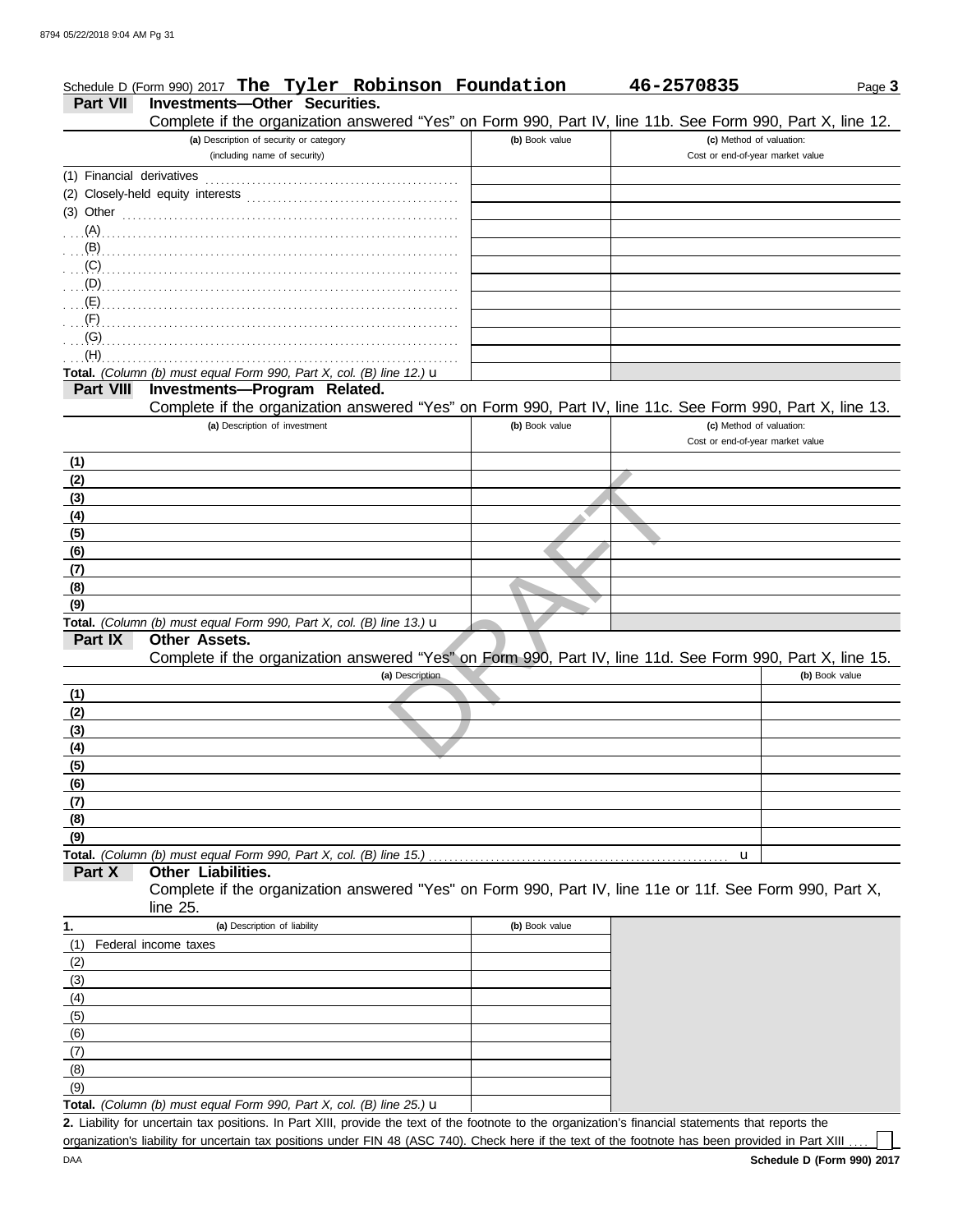|        | Schedule D (Form 990) 2017 The Tyler Robinson Foundation                                                                                                                                                                                                                         |                      | 46-2570835 |    | Page 4    |
|--------|----------------------------------------------------------------------------------------------------------------------------------------------------------------------------------------------------------------------------------------------------------------------------------|----------------------|------------|----|-----------|
|        | Reconciliation of Revenue per Audited Financial Statements With Revenue per Return.<br><b>Part XI</b>                                                                                                                                                                            |                      |            |    |           |
|        | Complete if the organization answered "Yes" on Form 990, Part IV, line 12a.                                                                                                                                                                                                      |                      |            |    |           |
| 1.     |                                                                                                                                                                                                                                                                                  |                      |            |    | 1,277,294 |
| 2      | Amounts included on line 1 but not on Form 990, Part VIII, line 12:                                                                                                                                                                                                              |                      |            |    |           |
| a      |                                                                                                                                                                                                                                                                                  | 2a<br>2 <sub>b</sub> | 20,988     |    |           |
|        |                                                                                                                                                                                                                                                                                  | 2c                   |            |    |           |
| c<br>d |                                                                                                                                                                                                                                                                                  | 2d                   |            |    |           |
| е      |                                                                                                                                                                                                                                                                                  |                      |            | 2e | 20,988    |
| 3      |                                                                                                                                                                                                                                                                                  |                      |            | 3  | 1,256,306 |
|        | Amounts included on Form 990, Part VIII, line 12, but not on line 1:                                                                                                                                                                                                             |                      |            |    |           |
|        | a Investment expenses not included on Form 990, Part VIII, line 7b                                                                                                                                                                                                               | 4a                   |            |    |           |
|        |                                                                                                                                                                                                                                                                                  | 4 <sub>b</sub>       |            |    |           |
|        | Add lines 4a and 4b [11, 12] Add lines 4a and 4b [12] Add lines 4a and 4b [12] Add lines 4a and 4b [12] Add lines 4a and 4b [12] Add lines 4a and 4b [12] Add lines 4a and 4b [12] Add lines 4a and 4b [12] Add lines 4a and 4                                                   |                      |            | 4c |           |
|        |                                                                                                                                                                                                                                                                                  |                      |            | 5  | 1,256,306 |
|        | Reconciliation of Expenses per Audited Financial Statements With Expenses per Return.<br><b>Part XII</b>                                                                                                                                                                         |                      |            |    |           |
|        | Complete if the organization answered "Yes" on Form 990, Part IV, line 12a.                                                                                                                                                                                                      |                      |            |    |           |
| 1.     |                                                                                                                                                                                                                                                                                  |                      |            | 1  | 801,719   |
| 2      | Amounts included on line 1 but not on Form 990, Part IX, line 25:                                                                                                                                                                                                                |                      |            |    |           |
| a      |                                                                                                                                                                                                                                                                                  | 2a                   | 20,988     |    |           |
|        |                                                                                                                                                                                                                                                                                  | 2 <sub>b</sub>       |            |    |           |
|        |                                                                                                                                                                                                                                                                                  | 2c                   |            |    |           |
|        |                                                                                                                                                                                                                                                                                  | 2d                   |            |    |           |
| е      |                                                                                                                                                                                                                                                                                  |                      |            | 2e | 20,988    |
| 3      |                                                                                                                                                                                                                                                                                  |                      |            | 3  | 780,731   |
|        | Amounts included on Form 990, Part IX, line 25, but not on line 1:                                                                                                                                                                                                               |                      |            |    |           |
|        |                                                                                                                                                                                                                                                                                  | 4a                   |            |    |           |
|        | b Other (Describe in Part XIII.) Material and Service and Service Contract to the Service of Service Contract of Service Contract of Service Contract of Service Contract of Service Contract of Service Contract of Service C                                                   | 4 <sub>b</sub>       |            |    |           |
|        | c Add lines 4a and 4b (a) and the contract of the contract of the contract of the contract of the contract of the contract of the contract of the contract of the contract of the contract of the contract of the contract of                                                    |                      |            | 4c |           |
|        |                                                                                                                                                                                                                                                                                  |                      |            | 5  | 780, 731  |
|        | Part XIII Supplemental Information.                                                                                                                                                                                                                                              |                      |            |    |           |
|        | Provide the descriptions required for Part II, lines 3, 5, and 9; Part III, lines 1a and 4; Part IV, lines 1b and 2b; Part V, line 4; Part X, line<br>2; Part XI, lines 2d and 4b; and Part XII, lines 2d and 4b. Also complete this part to provide any additional information. |                      |            |    |           |
|        |                                                                                                                                                                                                                                                                                  |                      |            |    |           |
|        |                                                                                                                                                                                                                                                                                  |                      |            |    |           |
|        |                                                                                                                                                                                                                                                                                  |                      |            |    |           |
|        |                                                                                                                                                                                                                                                                                  |                      |            |    |           |
|        |                                                                                                                                                                                                                                                                                  |                      |            |    |           |
|        |                                                                                                                                                                                                                                                                                  |                      |            |    |           |
|        |                                                                                                                                                                                                                                                                                  |                      |            |    |           |
|        |                                                                                                                                                                                                                                                                                  |                      |            |    |           |
|        |                                                                                                                                                                                                                                                                                  |                      |            |    |           |
|        |                                                                                                                                                                                                                                                                                  |                      |            |    |           |
|        |                                                                                                                                                                                                                                                                                  |                      |            |    |           |
|        |                                                                                                                                                                                                                                                                                  |                      |            |    |           |
|        |                                                                                                                                                                                                                                                                                  |                      |            |    |           |
|        |                                                                                                                                                                                                                                                                                  |                      |            |    |           |
|        |                                                                                                                                                                                                                                                                                  |                      |            |    |           |
|        |                                                                                                                                                                                                                                                                                  |                      |            |    |           |
|        |                                                                                                                                                                                                                                                                                  |                      |            |    |           |
|        |                                                                                                                                                                                                                                                                                  |                      |            |    |           |
|        |                                                                                                                                                                                                                                                                                  |                      |            |    |           |
|        |                                                                                                                                                                                                                                                                                  |                      |            |    |           |
|        |                                                                                                                                                                                                                                                                                  |                      |            |    |           |
|        |                                                                                                                                                                                                                                                                                  |                      |            |    |           |
|        |                                                                                                                                                                                                                                                                                  |                      |            |    |           |
|        |                                                                                                                                                                                                                                                                                  |                      |            |    |           |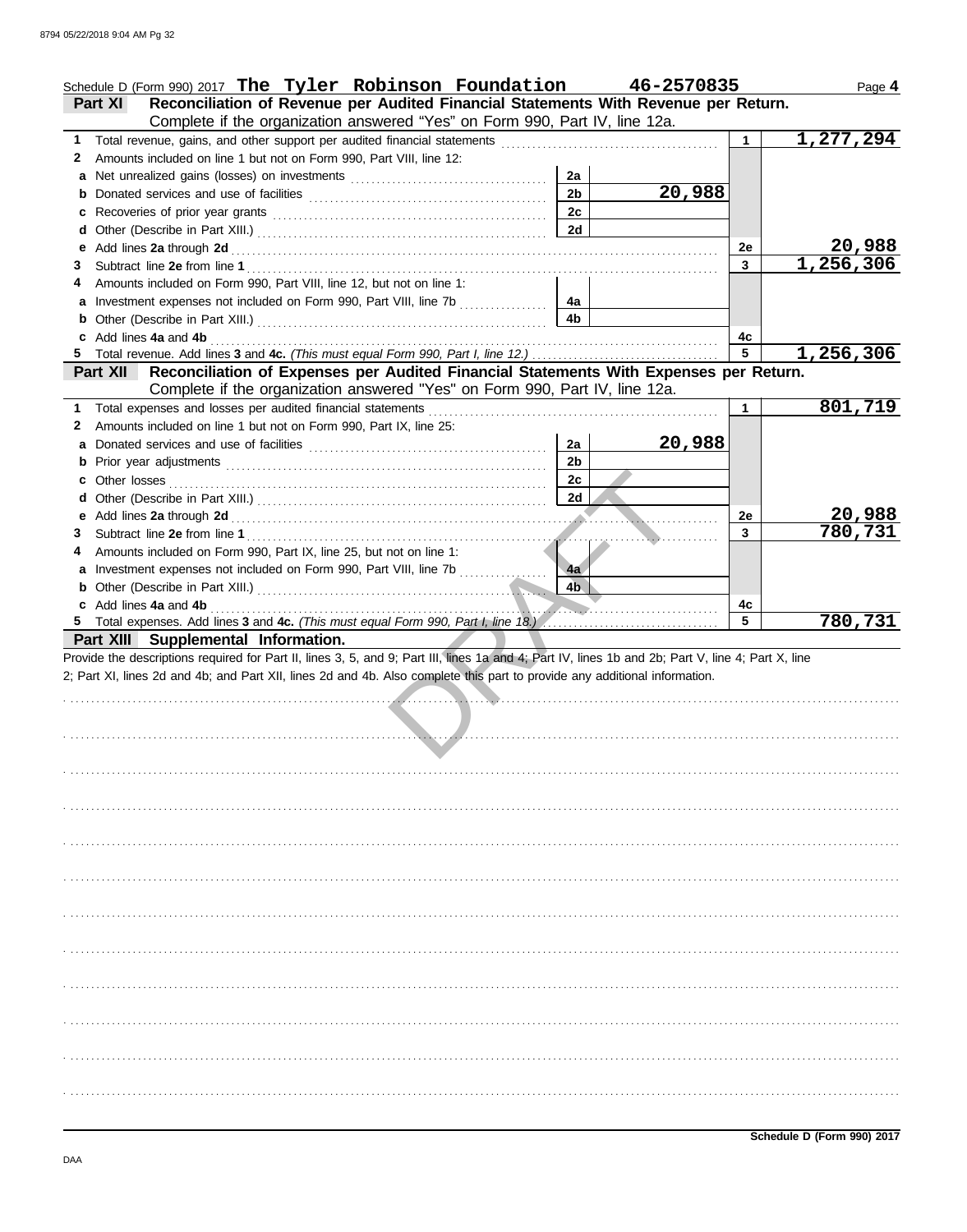|  |  |                                                                                                            |  | 46-2570835 | Page 5 |  |
|--|--|------------------------------------------------------------------------------------------------------------|--|------------|--------|--|
|  |  | Schedule D (Form 990) 2017 The Tyler Robinson Foundation<br>Part XIII Supplemental Information (continued) |  |            |        |  |
|  |  |                                                                                                            |  |            |        |  |
|  |  |                                                                                                            |  |            |        |  |
|  |  |                                                                                                            |  |            |        |  |
|  |  |                                                                                                            |  |            |        |  |
|  |  |                                                                                                            |  |            |        |  |
|  |  |                                                                                                            |  |            |        |  |
|  |  |                                                                                                            |  |            |        |  |
|  |  |                                                                                                            |  |            |        |  |
|  |  |                                                                                                            |  |            |        |  |
|  |  |                                                                                                            |  |            |        |  |
|  |  |                                                                                                            |  |            |        |  |
|  |  |                                                                                                            |  |            |        |  |
|  |  |                                                                                                            |  |            |        |  |
|  |  |                                                                                                            |  |            |        |  |
|  |  |                                                                                                            |  |            |        |  |
|  |  |                                                                                                            |  |            |        |  |
|  |  |                                                                                                            |  |            |        |  |
|  |  |                                                                                                            |  |            |        |  |
|  |  |                                                                                                            |  |            |        |  |
|  |  |                                                                                                            |  |            |        |  |
|  |  |                                                                                                            |  |            |        |  |
|  |  |                                                                                                            |  |            |        |  |
|  |  |                                                                                                            |  |            |        |  |
|  |  |                                                                                                            |  |            |        |  |
|  |  |                                                                                                            |  |            |        |  |
|  |  |                                                                                                            |  |            |        |  |
|  |  |                                                                                                            |  |            |        |  |
|  |  |                                                                                                            |  |            |        |  |
|  |  |                                                                                                            |  |            |        |  |
|  |  |                                                                                                            |  |            |        |  |
|  |  |                                                                                                            |  |            |        |  |
|  |  |                                                                                                            |  |            |        |  |
|  |  |                                                                                                            |  |            |        |  |
|  |  |                                                                                                            |  |            |        |  |
|  |  |                                                                                                            |  |            |        |  |
|  |  |                                                                                                            |  |            |        |  |
|  |  |                                                                                                            |  |            |        |  |
|  |  |                                                                                                            |  |            |        |  |
|  |  |                                                                                                            |  |            |        |  |
|  |  |                                                                                                            |  |            |        |  |
|  |  |                                                                                                            |  |            |        |  |
|  |  |                                                                                                            |  |            |        |  |
|  |  |                                                                                                            |  |            |        |  |
|  |  |                                                                                                            |  |            |        |  |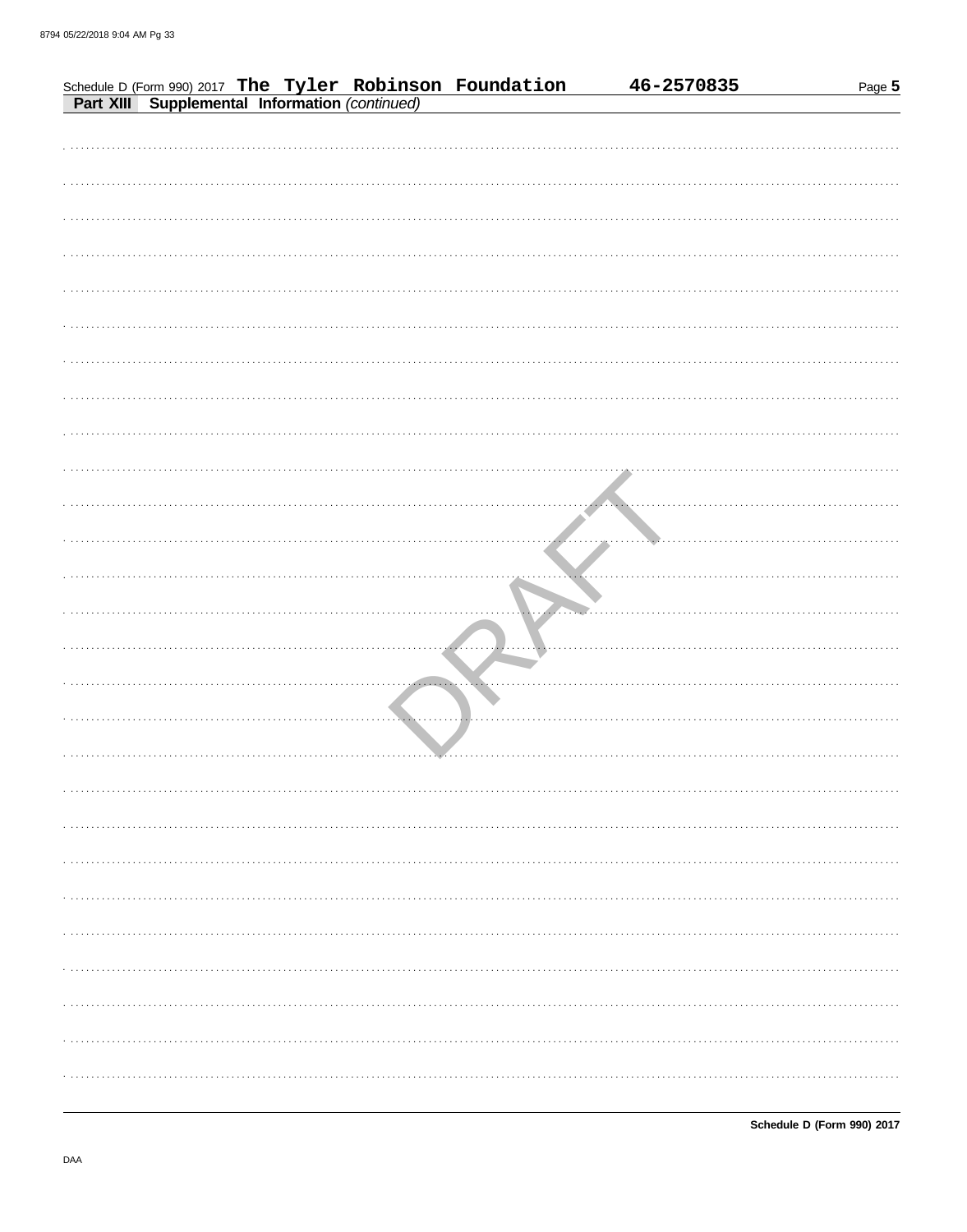| <b>SCHEDULE G</b><br>(Form 990 or 990-EZ)                                                                                              | Supplemental Information Regarding Fundraising or Gaming Activities                                                                                                                                                                                                                                                                                                                      |                                                          |  |                                                           | Complete if the organization answered "Yes" on Form 990, Part IV, line 17, 18, or 19, or if the |                                                                | OMB No. 1545-0047                                       |
|----------------------------------------------------------------------------------------------------------------------------------------|------------------------------------------------------------------------------------------------------------------------------------------------------------------------------------------------------------------------------------------------------------------------------------------------------------------------------------------------------------------------------------------|----------------------------------------------------------|--|-----------------------------------------------------------|-------------------------------------------------------------------------------------------------|----------------------------------------------------------------|---------------------------------------------------------|
| organization entered more than \$15,000 on Form 990-EZ, line 6a.<br>U Attach to Form 990 or Form 990-EZ.<br>Department of the Treasury |                                                                                                                                                                                                                                                                                                                                                                                          |                                                          |  |                                                           |                                                                                                 |                                                                |                                                         |
| Internal Revenue Service                                                                                                               |                                                                                                                                                                                                                                                                                                                                                                                          | U Go to www.irs.gov/Form990 for the latest instructions. |  |                                                           |                                                                                                 |                                                                | Open to Public<br>Inspection                            |
| Name of the organization                                                                                                               | The Tyler Robinson Foundation                                                                                                                                                                                                                                                                                                                                                            |                                                          |  |                                                           |                                                                                                 | Employer identification number<br>46-2570835                   |                                                         |
| Part I                                                                                                                                 | Fundraising Activities. Complete if the organization answered "Yes" on Form 990, Part IV, line 17.<br>Form 990-EZ filers are not required to complete this part.                                                                                                                                                                                                                         |                                                          |  |                                                           |                                                                                                 |                                                                |                                                         |
| 1                                                                                                                                      | Indicate whether the organization raised funds through any of the following activities. Check all that apply.                                                                                                                                                                                                                                                                            |                                                          |  |                                                           |                                                                                                 |                                                                |                                                         |
| Mail solicitations<br>a                                                                                                                |                                                                                                                                                                                                                                                                                                                                                                                          | е                                                        |  |                                                           | Solicitation of non-government grants                                                           |                                                                |                                                         |
| Internet and email solicitations<br>b                                                                                                  |                                                                                                                                                                                                                                                                                                                                                                                          |                                                          |  |                                                           | Solicitation of government grants                                                               |                                                                |                                                         |
| Phone solicitations<br>c                                                                                                               |                                                                                                                                                                                                                                                                                                                                                                                          | Special fundraising events<br>g                          |  |                                                           |                                                                                                 |                                                                |                                                         |
| In-person solicitations<br>d                                                                                                           |                                                                                                                                                                                                                                                                                                                                                                                          |                                                          |  |                                                           |                                                                                                 |                                                                |                                                         |
|                                                                                                                                        | 2a Did the organization have a written or oral agreement with any individual (including officers, directors, trustees,<br>or key employees listed in Form 990, Part VII) or entity in connection with professional fundraising services?<br><b>b</b> If "Yes," list the 10 highest paid individuals or entities (fundraisers) pursuant to agreements under which the fundraiser is to be |                                                          |  |                                                           |                                                                                                 |                                                                | Yes<br>No                                               |
|                                                                                                                                        | compensated at least \$5,000 by the organization.                                                                                                                                                                                                                                                                                                                                        |                                                          |  | (iii) Did fund-                                           |                                                                                                 |                                                                |                                                         |
|                                                                                                                                        | (i) Name and address of individual<br>or entity (fundraiser)                                                                                                                                                                                                                                                                                                                             | (ii) Activity                                            |  | raiser have<br>custody or<br>control of<br>contributions? | (iv) Gross receipts<br>from activity                                                            | (v) Amount paid to<br>(or retained by)<br>fundraiser listed in | (vi) Amount paid to<br>(or retained by)<br>organization |
|                                                                                                                                        |                                                                                                                                                                                                                                                                                                                                                                                          |                                                          |  | Yes  No                                                   |                                                                                                 | col. (i)                                                       |                                                         |
| 1                                                                                                                                      |                                                                                                                                                                                                                                                                                                                                                                                          |                                                          |  |                                                           |                                                                                                 |                                                                |                                                         |
| $\mathbf{2}$                                                                                                                           |                                                                                                                                                                                                                                                                                                                                                                                          |                                                          |  |                                                           |                                                                                                 |                                                                |                                                         |
| 3                                                                                                                                      |                                                                                                                                                                                                                                                                                                                                                                                          |                                                          |  |                                                           |                                                                                                 |                                                                |                                                         |
| 4                                                                                                                                      |                                                                                                                                                                                                                                                                                                                                                                                          |                                                          |  |                                                           |                                                                                                 |                                                                |                                                         |
| 5                                                                                                                                      |                                                                                                                                                                                                                                                                                                                                                                                          |                                                          |  |                                                           |                                                                                                 |                                                                |                                                         |
| 6                                                                                                                                      |                                                                                                                                                                                                                                                                                                                                                                                          |                                                          |  |                                                           |                                                                                                 |                                                                |                                                         |
| 7                                                                                                                                      |                                                                                                                                                                                                                                                                                                                                                                                          |                                                          |  |                                                           |                                                                                                 |                                                                |                                                         |
| 8                                                                                                                                      |                                                                                                                                                                                                                                                                                                                                                                                          |                                                          |  |                                                           |                                                                                                 |                                                                |                                                         |
| 9                                                                                                                                      |                                                                                                                                                                                                                                                                                                                                                                                          |                                                          |  |                                                           |                                                                                                 |                                                                |                                                         |
| 10                                                                                                                                     |                                                                                                                                                                                                                                                                                                                                                                                          |                                                          |  |                                                           |                                                                                                 |                                                                |                                                         |
| Total                                                                                                                                  |                                                                                                                                                                                                                                                                                                                                                                                          |                                                          |  |                                                           |                                                                                                 |                                                                |                                                         |
| 3<br>registration or licensing.                                                                                                        | List all states in which the organization is registered or licensed to solicit contributions or has been notified it is exempt from                                                                                                                                                                                                                                                      |                                                          |  |                                                           |                                                                                                 |                                                                |                                                         |
|                                                                                                                                        |                                                                                                                                                                                                                                                                                                                                                                                          |                                                          |  |                                                           |                                                                                                 |                                                                |                                                         |
|                                                                                                                                        |                                                                                                                                                                                                                                                                                                                                                                                          |                                                          |  |                                                           |                                                                                                 |                                                                |                                                         |
| DAA                                                                                                                                    | For Paperwork Reduction Act Notice, see the Instructions for Form 990 or 990-EZ.                                                                                                                                                                                                                                                                                                         |                                                          |  |                                                           |                                                                                                 |                                                                | Schedule G (Form 990 or 990-EZ) 2017                    |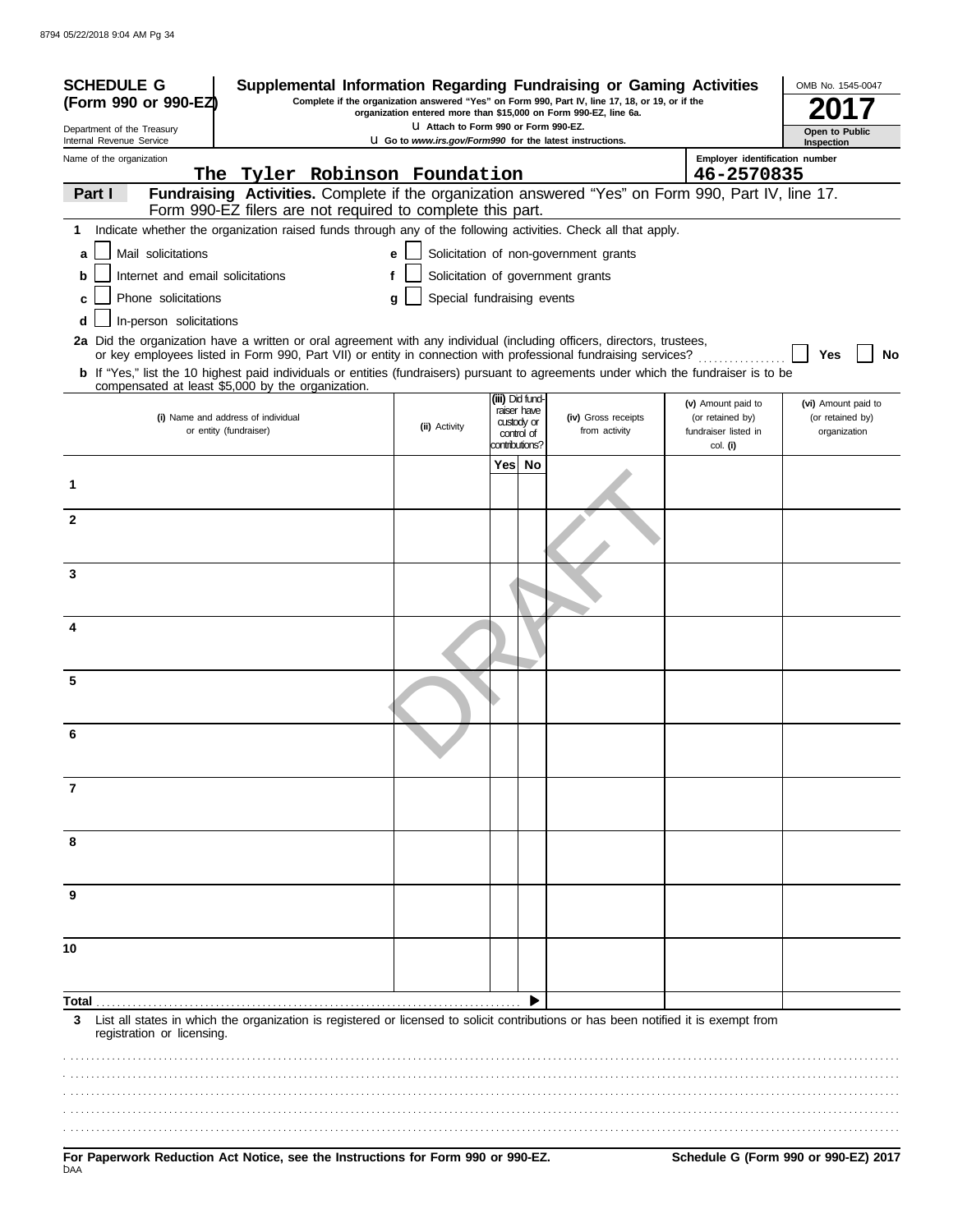Schedule G (Form 990 or 990-EZ) 2017 **The Tyler Robinson Foundation 46-2570835** Page **2 Part II Fundraising Events.** Complete if the organization answered "Yes" on Form 990, Part IV, line 18, or reported more gross receipts greater than \$5,000. than \$15,000 of fundraising event contributions and gross income on Form 990-EZ, lines 1 and 6b. List events with

|          |                                | (a) Event #1                                                                                                   | (b) Event $#2$          | (c) Other events       |                                   |
|----------|--------------------------------|----------------------------------------------------------------------------------------------------------------|-------------------------|------------------------|-----------------------------------|
|          |                                |                                                                                                                |                         |                        | (d) Total events                  |
|          |                                | Concert Gala<br>(event type)                                                                                   | (event type)            | None<br>(total number) | (add col. (a) through<br>col. (c) |
|          |                                |                                                                                                                |                         |                        |                                   |
| Revenue  | 1 Gross receipts               | <u>1,255,382</u>                                                                                               |                         |                        | <u>1,255,382</u>                  |
|          | 2 Less: Contributions          | 956,820                                                                                                        |                         |                        | 956,820                           |
|          | 3 Gross income (line 1 minus   |                                                                                                                |                         |                        |                                   |
|          |                                | 298,562                                                                                                        |                         |                        | 298,562                           |
|          |                                |                                                                                                                |                         |                        |                                   |
|          | 4 Cash prizes                  |                                                                                                                |                         |                        |                                   |
|          | 5 Noncash prizes               |                                                                                                                |                         |                        |                                   |
|          |                                |                                                                                                                |                         |                        |                                   |
| Expenses | 6 Rent/facility costs          | 236,658                                                                                                        |                         |                        | 236,658                           |
|          |                                |                                                                                                                |                         |                        |                                   |
|          | 7 Food and beverages           | 10,000                                                                                                         |                         |                        | 10,000                            |
| Direct   | 8 Entertainment                | 38,406                                                                                                         |                         |                        | <u>38,406</u>                     |
|          |                                |                                                                                                                |                         |                        |                                   |
|          | <b>9</b> Other direct expenses | 13,498                                                                                                         |                         |                        | 13,498                            |
|          |                                |                                                                                                                |                         |                        |                                   |
|          |                                |                                                                                                                |                         |                        | 298,562                           |
|          | Part III                       | Gaming. Complete if the organization answered "Yes" on Form 990, Part IV, line 19, or reported more            |                         |                        |                                   |
|          |                                | than \$15,000 on Form 990-EZ, line 6a.                                                                         |                         |                        |                                   |
|          |                                |                                                                                                                | (b) Pull tabs/instant   |                        | (d) Total gaming (add             |
|          |                                | (a) Bingo                                                                                                      | bingo/progressive bingo | (c) Other gaming       | col. (a) through col. (c))        |
| Revenue  |                                |                                                                                                                |                         |                        |                                   |
|          | 1 Gross revenue                |                                                                                                                |                         |                        |                                   |
|          | 2 Cash prizes                  |                                                                                                                |                         |                        |                                   |
|          |                                |                                                                                                                |                         |                        |                                   |
| Expenses | 3 Noncash prizes               |                                                                                                                |                         |                        |                                   |
|          |                                |                                                                                                                |                         |                        |                                   |
| Direct   | 4 Rent/facility costs          |                                                                                                                |                         |                        |                                   |
|          |                                |                                                                                                                |                         |                        |                                   |
|          | 5 Other direct expenses        | $\%$<br>Yes                                                                                                    | $\%$<br>Yes             | $\%$<br>Yes            |                                   |
|          | 6 Volunteer labor              | No                                                                                                             | No                      | No                     |                                   |
|          |                                |                                                                                                                |                         |                        |                                   |
|          |                                |                                                                                                                |                         | ▶                      |                                   |
|          |                                |                                                                                                                |                         |                        |                                   |
|          |                                |                                                                                                                |                         |                        |                                   |
| 9        |                                | Enter the state(s) in which the organization conducts gaming activities:                                       |                         |                        |                                   |
|          |                                | a Is the organization licensed to conduct gaming activities in each of these states? [[[[[[[[[[[[[[[[[[[[[[[[[ |                         |                        | Yes<br>No                         |
|          | <b>b</b> If "No," explain:     |                                                                                                                |                         |                        |                                   |
|          |                                |                                                                                                                |                         |                        |                                   |
|          |                                |                                                                                                                |                         |                        |                                   |
|          | <b>b</b> If "Yes," explain:    |                                                                                                                |                         |                        | Yes<br>No                         |
|          |                                |                                                                                                                |                         |                        |                                   |
|          |                                |                                                                                                                |                         |                        |                                   |
|          |                                |                                                                                                                |                         |                        |                                   |

DAA **Schedule G (Form 990 or 990-EZ) 2017**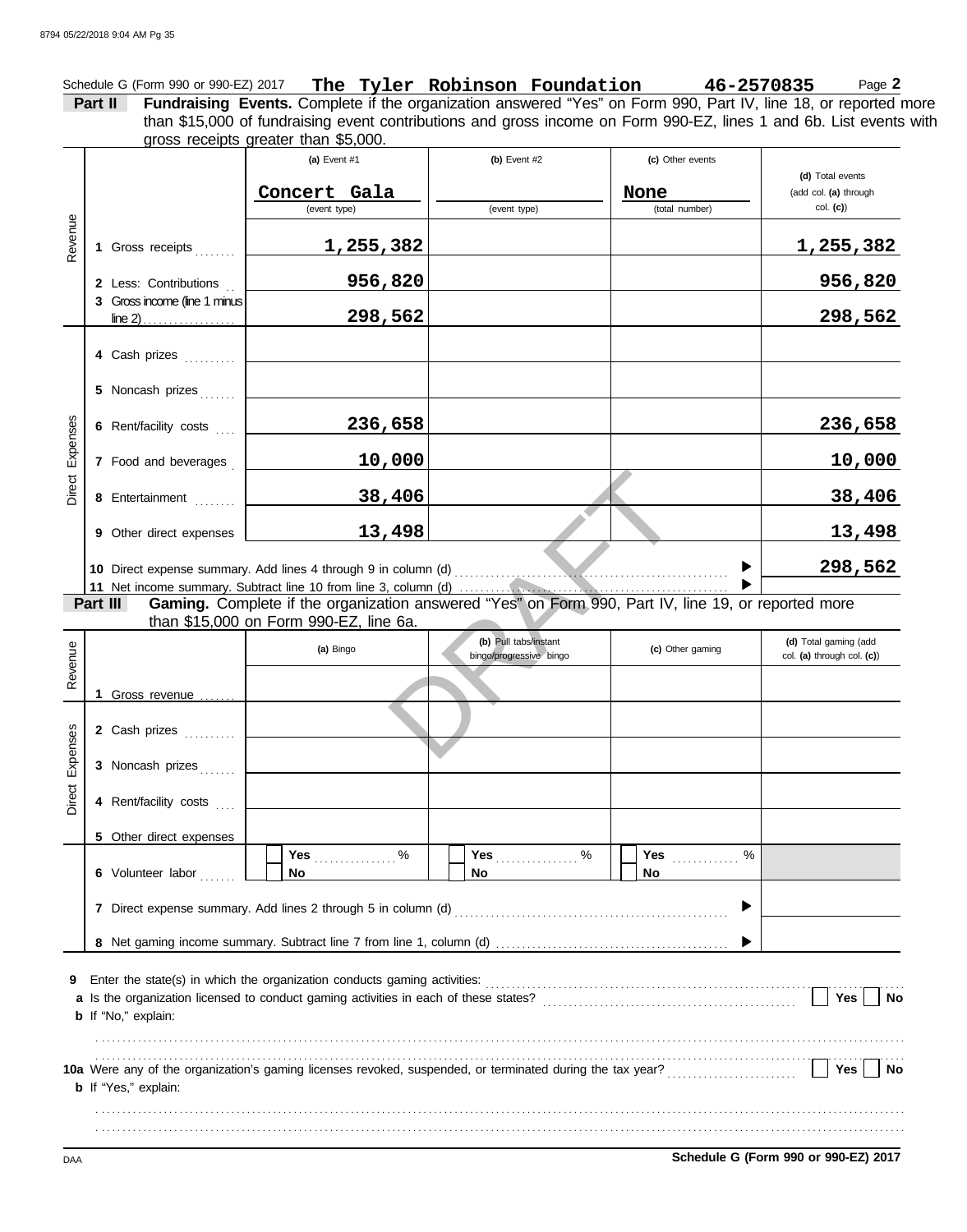|    | Schedule G (Form 990 or 990-EZ) 2017 The Tyler Robinson Foundation 46-2570835                                                                                                                                                      |                                      |            | Page 3    |
|----|------------------------------------------------------------------------------------------------------------------------------------------------------------------------------------------------------------------------------------|--------------------------------------|------------|-----------|
| 11 |                                                                                                                                                                                                                                    |                                      | <b>Yes</b> | <b>No</b> |
| 12 | Is the organization a grantor, beneficiary or trustee of a trust, or a member of a partnership or other entity                                                                                                                     |                                      |            |           |
|    |                                                                                                                                                                                                                                    |                                      | Yes        | <b>No</b> |
| 13 | Indicate the percentage of gaming activity conducted in:                                                                                                                                                                           |                                      |            |           |
| a  |                                                                                                                                                                                                                                    | 13a                                  |            | %         |
| b  |                                                                                                                                                                                                                                    | 13 <sub>b</sub>                      |            | $\%$      |
| 14 | Enter the name and address of the person who prepares the organization's gaming/special events books and<br>records:                                                                                                               |                                      |            |           |
|    |                                                                                                                                                                                                                                    |                                      |            |           |
|    |                                                                                                                                                                                                                                    |                                      |            |           |
|    | 15a Does the organization have a contract with a third party from whom the organization receives gaming<br>revenue?                                                                                                                |                                      | <b>Yes</b> | No        |
|    |                                                                                                                                                                                                                                    |                                      |            |           |
|    | amount of gaming revenue retained by the third party <b>u</b> \$                                                                                                                                                                   |                                      |            |           |
|    | c If "Yes," enter name and address of the third party:                                                                                                                                                                             |                                      |            |           |
|    |                                                                                                                                                                                                                                    |                                      |            |           |
|    |                                                                                                                                                                                                                                    |                                      |            |           |
|    |                                                                                                                                                                                                                                    |                                      |            |           |
|    | Address <b>u</b> entertainment and the contract of the contract of the contract of the contract of the contract of the contract of the contract of the contract of the contract of the contract of the contract of the contract of |                                      |            |           |
| 16 | Gaming manager information:                                                                                                                                                                                                        |                                      |            |           |
|    | Name <b>u</b> entertainment and the state of the state of the state of the state of the state of the state of the state of the state of the state of the state of the state of the state of the state of the state of the state of |                                      |            |           |
|    |                                                                                                                                                                                                                                    |                                      |            |           |
|    |                                                                                                                                                                                                                                    |                                      |            |           |
|    |                                                                                                                                                                                                                                    |                                      |            |           |
|    |                                                                                                                                                                                                                                    |                                      |            |           |
|    | Director/officer<br>Employee<br>    Independent contractor                                                                                                                                                                         |                                      |            |           |
|    |                                                                                                                                                                                                                                    |                                      |            |           |
| 17 | Mandatory distributions:                                                                                                                                                                                                           |                                      |            |           |
| a  | Is the organization required under state law to make charitable distributions from the gaming proceeds to                                                                                                                          |                                      |            |           |
|    | retain the state gaming license?<br>.                                                                                                                                                                                              |                                      | Yes $ $    | No        |
|    | <b>b</b> Enter the amount of distributions required under state law to be distributed to other exempt organizations or                                                                                                             |                                      |            |           |
|    | spent in the organization's own exempt activities during the tax year $\sqrt{s}$<br>Supplemental Information. Provide the explanations required by Part I, line 2b, columns (iii) and (v); and<br>Part IV                          |                                      |            |           |
|    | Part III, lines 9, 9b, 10b, 15b, 15c, 16, and 17b, as applicable. Also provide any additional information.<br>See instructions.                                                                                                    |                                      |            |           |
|    |                                                                                                                                                                                                                                    |                                      |            |           |
|    |                                                                                                                                                                                                                                    |                                      |            |           |
|    |                                                                                                                                                                                                                                    |                                      |            |           |
|    |                                                                                                                                                                                                                                    |                                      |            |           |
|    |                                                                                                                                                                                                                                    |                                      |            |           |
|    |                                                                                                                                                                                                                                    |                                      |            |           |
|    |                                                                                                                                                                                                                                    |                                      |            |           |
|    |                                                                                                                                                                                                                                    |                                      |            |           |
|    |                                                                                                                                                                                                                                    |                                      |            |           |
|    |                                                                                                                                                                                                                                    |                                      |            |           |
|    |                                                                                                                                                                                                                                    |                                      |            |           |
|    |                                                                                                                                                                                                                                    |                                      |            |           |
|    |                                                                                                                                                                                                                                    | Schedule G (Form 990 or 990-EZ) 2017 |            |           |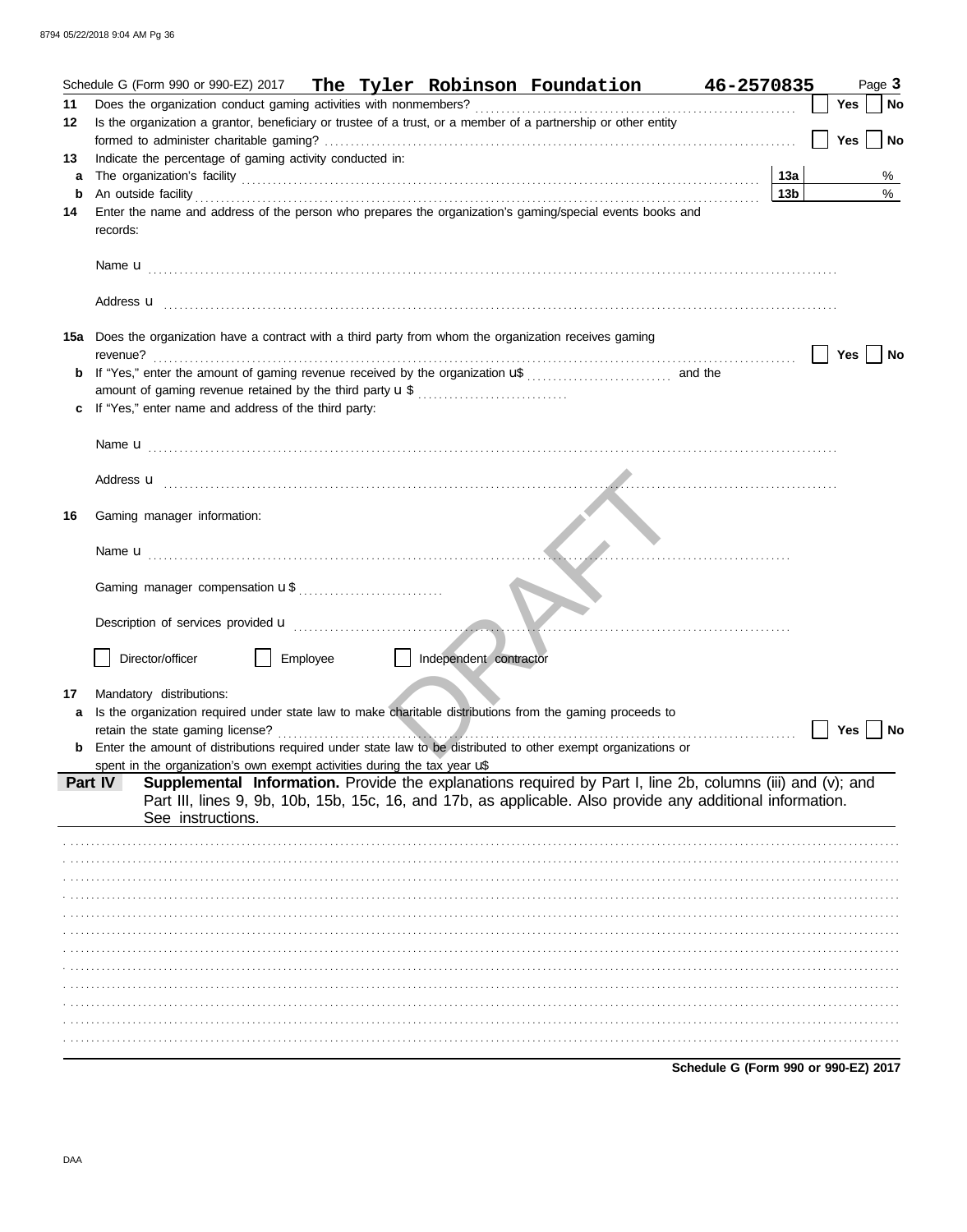| <b>SCHEDULE I</b>                                                                                                  |                                                                                                                                                                                                                                                                               |               |                                                                                                                                       | Grants and Other Assistance to Organizations, |                                       |                                                             |                                          |                                              | OMB No. 1545-0047                     |
|--------------------------------------------------------------------------------------------------------------------|-------------------------------------------------------------------------------------------------------------------------------------------------------------------------------------------------------------------------------------------------------------------------------|---------------|---------------------------------------------------------------------------------------------------------------------------------------|-----------------------------------------------|---------------------------------------|-------------------------------------------------------------|------------------------------------------|----------------------------------------------|---------------------------------------|
| (Form 990)                                                                                                         |                                                                                                                                                                                                                                                                               |               | Governments, and Individuals in the United States<br>Complete if the organization answered "Yes" on Form 990, Part IV, line 21 or 22. |                                               |                                       |                                                             |                                          |                                              |                                       |
|                                                                                                                    |                                                                                                                                                                                                                                                                               |               |                                                                                                                                       | U Attach to Form 990.                         |                                       |                                                             |                                          |                                              | <b>Open to Public</b>                 |
| Department of the Treasury<br>LI Go to www.irs.gov/Form990 for the latest information.<br>Internal Revenue Service |                                                                                                                                                                                                                                                                               |               |                                                                                                                                       |                                               |                                       |                                                             |                                          | Inspection                                   |                                       |
| Name of the organization                                                                                           | The Tyler Robinson Foundation                                                                                                                                                                                                                                                 |               |                                                                                                                                       |                                               |                                       |                                                             |                                          | Employer identification number<br>46-2570835 |                                       |
| Part I                                                                                                             | <b>General Information on Grants and Assistance</b>                                                                                                                                                                                                                           |               |                                                                                                                                       |                                               |                                       |                                                             |                                          |                                              |                                       |
| $\mathbf 1$                                                                                                        | Does the organization maintain records to substantiate the amount of the grants or assistance, the grantees' eligibility for the grants or assistance, and<br>2 Describe in Part IV the organization's procedures for monitoring the use of grant funds in the United States. |               |                                                                                                                                       |                                               |                                       |                                                             |                                          |                                              | $ X $ Yes<br><b>No</b>                |
| Part II                                                                                                            | Grants and Other Assistance to Domestic Organizations and Domestic Governments. Complete if the organization answered "Yes" on Form<br>990, Part IV, line 21, for any recipient that received more than \$5,000. Part II can be duplicated if additional space is needed.     |               |                                                                                                                                       |                                               |                                       |                                                             |                                          |                                              |                                       |
| 1.                                                                                                                 | (a) Name and address of organization<br>or government                                                                                                                                                                                                                         | $(b)$ EIN     | (c) IRC<br>section<br>(if applicable)                                                                                                 | (d) Amount of cash<br>grant                   | (e) Amount of non-<br>cash assistance | (f) Method of valuation<br>(book, FMV, appraisal,<br>other) | (g) Description of<br>noncash assistance |                                              | (h) Purpose of grant<br>or assistance |
| (1) NYU Langone Health<br>550 First Avenue<br>New York                                                             | NY 10016                                                                                                                                                                                                                                                                      | 13-3971298  3 |                                                                                                                                       | 12,000                                        |                                       |                                                             |                                          |                                              | Hassenfeld Center                     |
| (2)                                                                                                                |                                                                                                                                                                                                                                                                               |               |                                                                                                                                       |                                               |                                       |                                                             |                                          |                                              |                                       |
|                                                                                                                    |                                                                                                                                                                                                                                                                               |               |                                                                                                                                       |                                               |                                       |                                                             |                                          |                                              |                                       |
| (3)                                                                                                                |                                                                                                                                                                                                                                                                               |               |                                                                                                                                       |                                               |                                       |                                                             |                                          |                                              |                                       |
| (4)                                                                                                                |                                                                                                                                                                                                                                                                               |               |                                                                                                                                       |                                               |                                       |                                                             |                                          |                                              |                                       |
| (5)                                                                                                                |                                                                                                                                                                                                                                                                               |               |                                                                                                                                       |                                               |                                       |                                                             |                                          |                                              |                                       |
| (6)                                                                                                                |                                                                                                                                                                                                                                                                               |               |                                                                                                                                       |                                               |                                       |                                                             |                                          |                                              |                                       |
| (7)                                                                                                                |                                                                                                                                                                                                                                                                               |               |                                                                                                                                       |                                               |                                       |                                                             |                                          |                                              |                                       |
|                                                                                                                    |                                                                                                                                                                                                                                                                               |               |                                                                                                                                       |                                               |                                       |                                                             |                                          |                                              |                                       |
| (8)                                                                                                                |                                                                                                                                                                                                                                                                               |               |                                                                                                                                       |                                               |                                       |                                                             |                                          |                                              |                                       |
|                                                                                                                    |                                                                                                                                                                                                                                                                               |               |                                                                                                                                       |                                               |                                       |                                                             |                                          |                                              |                                       |
| (9)                                                                                                                |                                                                                                                                                                                                                                                                               |               |                                                                                                                                       |                                               |                                       |                                                             |                                          |                                              |                                       |
|                                                                                                                    |                                                                                                                                                                                                                                                                               |               |                                                                                                                                       |                                               |                                       |                                                             |                                          |                                              |                                       |
| 2                                                                                                                  | Enter total number of section $501(c)(3)$ and government organizations listed in the line 1 table                                                                                                                                                                             |               |                                                                                                                                       |                                               |                                       |                                                             |                                          | u<br>u                                       |                                       |
|                                                                                                                    | For Paperwork Reduction Act Notice, see the Instructions for Form 990.                                                                                                                                                                                                        |               |                                                                                                                                       |                                               |                                       |                                                             |                                          |                                              | Schedule I (Form 990) (2017)          |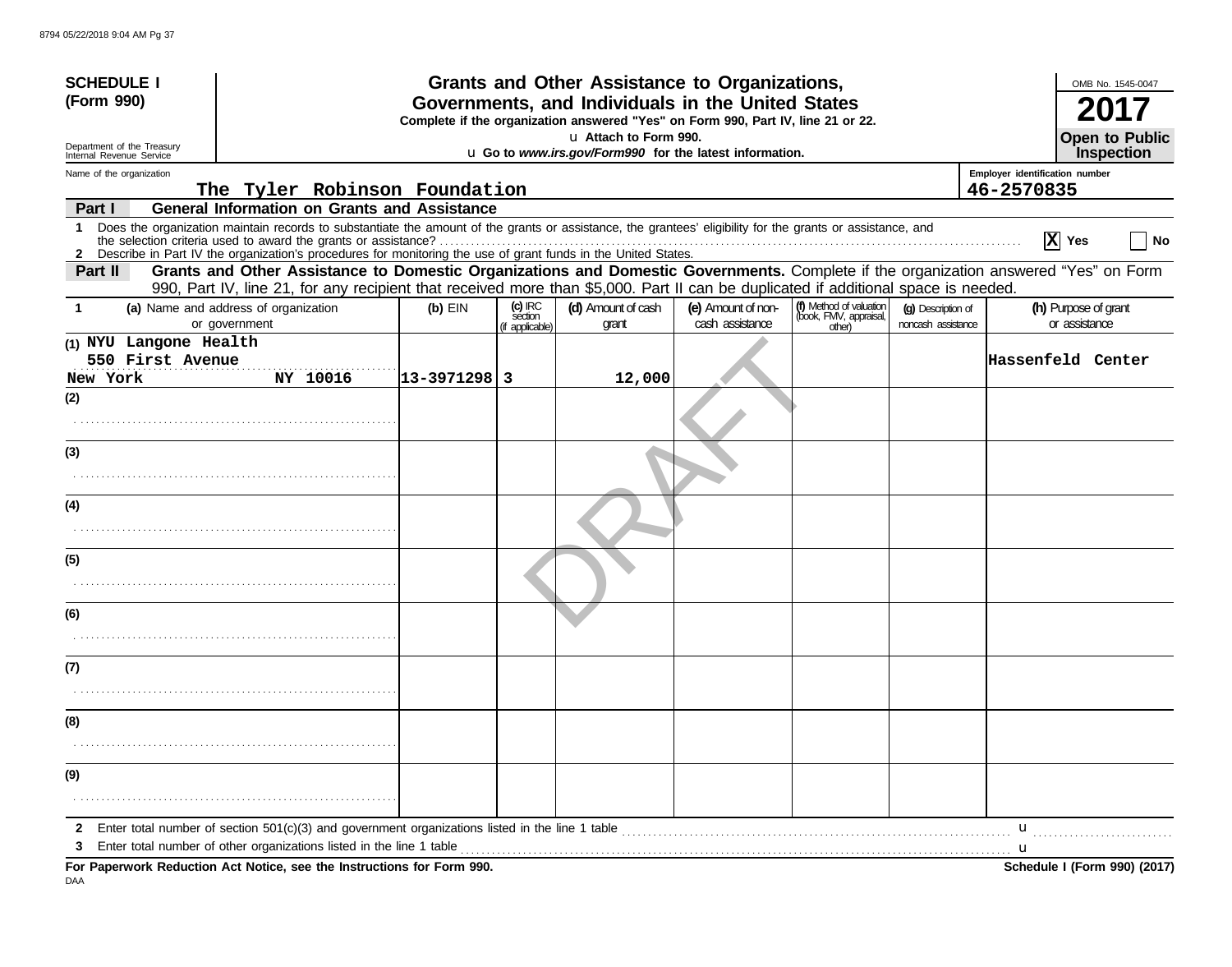# Schedule I (Form 990) (2017) Page **2 The Tyler Robinson Foundation 46-2570835**

**Part III Grants and Other Assistance to Domestic Individuals.** Complete if the organization answered "Yes" on Form 990, Part IV, line 22. Part III can be duplicated if additional space is needed.

| (a) Type of grant or assistance                                                                                                                      | (b) Number of<br>recipients | (c) Amount of<br>cash grant | (d) Amount of<br>noncash assistance | FMV, appraisal, other) | $\vert$ (e) Method of valuation (book, $\vert$ (f) Description of noncash assistance |  |  |  |
|------------------------------------------------------------------------------------------------------------------------------------------------------|-----------------------------|-----------------------------|-------------------------------------|------------------------|--------------------------------------------------------------------------------------|--|--|--|
| 1 Rent                                                                                                                                               | 19                          | 139,269                     |                                     |                        |                                                                                      |  |  |  |
| 2 Travel                                                                                                                                             | 5                           | 15,299                      |                                     |                        |                                                                                      |  |  |  |
| 3 Utilities & misc expenses 9                                                                                                                        |                             | 91,303                      |                                     |                        |                                                                                      |  |  |  |
| 4 Family fun                                                                                                                                         | 5                           | 10,515                      |                                     |                        |                                                                                      |  |  |  |
| 5 Funeral expenses                                                                                                                                   | 4                           | 13,830                      |                                     |                        |                                                                                      |  |  |  |
| 6                                                                                                                                                    |                             |                             |                                     |                        |                                                                                      |  |  |  |
| 7                                                                                                                                                    |                             |                             |                                     |                        |                                                                                      |  |  |  |
| Supplemental Information. Provide the information required in Part I, line 2; Part III, column (b); and any other additional information.<br>Part IV |                             |                             |                                     |                        |                                                                                      |  |  |  |
| Part I, Line 2 - Procedures for Monitoring the Use of Grant Funds                                                                                    |                             |                             |                                     |                        |                                                                                      |  |  |  |
| The Foundation only accepts grant applications from partner hospitals that                                                                           |                             |                             |                                     |                        |                                                                                      |  |  |  |
| have trained social workers who identify families in need of financial                                                                               |                             |                             |                                     |                        |                                                                                      |  |  |  |
| assistance. The grant requests are carefully reviewed by the Foundation's                                                                            |                             |                             |                                     |                        |                                                                                      |  |  |  |
| committee that investigates the legitimacy of all requests. The requests                                                                             |                             |                             |                                     |                        |                                                                                      |  |  |  |
| are granted based upon need and circumstances.                                                                                                       |                             |                             |                                     |                        |                                                                                      |  |  |  |
|                                                                                                                                                      |                             |                             |                                     |                        |                                                                                      |  |  |  |
|                                                                                                                                                      |                             |                             |                                     |                        |                                                                                      |  |  |  |
|                                                                                                                                                      |                             |                             |                                     |                        |                                                                                      |  |  |  |
|                                                                                                                                                      |                             |                             |                                     |                        |                                                                                      |  |  |  |
|                                                                                                                                                      |                             |                             |                                     |                        |                                                                                      |  |  |  |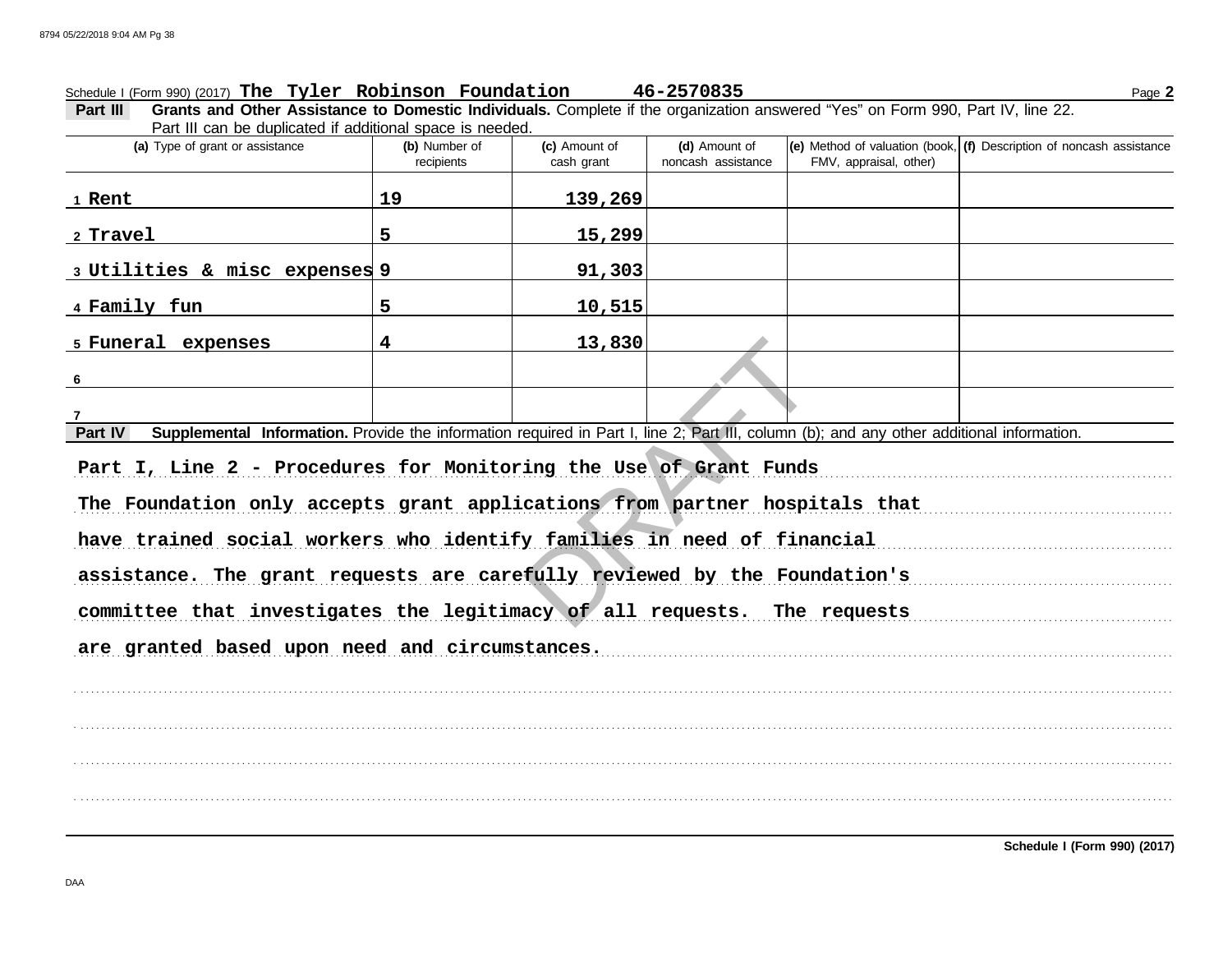Name of the organization

**SCHEDULE O** Supplemental Information to Form 990 or 990-EZ (Form 990 or 990-EZ) Complete to provide information for responses to specific questions on Form 990 or 990-EZ or to provide any additional information. U Attach to Form 990 or 990-EZ. Department of the Treasury<br>Internal Revenue Service



46-2570835

**Open to Public Inspection** Employer identification number

OMB No. 1545-0047

## The Tyler Robinson Foundation

Form 990 - Organization's Mission or Most Significant Activities To provide financial assistance to families of children battling cancer. The Foundation provides monetary support for families who are unable to afford cancer carefor their children, or other essential household expenses that they may be unable to pay due to the obligations of paying for cancer care. this includes but is not limited to assisting with hotel or long term stay bills while the child is being treated with cancer in a location away from their residence, and cost associated with their treatment.

Form 990 - Organization's Mission

To provide financial assistance to families with childern battling cancer. The Foundation provides monetary support for families who are unable to afford cancer care for their children (or other essential household expenses they may be unable pay due to obligations of paying for cancer care). This includes, but is not limited to, assisting with hotel or long term stay bills while the child is being treated for cancer in a location away from their residence, and costs associated with their treatment.

Form 990, Part VI, Line 11b - Organization's Process to Review Form 990 The form 990 is reviewed by the Board before being approved, signed and filed.

Form 990, Part VI, Line 19 - Governing Documents Disclosure Explanation Upon request.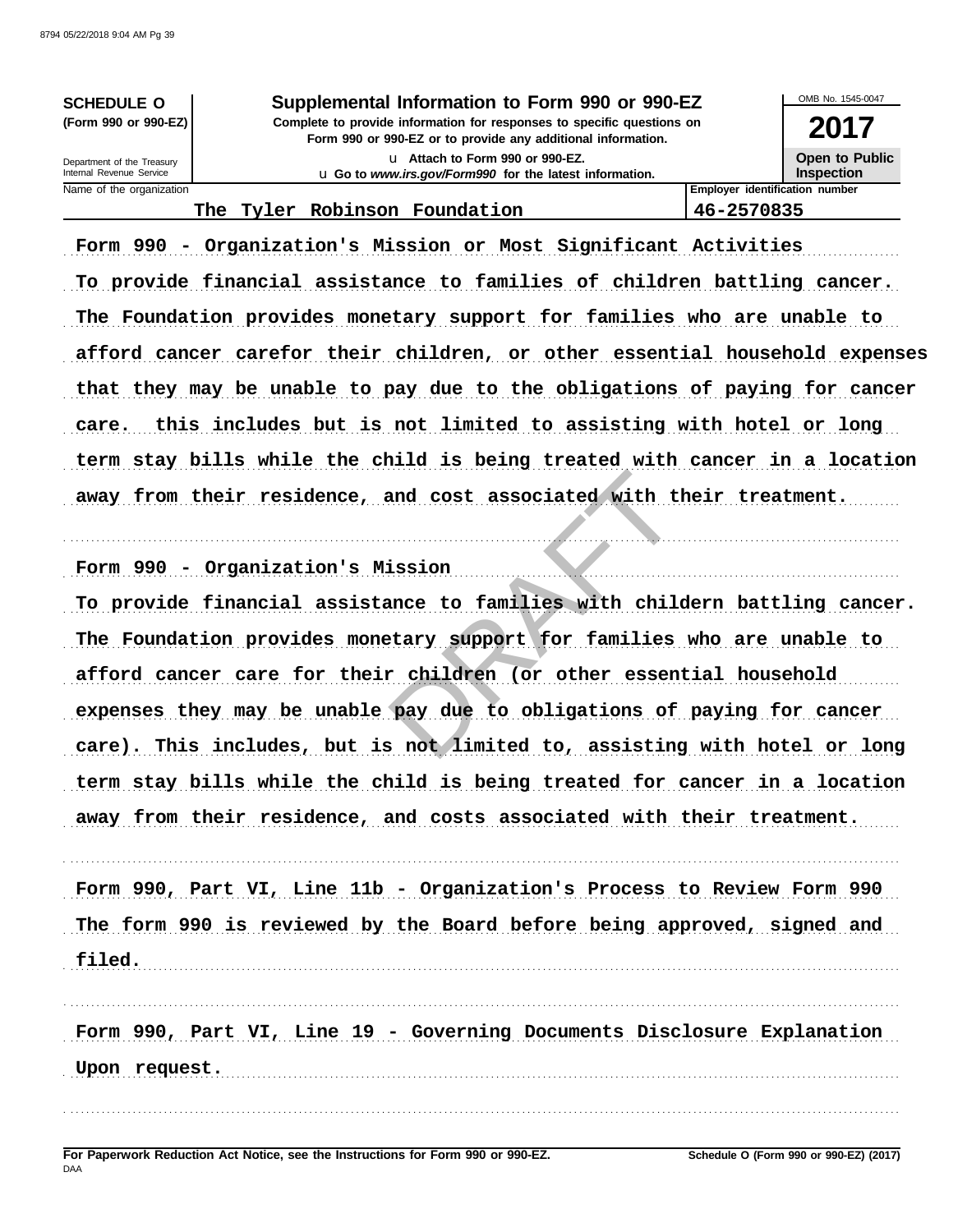|        | Form 4562                                                                                                                                                                 | <b>Depreciation and Amortization</b><br>(Including Information on Listed Property) |                                            |                                                                                                                                         |                              |                    |                  | OMB No. 1545-0172                                                                                          |
|--------|---------------------------------------------------------------------------------------------------------------------------------------------------------------------------|------------------------------------------------------------------------------------|--------------------------------------------|-----------------------------------------------------------------------------------------------------------------------------------------|------------------------------|--------------------|------------------|------------------------------------------------------------------------------------------------------------|
|        | U Attach to your tax return.<br>Department of the Treasury                                                                                                                |                                                                                    |                                            |                                                                                                                                         |                              |                    | Attachmen<br>179 |                                                                                                            |
|        | U Go to www.irs.gov/Form4562 for instructions and the latest information.<br>(99)<br>Internal Revenue Service<br>Name(s) shown on return<br>The Tyler Robinson Foundation |                                                                                    |                                            |                                                                                                                                         |                              | Identifying number | Sequence No.     |                                                                                                            |
|        | Business or activity to which this form relates                                                                                                                           |                                                                                    |                                            |                                                                                                                                         |                              |                    | 46-2570835       |                                                                                                            |
|        | Indirect Depreciation                                                                                                                                                     |                                                                                    |                                            |                                                                                                                                         |                              |                    |                  |                                                                                                            |
|        | Part I                                                                                                                                                                    |                                                                                    |                                            | Election To Expense Certain Property Under Section 179                                                                                  |                              |                    |                  |                                                                                                            |
|        |                                                                                                                                                                           |                                                                                    |                                            | Note: If you have any listed property, complete Part V before you complete Part I.                                                      |                              |                    |                  |                                                                                                            |
| 1      | Maximum amount (see instructions)                                                                                                                                         |                                                                                    |                                            |                                                                                                                                         |                              |                    | 1                | 510,000                                                                                                    |
| 2<br>3 |                                                                                                                                                                           |                                                                                    |                                            |                                                                                                                                         |                              |                    | 2<br>3           | 2,030,000                                                                                                  |
| 4      |                                                                                                                                                                           |                                                                                    |                                            | Reduction in limitation. Subtract line 3 from line 2. If zero or less, enter -0-                                                        |                              |                    | 4                |                                                                                                            |
| 5      |                                                                                                                                                                           |                                                                                    |                                            | Dollar limitation for tax year. Subtract line 4 from line 1. If zero or less, enter -0-. If married filing separately, see instructions |                              |                    | 5                |                                                                                                            |
| 6      |                                                                                                                                                                           | (a) Description of property                                                        |                                            |                                                                                                                                         | (b) Cost (business use only) |                    | (c) Elected cost |                                                                                                            |
|        |                                                                                                                                                                           |                                                                                    |                                            |                                                                                                                                         |                              |                    |                  |                                                                                                            |
|        |                                                                                                                                                                           |                                                                                    |                                            |                                                                                                                                         |                              | $\overline{7}$     |                  |                                                                                                            |
| 7<br>8 |                                                                                                                                                                           |                                                                                    |                                            | Total elected cost of section 179 property. Add amounts in column (c), lines 6 and 7 [[[[[[[[[[[[[[[[[[[[[[[[                           |                              |                    | 8                |                                                                                                            |
| 9      | Tentative deduction. Enter the smaller of line 5 or line 8                                                                                                                |                                                                                    |                                            |                                                                                                                                         |                              |                    | 9                |                                                                                                            |
| 10     |                                                                                                                                                                           |                                                                                    |                                            |                                                                                                                                         |                              |                    | 10               |                                                                                                            |
| 11     |                                                                                                                                                                           |                                                                                    |                                            | Business income limitation. Enter the smaller of business income (not less than zero) or line 5 (see instructions)                      |                              |                    | 11               |                                                                                                            |
| 12     |                                                                                                                                                                           |                                                                                    |                                            | Section 179 expense deduction. Add lines 9 and 10, but don't enter more than line 11                                                    |                              |                    | $12 \,$          |                                                                                                            |
| 13     |                                                                                                                                                                           |                                                                                    |                                            | Carryover of disallowed deduction to 2018. Add lines 9 and 10, less line 12  ▶ │                                                        |                              | 13 <sup>1</sup>    |                  |                                                                                                            |
|        | Note: Don't use Part II or Part III below for listed property. Instead, use Part V.                                                                                       |                                                                                    |                                            |                                                                                                                                         |                              |                    |                  |                                                                                                            |
|        | Part II                                                                                                                                                                   |                                                                                    |                                            |                                                                                                                                         |                              |                    |                  | Special Depreciation Allowance and Other Depreciation (Don't include listed property.) (See instructions.) |
| 14     |                                                                                                                                                                           |                                                                                    |                                            | Special depreciation allowance for qualified property (other than listed property) placed in service                                    |                              |                    |                  |                                                                                                            |
|        | during the tax year (see instructions)                                                                                                                                    |                                                                                    |                                            |                                                                                                                                         |                              |                    | 14               |                                                                                                            |
| 15     |                                                                                                                                                                           |                                                                                    |                                            |                                                                                                                                         |                              |                    | 15               | 1,302                                                                                                      |
| 16     | Part III                                                                                                                                                                  |                                                                                    |                                            | <b>MACRS Depreciation (Don't include listed property.) (See instructions.)</b>                                                          |                              |                    | 16               |                                                                                                            |
|        |                                                                                                                                                                           |                                                                                    |                                            | <b>Section A</b>                                                                                                                        |                              |                    |                  |                                                                                                            |
| 17     |                                                                                                                                                                           |                                                                                    |                                            | MACRS deductions for assets placed in service in tax years beginning before 2017                                                        |                              |                    | 17               | 0                                                                                                          |
| 18     |                                                                                                                                                                           |                                                                                    |                                            | If you are electing to group any assets placed in service during the tax year into one or more general asset accounts, check here       |                              |                    | $\mathbf{u}$     |                                                                                                            |
|        |                                                                                                                                                                           |                                                                                    |                                            | Section B-Assets Placed in Service During 2017 Tax Year Using the General Depreciation System                                           |                              |                    |                  |                                                                                                            |
|        | (a) Classification of property                                                                                                                                            |                                                                                    | (b) Month and year<br>placed in<br>service | (c) Basis for depreciation<br>(business/investment use<br>only-see instructions)                                                        | (d) Recovery<br>period       | (e) Convention     | (f) Method       | (g) Depreciation deduction                                                                                 |
| 19a    | 3-year property                                                                                                                                                           |                                                                                    |                                            |                                                                                                                                         |                              |                    |                  |                                                                                                            |
| b      | 5-year property                                                                                                                                                           |                                                                                    |                                            |                                                                                                                                         |                              |                    |                  |                                                                                                            |
| c      | 7-year property                                                                                                                                                           |                                                                                    |                                            |                                                                                                                                         |                              |                    |                  |                                                                                                            |
| d      | 10-year property                                                                                                                                                          |                                                                                    |                                            |                                                                                                                                         |                              |                    |                  |                                                                                                            |
| е      | 15-year property                                                                                                                                                          |                                                                                    |                                            |                                                                                                                                         |                              |                    |                  |                                                                                                            |
| f      | 20-year property                                                                                                                                                          |                                                                                    |                                            |                                                                                                                                         |                              |                    | S/L              |                                                                                                            |
| a      | 25-year property<br>h Residential rental                                                                                                                                  |                                                                                    |                                            |                                                                                                                                         | 25 yrs.<br>27.5 yrs.         | ΜМ                 | S/L              |                                                                                                            |
|        | property                                                                                                                                                                  |                                                                                    |                                            |                                                                                                                                         | 27.5 yrs.                    | ΜМ                 | S/L              |                                                                                                            |
| Ť.     | Nonresidential real                                                                                                                                                       |                                                                                    |                                            |                                                                                                                                         | 39 yrs.                      | мм                 | S/L              |                                                                                                            |
|        | property                                                                                                                                                                  |                                                                                    |                                            |                                                                                                                                         |                              | MM                 | S/L              |                                                                                                            |
|        |                                                                                                                                                                           |                                                                                    |                                            | Section C-Assets Placed in Service During 2017 Tax Year Using the Alternative Depreciation System                                       |                              |                    |                  |                                                                                                            |
|        | 20a Class life                                                                                                                                                            |                                                                                    |                                            |                                                                                                                                         |                              |                    | S/L              |                                                                                                            |
|        | $b$ 12-year                                                                                                                                                               |                                                                                    |                                            |                                                                                                                                         | 12 yrs.                      |                    | S/L              |                                                                                                            |
|        | c 40-year                                                                                                                                                                 |                                                                                    |                                            |                                                                                                                                         | 40 yrs.                      | МM                 | S/L              |                                                                                                            |
|        | Part IV                                                                                                                                                                   |                                                                                    | <b>Summary</b> (See instructions.)         |                                                                                                                                         |                              |                    |                  |                                                                                                            |
| 21     | Listed property. Enter amount from line 28                                                                                                                                |                                                                                    |                                            |                                                                                                                                         |                              |                    | 21               |                                                                                                            |
| 22     |                                                                                                                                                                           |                                                                                    |                                            | Total. Add amounts from line 12, lines 14 through 17, lines 19 and 20 in column (g), and line 21. Enter                                 |                              |                    |                  |                                                                                                            |
|        |                                                                                                                                                                           |                                                                                    |                                            | here and on the appropriate lines of your return. Partnerships and S corporations—see instructions                                      |                              |                    | 22               | <u>1,302</u>                                                                                               |
| 23     | portion of the basis attributable to section 263A costs                                                                                                                   |                                                                                    |                                            | For assets shown above and placed in service during the current year, enter the                                                         |                              | 23                 |                  |                                                                                                            |
|        | For Paperwork Reduction Act Notice, see separate instructions.                                                                                                            |                                                                                    |                                            |                                                                                                                                         |                              |                    |                  | Form 4562 (2017)                                                                                           |
| DAA    |                                                                                                                                                                           |                                                                                    |                                            |                                                                                                                                         |                              |                    |                  | There are no amounts for Page 2                                                                            |